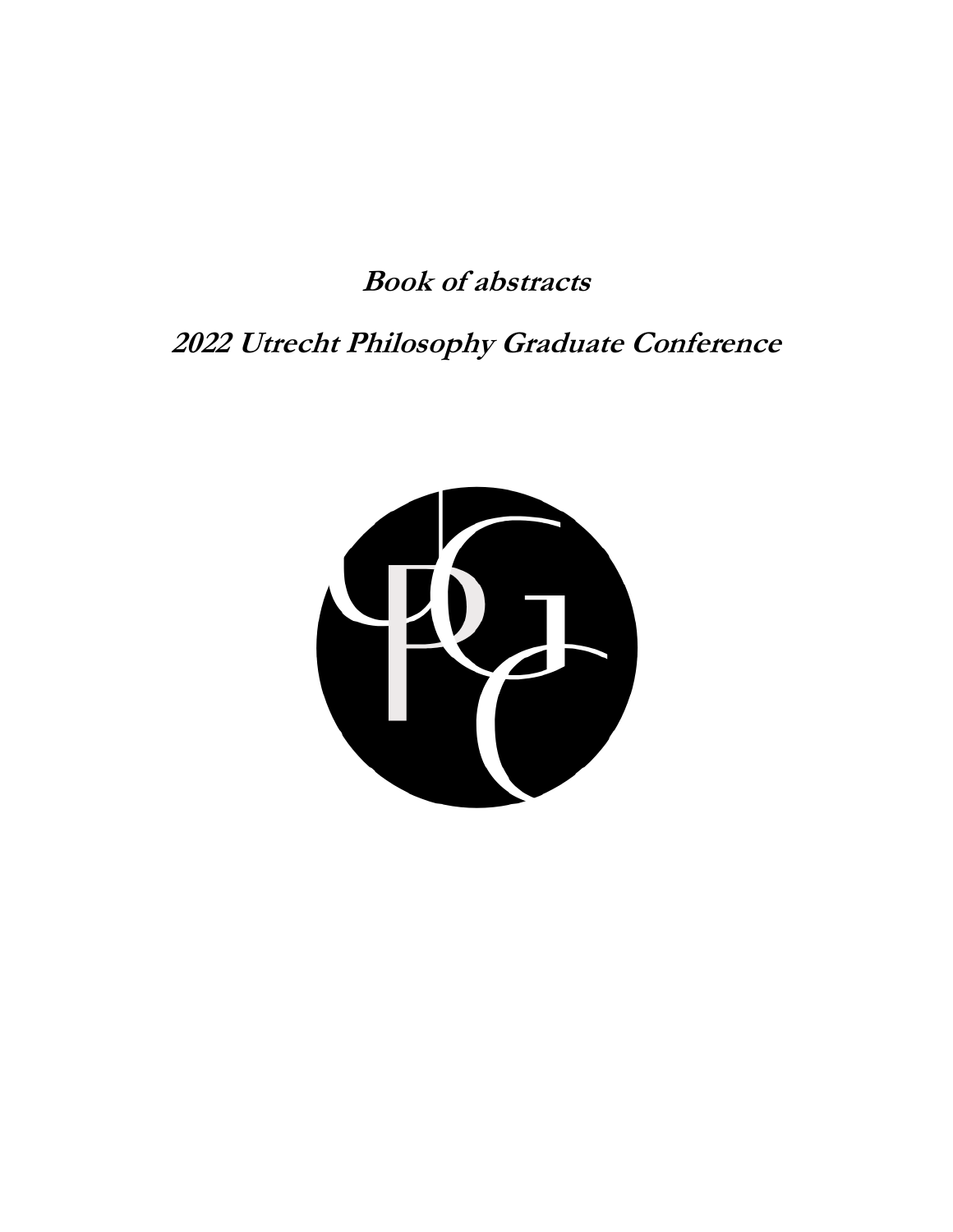#### 12th of May (Thursday)

**Maja Griem** (Ruhr University Bochum): "Animal Play Signals as a Form of Intentional Communication in a Weak Gricean Sense"

Intentional communication has long been thought of as an ability unique to humans, as the classical Gricean (1957; 1989) communication requires third-order intentionality, with no evidence suggesting anything like that in nonhuman animals. However, it has been argued that the strong Gricean prerequisite is too sophisticated as it excludes children from communicative intents (Andrews 2015). Therefore, we need an account for intentional communication that is appropriate for describing interesting cases of communication in humans and allows for comparability between human adults, children and other animals.

I suggest taking a weak Gricean stance on intentional communication to offer the possibility for interspecies comparison and developmental investigations. One possibility includes ostensive accounts of communication. Here, communication can be split into two parts: (1) a message and (2) a signal that the message is intended (Andrews, 2015). If the message, for example the gesture of pointing or the gaze towards something interesting, is combined with an ostensive cue (e.g., eye contact), which shows the intention of directing the other's attention, this can be seen as a communicative act. Tomasello (2008) goes even further in arguing that a signal is intentional – and, thus, communicative –, if it is used in a flexible way, includes a learning component, and the user is aware of the attentional state of the receiver.

Having this set, I provide available evidence for such a form of communication in nonhuman animals using the example of two common play soliciting signals: the play bow and the play face or relaxed open mouth display (e.g., Bekoff & Allen 1998). Since these two signals are relatively well studied and common among mammals, they are good candidates to look at the intentional communicative aspect of their use across species. Therefore, I will take a closer look at the learning component, flexibility of use with respect to context and receiver and the sender's sensitivity for the receiver's attentional state during signal production in these two play-soliciting patterns.

The available data shows that more and clearer play signs are used in situations, in which the risk of escalation is high. These include species-specific circumstances – e.g., strict hierarchies (Nolfo et al. 2021) – as well as ambiguous contexts and unknown partners – e.g., integration of newcomers (Stahler et al. 2002). Signalers are sensitive of the receiver's attentional state and show attention-getting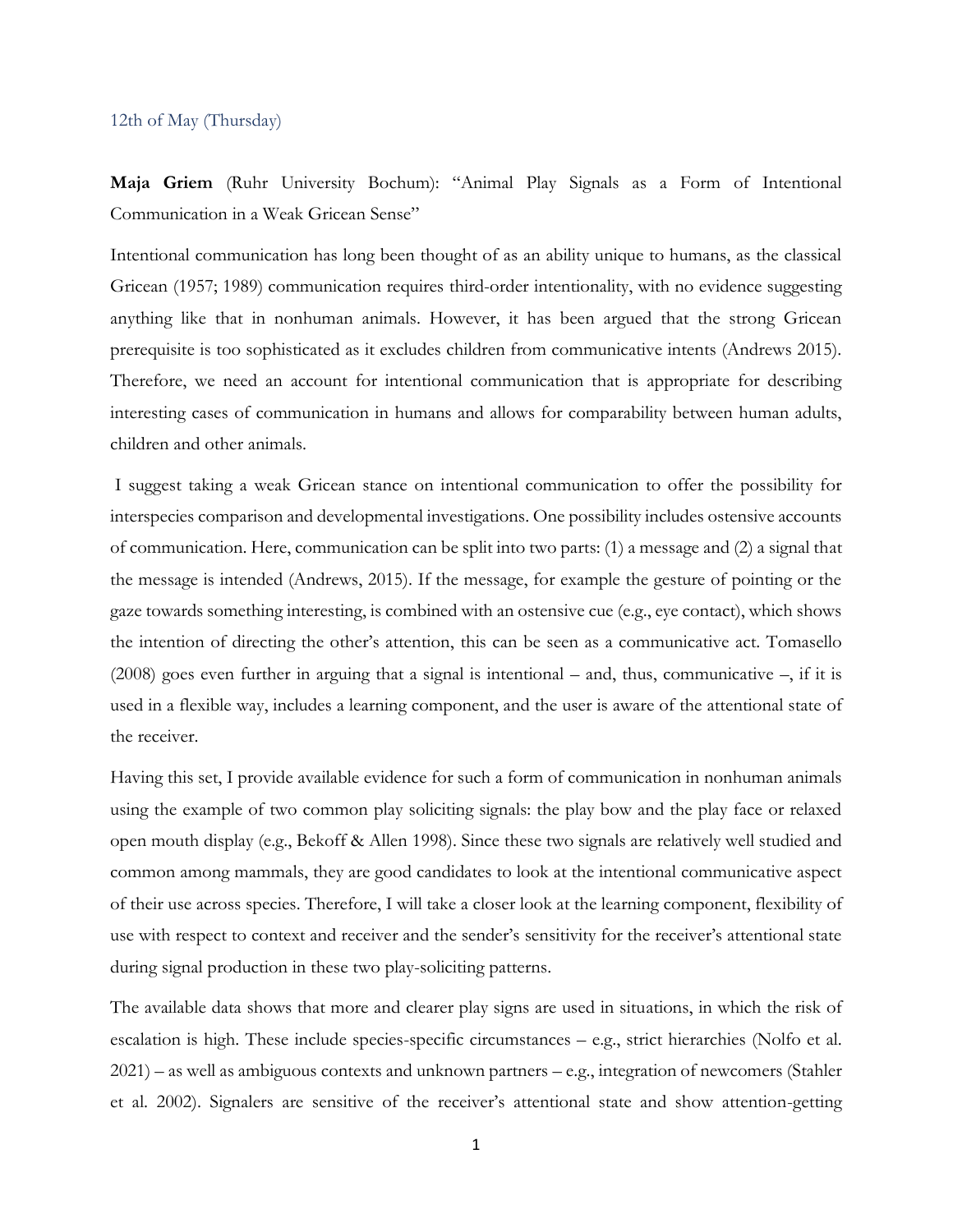behaviors before play signal performance wherever necessary (Horowitz 2009; VanderLaan et al. 2012; Nolfo et al. 2021). This indicates that play signals are used flexibly, taking into account the receiver's attentional state and probably possess a learning component, rendering them intentionally communicative signals according to a weaker Gricean view.

Given the complexity of play and involved pretense-like structures, play signals should be an object of further investigation. Since a wide range of species exhibits diverse forms of social play, further examination could provide a broad comparative perspective of play, communication, and cooperation across species

**Ludmila Reimer** (Ruhr-University Bochum): "Gesture as Feature Highlighting by Exemplification"

Spoken language and gestures are interconnected, yet it is still puzzling whether and how gestures contribute meaning to a spoken sentence. Do they have meanings of their own, interacting with spoken sentence meanings? Or do they merely modify, facilitate, or enhance speech? Is their function dependent on what type they are? And can we transfer findings about one type of gesture to other types?

To tackle these questions, I propose to redefine the core mechanism of gestures to be feature highlighting of spoken about objects or actions by exemplification borrowed from Goodman's theory of symbols. At first, this will be applied to iconic co-speech gestures, i.e. gestures produced simultaneously with speech and contrasted with the possible functions of pro-speech gestures, i.e. gestures produced in place of a spoken utterance, usually a word or short phrase. Both kinds are assumed to carry meaning on their own and are researched in this fashion, leading to theories that often treat them functionally similar to adjectives or appositives. Other approaches follow McNeill's imagistic view and his growth point theory, according to which gestures are windows into our thoughts and are inseparable from language. This gives little insight into why we gesture and what the advantages of one gesture over a spoken alternative would be. Here, some findings that gestures enhance speech – both for the speaker in better word retrieval, and for the listeners in information – by probably providing redundant information, set in and open a door for feature highlighting by exemplification.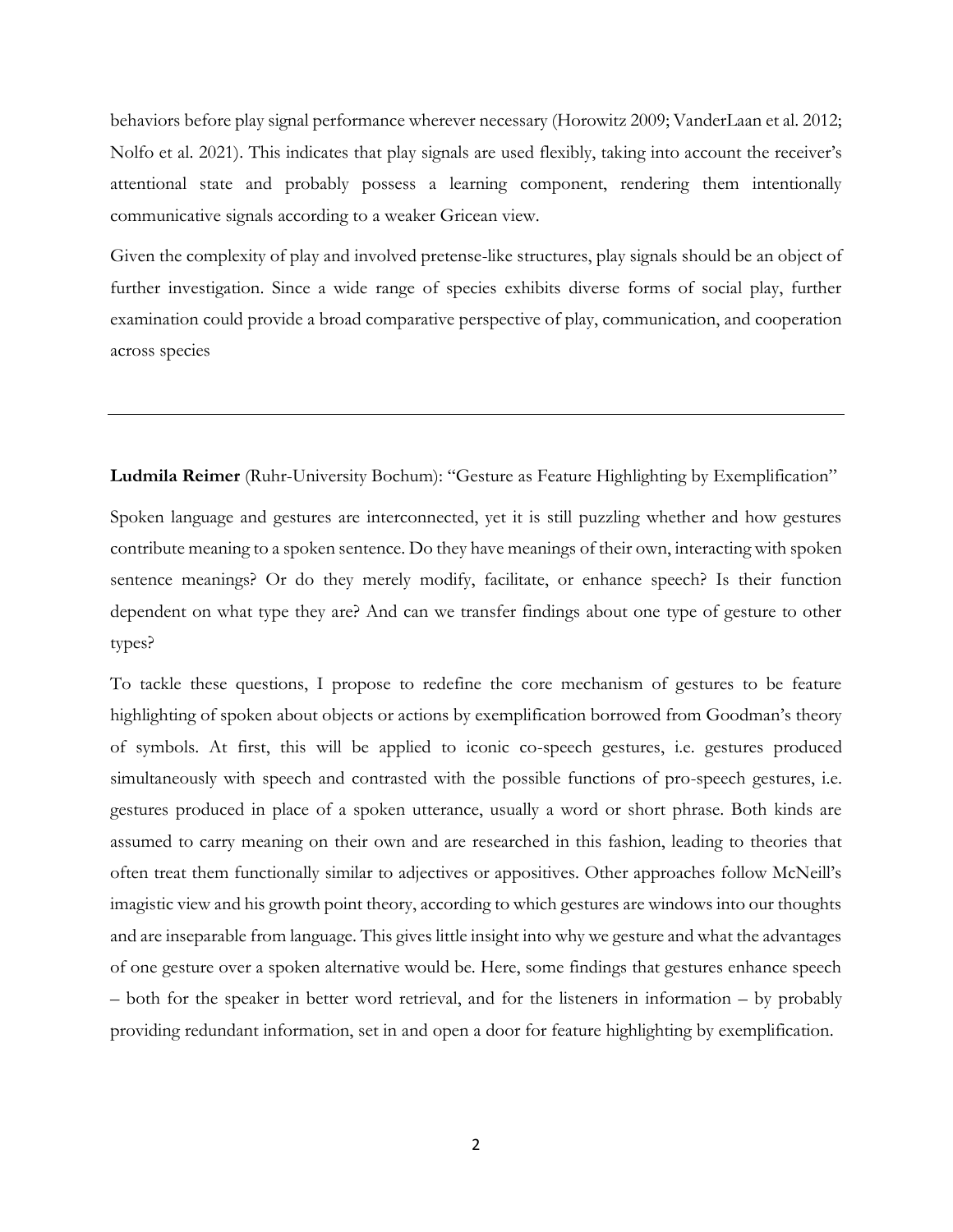To see how this can work, let's turn to the following example: Mary says, "My new tent is round", and makes a full circular movement with her hand or index finger while uttering "round". This seems redundant at first but she actually is disambiguating "round" by highlighting the most distinguishing feature of the tent, it's circular base and probably circus tent shape. Compare this to a different

gesture, namely a half-circle motion with a (cupped) hand. Now the tent's shape is to be more likely be a dome tent, which does not have necessarily a round base but needs a top resembling a hemisphere to be categorised as such. So even though "round" already picks up a feature of the tent that is separating it from the prototypical wedge or A-shaped tent, it leaves open other possibilities. It is the seemingly redundant gesture that is highlighting the importance of that feature and that it sets it apart by exemplarily tracing it.

Overall, this re-definition allows for more flexible interpretations of iconic co-speech gestures and might even be extendable to other kinds of gestures; e.g. in case of beat gestures, which put emphasis on a word or a syllable, the highlighted feature could be simply the intonation of the simultaneously uttered word. Additionally, it might solve problems arising in the debate around at-issueness of gestures, since they rely on some-what fixed gesture meanings. However, this re-definition cannot handle the potentially compositional nature of gestures.

Michaela Fikejzová (Metropolitan University Prague): "How Does a "Normal" Speaker Refer?"

The conference paper deals with the problem of reference in the contextualist notion of mental files proposed by François Récanati (2003, 2012, 2016, 2018). He develops the conceptual foundations of the theory of mental files and focuses on the issues of singular reference and thought concerning the so-called modes of presentation. Central to Récanati's notion of mental files is the concept of so-called "normal" speaker, that is fully functional concerning classical problems in analytic philosophy of language, such as coreference of the names Cicero and Tully, or Hesperus, Phosphorus, and Venus, that are the base for Récanati's theory. In my paper, I focus on the problematic nature of the concept of the "normal" speaker when confronted with "less standard" situations, which, however, occur abundantly.

In the center of my critique of Récanati's "normal" speaker stand situations in which misgendering happens. My definition of misgendering is purposefully broad: misgendering is when a speaker refers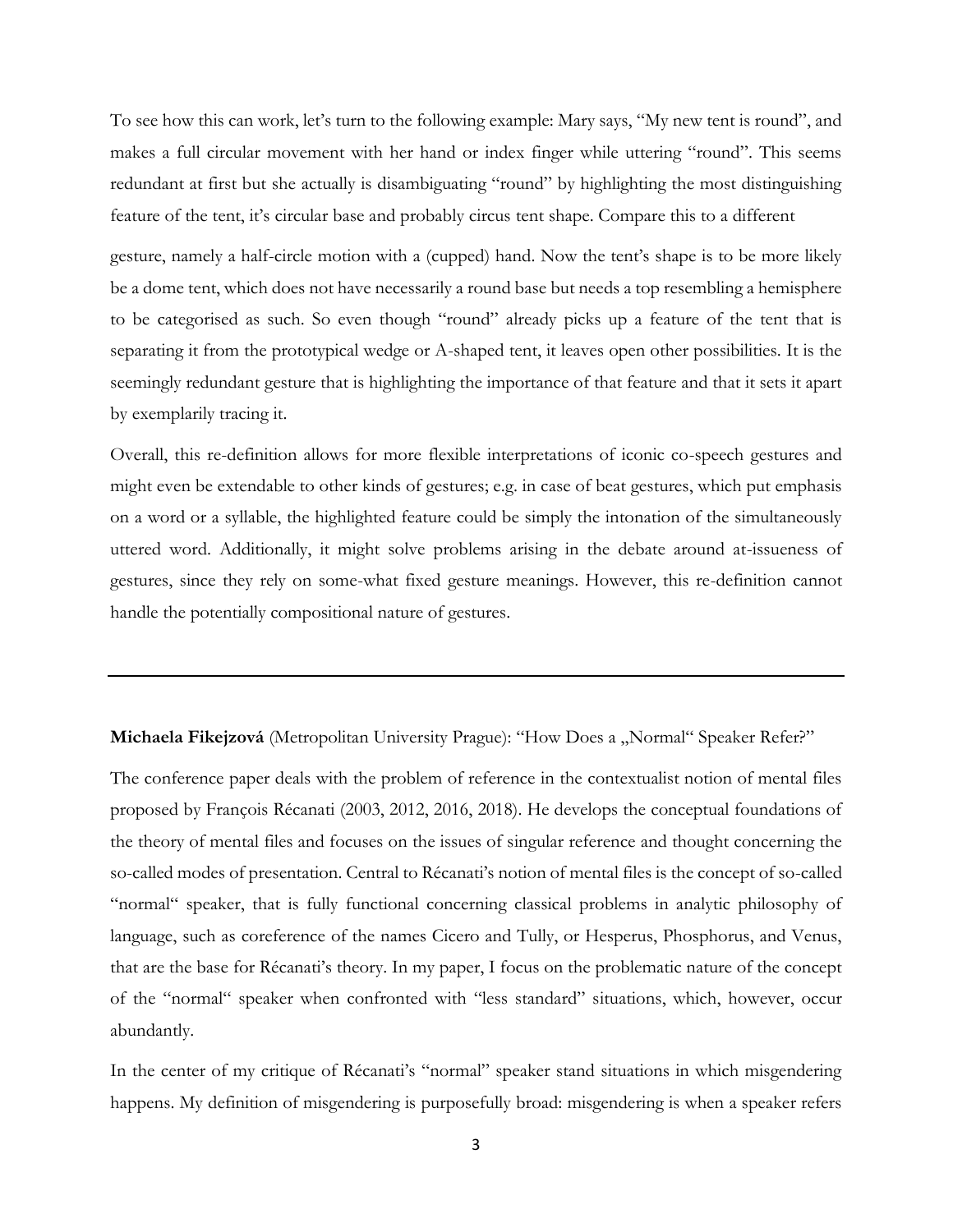to a person with gendered language that does not align with the gender with which given person identifies. Récanati presupposes the automatic connection between and coreference of (gendered) pronouns and (gendered) proper names, as well as that only one proper name can refer to one person and gender is generally presupposed to be an inherent property of an object, and even more important that this "fact" is easily accessible to any "normal" speaker. Building on social constructivist theory of gender (esp. Butler 1990, 1996; Halberstam 1996, 2018) I am debunking this "automatic" connection, just as the supposed "clearness" of reference employing definite descriptions (such as "a woman with blonde hair") when the identity of the object we are referring to is unclear.

My aim is to ameliorate Récanati's framework in such a way that it can grasp these "non-standard" situations. In this pursuit, I am following the steps of Bettcher (2013, 2017), Saul (2012), and Diaz-Leon (2016), who tried to find a more suitable, emancipated, and, most importantly, trans\*-inclusive definition of the term "woman" and expanding their logic to a wider range of terms. Through reconceptualizing Récanati's notion of mental files, I am queering the concept of "normal" speaker itself, as trans\* people and people referring to them with their preferred pronouns would be considered "irrational" in the current state of the framework.

Even though this is the main aim of this paper, I argue that the analysis of misgendering is useful for Récanati's notion of proper names, definite descriptions and indexicals in general. Firstly, Récanati focuses purely on English, therefore considers gender to be a marginal problem. When applying his framework to more gendered languages, e.g., French, German, Czech, there are crucial connections missing in the schema. Secondly, Récanati is omitting the phenomenon of name-giving and newly arisen nicknames. When misgendering in the form of deadnaming happens, it can be extremely harmful linguistic behavior. Understanding the mechanics of such a practice leads us to better understanding how name-giving and nicknaming occurs and is accepted as a proper reference.

#### **Sofía Meléndez Gutiérrez** (Cambridge University): "Fictionalism and Empty Names"

Fictive sentences are those which purport to refer to ficta, or quantify over them. In everyday life, we often assert sentences of this kind, and assent to them. Consider:

1. Sherlock Holmes is a detective.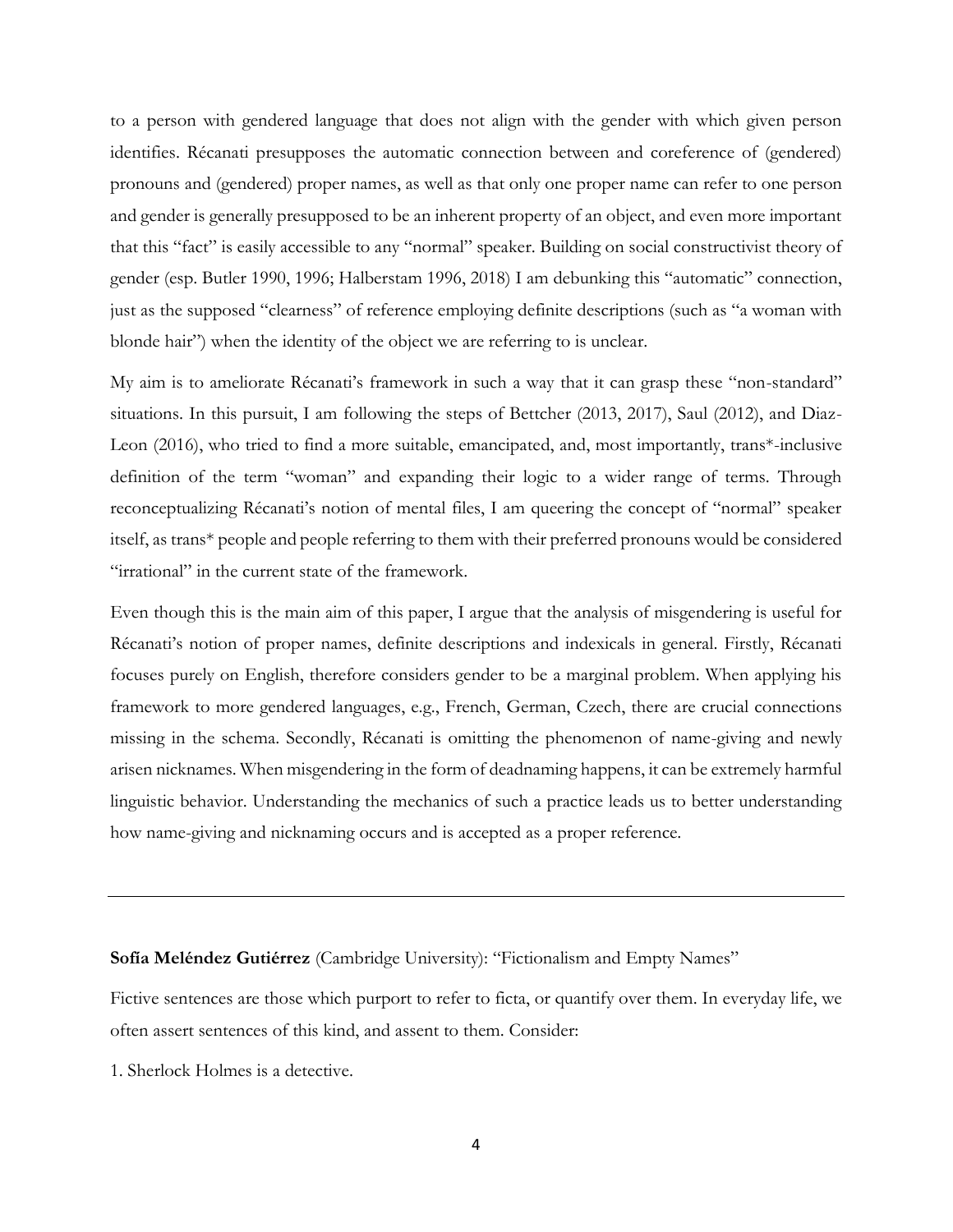(1) is intuitively true; and, if it is, then the name `Sherlock Holmes' must refer. It appears platitudinous, though, that fictional entities do not exist; and, if they do not, then (1) is untrue.

Fictionalists believe that our intuitions that (1) is true can be honoured even if we deny the existence of ficta. On their view, (1) is untrue because Sherlock Holmes does not refer; but, ordinarily, we use it as elliptical for a true statement:

2. According to the story, Sherlock Holmes is a detective.

The fiction operator governing (2) is circumstance-shifting. The truth of (2), then, does not require that `Sherlock Holmes' refers to a detective. According to fictionalists, (2) is true just in case Doyle's story says that Sherlock Holmes is a detective. It follows, they conclude, that (2) is true. Moreover, given that (1) is normally used to convey (2), ordinary assertions of (1) are truthful, as our intuitions suggest. Thus these intuitions have been honoured.

To my mind, fictionalists made a mistake concerning circumstance-shifting operators. They claimed, we have seen, that these operators may take untrue sentences and deliver true statements; but this claim requires a crucial precisification: circumstance-shifting operators may deliver true statements when they take sentences that are untrue and complete in sense of not comprising any empty terms. If the name `Sherlock Holmes' is empty, then the sentence `Sherlock Holmes is a detective' is incomplete, and embedding it within the scope of the fiction operator cannot change that. The fiction operator, in other words, cannot do anything to fill the semantic gap that empty names produce. If this is right, then the proposition expressed by (2) is not truth-apt:

### 3. According to the stories, \_\_\_\_ is a detective.

If my arguments are sound, then fictionalists have failed in establishing that (1) is typically used to convey truthful information. My paper consists of three sections. In §1, I show that fictionalists of all stripes (both content theorists like Brock [2002 and 2016] and force theorists like Crimins [1998], Everett [2005 and 2013], and Recanati [2018]) have grossly overestimated the power of circumstanceshifting operators in a systematic way. I will contend, accordingly, that virtually all fictive sentences are as meaningless as (3) on their fictionalist analysis.

Brock (2016, pp. 400-401) thinks that this meaninglessness problem may be comfort- ably solved by the adoption of either descriptivism, or a Fregean semantics. In §2 and 3, I argue that he is mistaken: these theories can only be adopted by fictionalists at a very high theoretical cost. I conclude that the meaninglessness problem is much more threatening than it has been recognised thus far.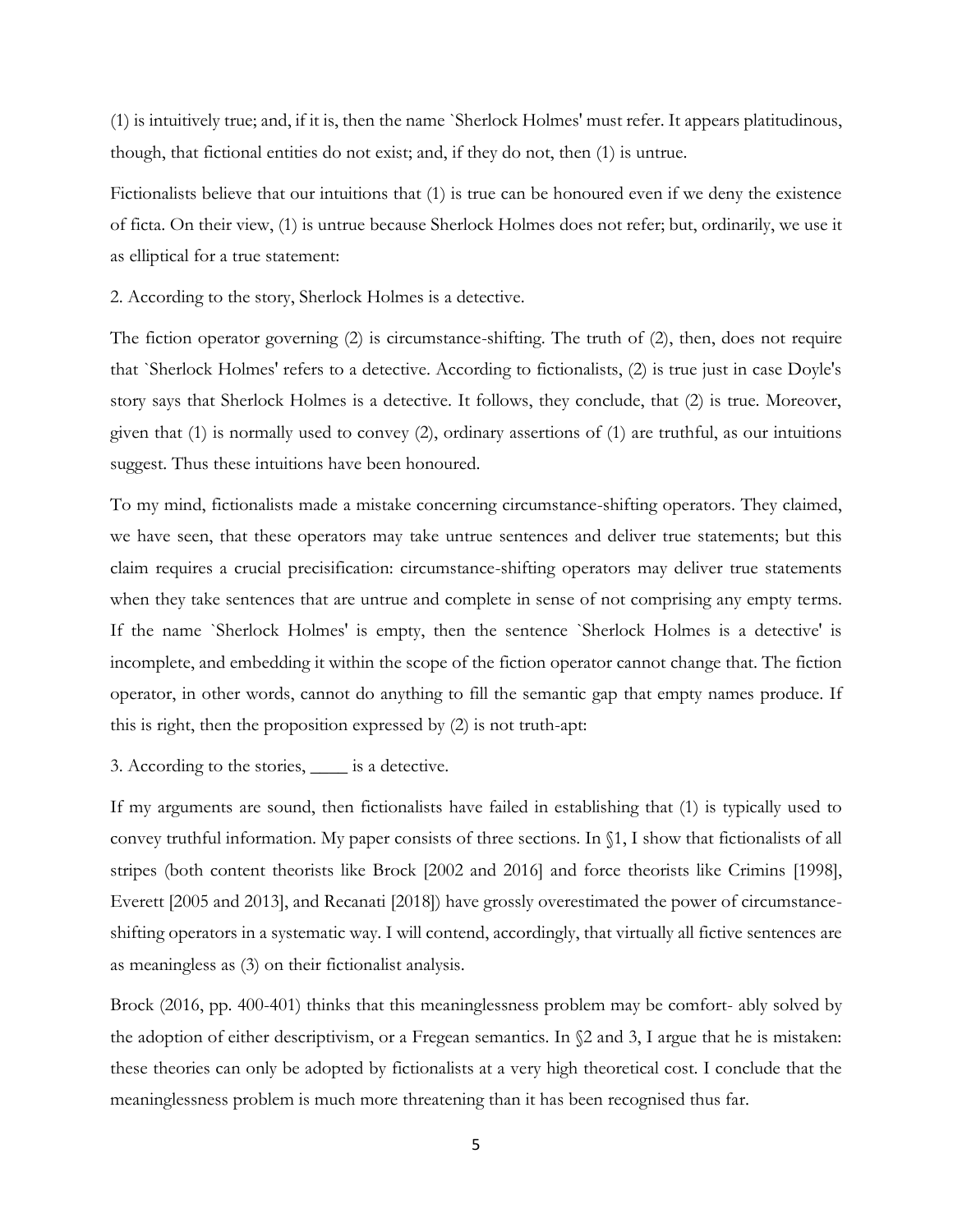**Denis Kazankov** (Central European University): "Meta-Semantic Normative Encroachment"

In this paper, I defend what I call Meta-Semantic Normative Encroachment (MNE). MNE says that the meaning of a linguistic concept can be at least partially grounded in the normative facts about its value for the linguistic community of its users. I claim that MNE has an explanatory utility in metasemantics because it presents a promising alternative to an influential meta-semantic theory called Temporal Externalism (TE).

According to TE, a concept's meaning is sometimes determined by the future linguistic practice of its users. Hence, TE denies that what a concept means at a time necessarily supervenes upon the totality of the events that have taken place up to that time. What makes TE a compelling meta-semantic thesis is that it purports to provide the best explanation of the following two phenomena:

(Determinacy) There are cases in which the events that have taken place up to a certain time seem to underdetermine a concept's meaning, but we are still reluctant to describe the concept as semantically indeterminate at that time.

(Deference) There is a widely accepted thesis in meta-semantics called social externalism, according to which we defer to experts in our linguistic community for the meaning of our concepts (Putnam, 1975, p.186; Burge, 1979). The main evidence for such deference is that we are disposed to correct our understanding (and use) of a concept when discovering that experts understand (and use) it differently. This evidence seems equally compelling even if experts are situated in the future.

I defend MNE on the grounds that it can account for Determinacy and Deference better than TE.

The body of the paper is structured as follows: In  $\S$ 2, I lay out how TE is supposed to explain Determinacy. I introduce Jackman's case (1999) of a putative linguistic community that possesses the concept 'ave' which seems semantically underdetermined by the totality of the events that have taken place until a certain time, t, but whose meaning doesn't seem to change at t and thus doesn't seem indeterminate before t. I explain why TE prima facie looks like the strongest explanation of this and similar cases.

In §3, I lay out how TE is supposed to explain Deference. I present some reasons why TE is thought to be a special kind of social externalism which pertains to the cases when experts are situated in the future.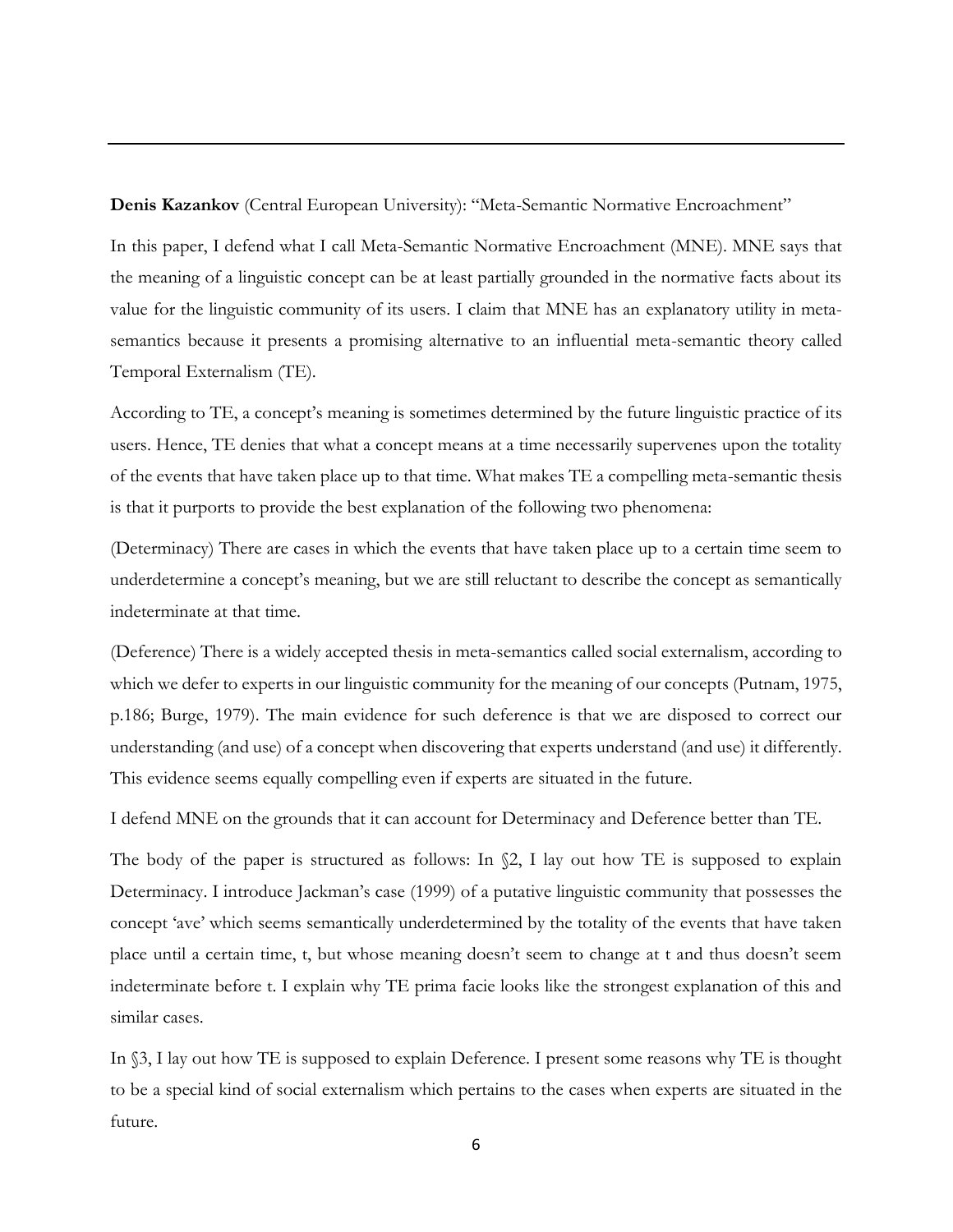In  $\S4$ , I show that the way in which TE is supposed to explain the two phenomena in  $\S2$  and  $\S3$  is problematic because the members of the putative linguistic community in  $\S2$  aren't disposed to defer to their future selves on the meaning of 'ave'. I argue that MNE avoids similar problems and thus offers a better explanation of Determinacy and Deference which still allows for a weaker version of TE. According to my proposed account, normative facts about what makes a concept all-thingsconsidered valuable for its users, which may also depend upon the facts about the future linguistic practice of its users, sometimes directly determine its meaning as long as other meta-semantic factors such as its dominant use or its central function underdetermine it.

**Matteo Nizzardo** (University of St Andrews & University of Stirling): "Singular Reference & Indiscernible Entities"

Can we refer to indiscernible entities singularly? The relevant literature seems uniformly committed to a negative answer: singular reference to indiscernibles is impossible. In contrast with this trend, I argue that statements like "Let a be one of the indiscernibles" can indeed single out indiscernibles as subjects of singular reference, and I provide a formal framework in which singular reference to indiscernible individuals can be achieved.

Arbitrary Reference (ar for short) is the thesis that in some contexts we can refer to individuals with some degrees of arbitrariness. Although the literature on ar is fairly developed, ar has so far been applied only in the context of mathematical proofs, and never to indiscernible objects. Thus, my proposal is the first of its kind.

In this paper, I draw heavily from Wood's (2014) account of ar, in which names are modeled as choice functions. Within this framework, the sentence "Let n be a natural number" is formalized with the help of Hilbert's  $\varepsilon$  operator, as 'n =  $\varepsilon$  x.x  $\in$  N', and the meaning of the term 'n' is fixed by choice functions f:  $\wp$  (D)  $\rightarrow$  D. I argue that Wood's framework can be adopted to obtain singular reference to indiscernible entities.

Finally I consider one possible objection, according to which indiscernibles cannot be modeled using Zermelo-Fraenkel's Set Theory with Choice (zfc), for no zfc set can contain indiscernibles elements — and so any talk of choice function is misguided, when applied to indiscernible individuals. Whilst I grant that zfc doesn't allow for the existence of sets containing indiscernible elements, I argue that our intuitions on choice functions can be preserved under different set theories. zfc's obedience to a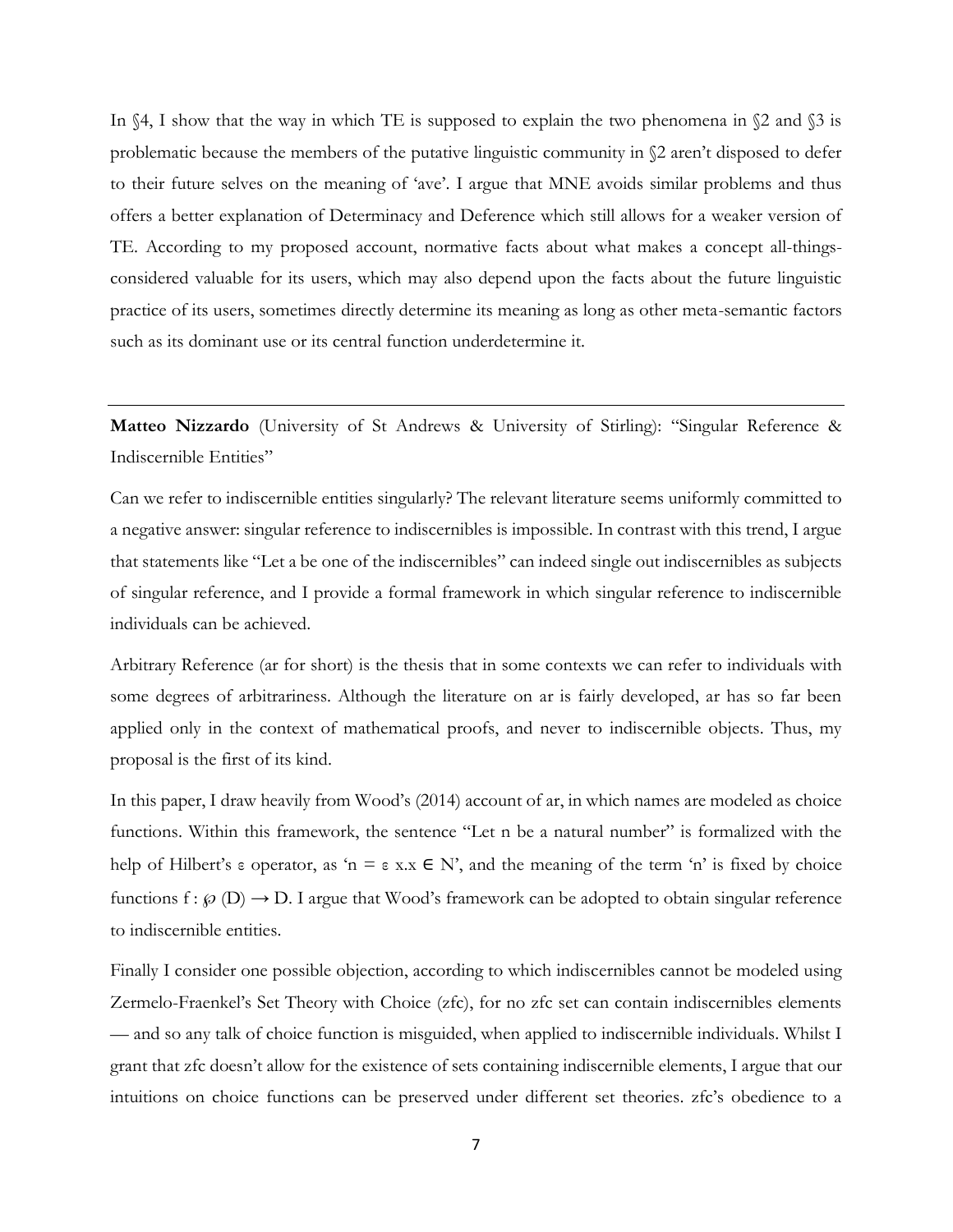version of the Identity of Indiscernibles is a result of the interplay between the Axiom of Extensionality and the Axiom of Well-foundedness. On the one hand, by dropping the latter, we obtain Non wellfounded sel theories. (See Aczel 1988). One of the these theories, known as Boffa's Set Theory, allows for both (1) indiscernible sets and (2) choice functions on any non-empty collection. On the other hand, we can decide to weaken the power of the Axiom of Extensionality by adding to the ontology of our theory objects that are not sets. This is the case of theories like Zermelo-Fraenkel's Set Theory with Urelemente (zfu), where urelements and sets appear side by side. Since the Axiom of Extensionality is restricted to sets, any two urelemente are indiscernible from the point of view of zfu. This makes them good candidates to model indiscernible individuals in a mathematical framework. Further, zfu can be augmented with a version of the Axiom of Choice. The resulting theory, zfcu, is an example of a theory of sets that allows choice functions to single out indiscernible elements.

To conclude: the fact that we can refer to indiscernible entities singularly is important in many respects. First, it sheds light on some of our linguistic practices, in both philosophy and physics, where it is customary to assign names to indiscernible particles. Second, it helps us understanding how indiscernibles are individuated. Finally, it shows that skeptical arguments against the possibility of indiscernibles based on the impossibility of their reference are fundamentally misguided.

**Cécile Rosat** (University of Neuchâtel): "Actional Theory of Adam Smith's Sympathy"

What is to be understood when someone says: "Put yourself in her shoes!" Without a doubt, it is empathy or sympathy. But may this kind of phenomenon be an action? Intuitively, it seems that sympathizing could be something done by an agent. To argue in favor of such an ontological move, one line of argument consists in showing that it requires an effort (Massin, 2017). Whether it is projective empathy or Smithian sympathy, this effort is either implied or explicitly acknowledged (Bailey, 2018; Kaupinnen, 2017; Fleishacker, 2012; Coplan, 2011). Although researchers stress the importance of effort, this aspect has received little attention. Overall, existing studies do not define the concept fully nor address the possibility of actional sympathy.

In this talk, I nuance Adam Smith's (1982) understanding of sympathy, currently known as projective empathy (Darwall, 1998), and propose an actional analysis of sympathy. It shows that firstly an effort requires an action. Then, it argues that a specific sort of sympathy implies an effort. Lastly, it provides a substantial account of sympathetic effort, defined in terms of forces (Massin, 2017).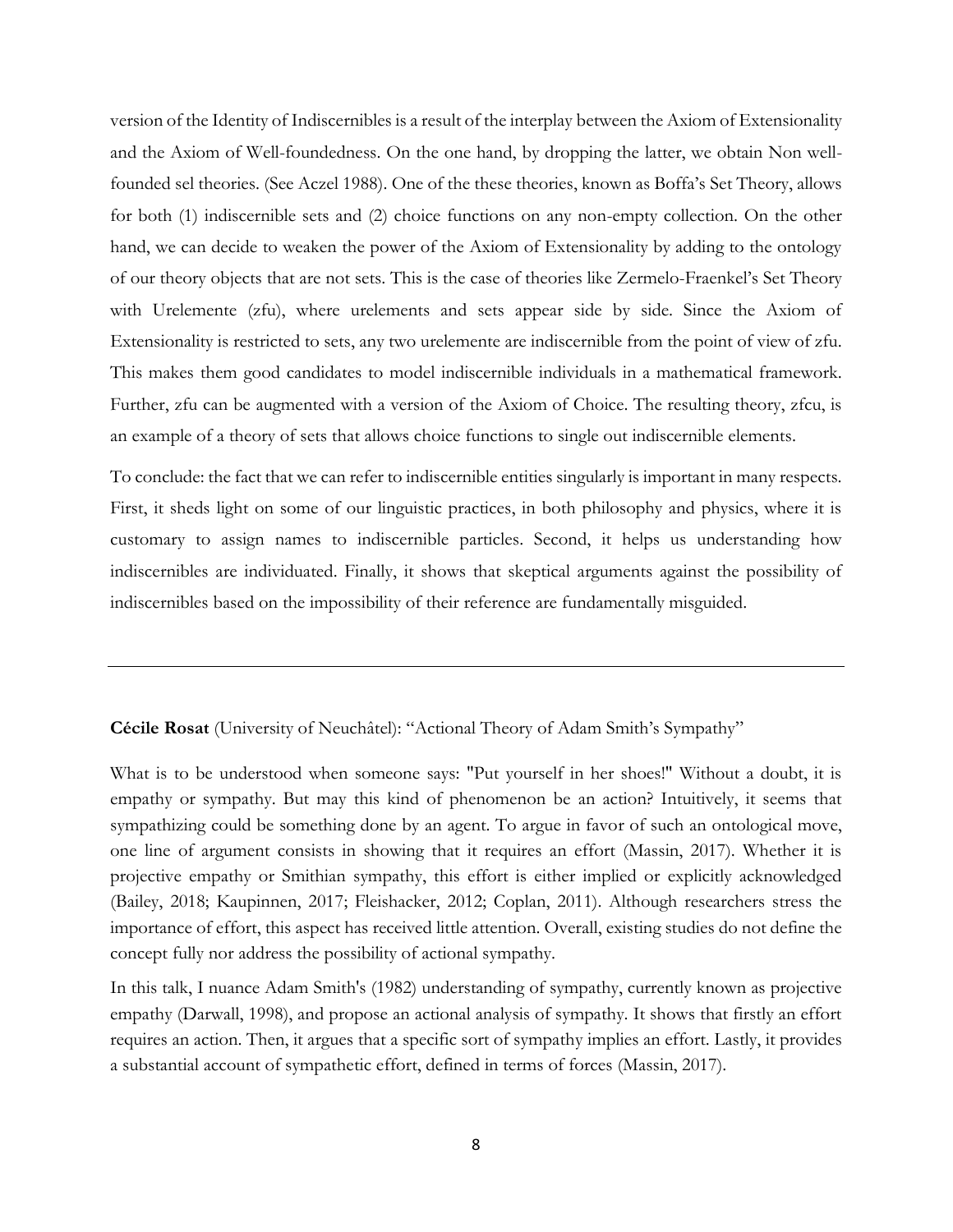Actional sympathy consists of two main characteristics: A projective and an other-oriented perspective-taking process. When Julie sympathizes with Tom, she puts herself in his shoes and adopts his point of view. She does not try to imagine what she would feel if she was in his situation but what she would feel if she was Tom. In this way, actional sympathy requires not merely a change of place but of perspective. To adopt the other's point of view is not an easy thing because we are continually conscious that we are not the one who actually suffers. For this reason, to sympathize implies a sort of resistance.

To sum up, if there is an effort, there is an action. Since sympathizing involves effort, then sympathy - in a Neosmithian account - can claim the status of action.

#### **Robin Timothée Bianchi** (University of Neuchâtel): "The disappearing agent problem revisited"

The main idea of what we may call the Hobbesian picture of action is that actions are (bodily) movements caused by efficacious desires. Roughly speaking, when we act, we end up doing what our strongest motivational state aims at. Agency is here understood mechanistically in terms of (motivational) forces pushing in different directions, the strongest determining the behaviour of the agent, hence its name as the 'hydraulic model' of agency (Wallace 2006; Schroeter 2004). A metaphor is often used to describe this model of agency: agents are the arena in which different psychological forces compete for the guidance of the agent's behaviour. The Standard story of action echoes this hydraulic conception of behaviour (see Smith 2004 & 2010; Schlosser 2011). In this picture of agency, actions are events caused by pairs of desires and beliefs or sui generis intentions. That means that desires or intentions "are given a substantive explanatory role in the aetiology of intentional action. They determine which action we perform by causing the bodily movements that we make in acting." (Wallace 2006, 173). Although it is rarely made explicit, the Standard Story has its conceptual roots in the Hobbesian picture of action (see Mayr 2011, Ch.3). As a result, some have worried that human agents play no role in bringing about or refraining from bringing about their actions, since all the causal work is done by causally efficacious intentions or desires. This worry is found encapsulated in the socalled disappearing agent problem. Several diagnosis of the problem can be found in the literature and different culprits have been identified: determinism (Steward 2012); the humean picture of causation (Mayr 2011; Lowe 2008); the lack of interest for powers and their exercise; the failure of the standard story to account for agency par excellence (Velleman 2015; Bratman 2001; Schroeter 2004; Mele 2003) and so on.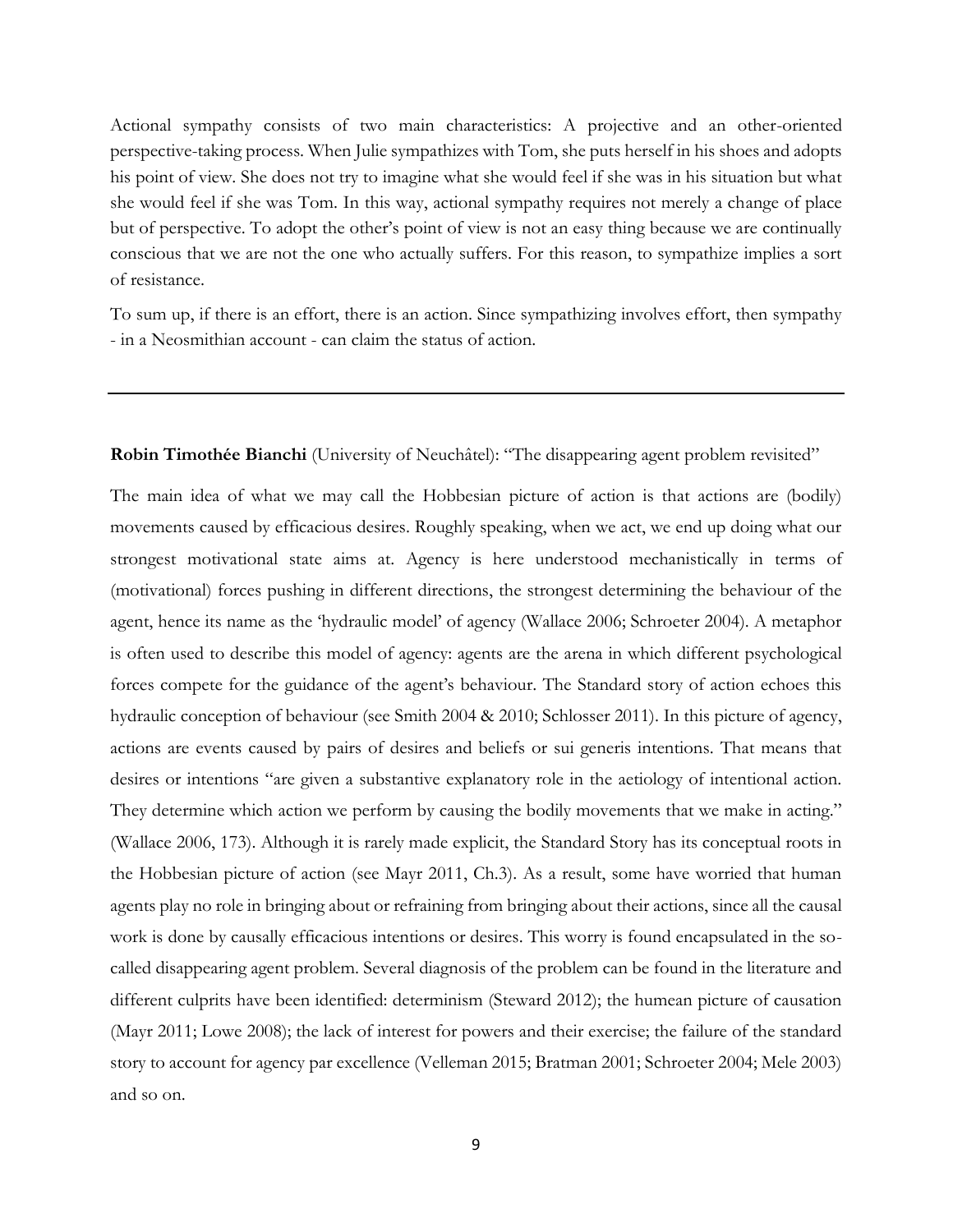In this paper, I would like to offer a different diagnosis of the problem. In my view, the disappearing agent problem arises because of a failure to recognize that human agency, as other forms of animal agency, is a form of collective agency rather than individual agency. As I argue once we start appreciating that human agency is really the agency of complex substances with functionally differentiated parts (Hyman 2015, Ch.2), the disappearing agent problem breaks down into two separate issues. On the one hand, we found the question of the attribution of agency to wholes – complex substances with parts such as human beings – to which I suggest the key answer is the notion of functional integration (Hyman 2015, Ch.2). On the other hand, lies the question of what makes human agency, and more specifically reflective and deliberate agency, so special – to which, I suggest the answer is to be found in the notion of 'conscious self' as a central thought-processing system involved in selecting options in accordance with the different plans the agent possesses. The upshot is that talk of efficacious desires, volitions or intentions are less important than has been thought to understand human agency and its distinctive features contra the standard story.

**Giulia Schirripa** (University of St Andrews and the University of Stirling): "Classical Extensional Mereology, Social Groups and the Coextensionality Objection"

Social groups are everywhere. Hiking groups, political action committees, African American women, scientific teams, the Supreme Court, and Palestinians, just to mention a few, shape and permeate our existence in innumerable ways. Although their impact on us is often elusive, their importance could be hardly overestimated. Many among us would be willing to recognise them as entities, but what their ontological status is, is a matter of debate.

If we look at the literature of social ontology, we will find out that there are several options available, but that the classical mereological view is not among them. The classical mereological account of social groups holds, roughly, that the relation holding between a social group and its members is the wholepart relation. This view used to be attractive in the Sixties and Seventies but has fallen more and more out of philosophical favour due to a number of objections, among which that from coextensionality has been one of the most detrimental. The aim of this paper is to defend the classical mereological account of social groups by presenting an alternative approach to the standard one which identifies membership with parthood. According to my view, rather than being just mereological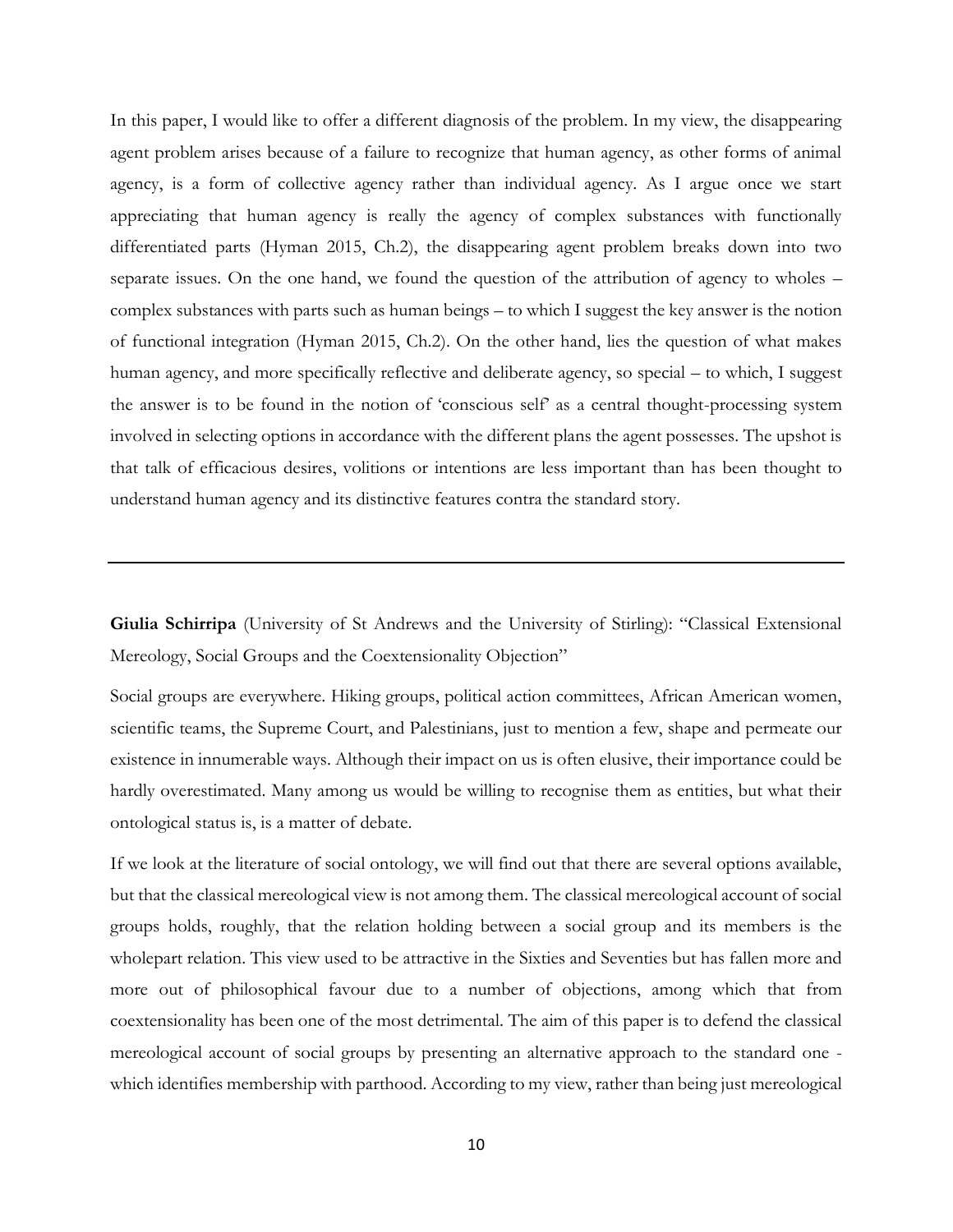wholes, social groups are mereological wholes with a specified understanding of the membership relation.

I intend to structure the presentation as follows. After an introductory contextualisation of the issue, I will present the standard axiomatisation of Classical Extensional Mereology (CEM) and, subsequently, the account of social groups that used to be derived from it and that, following Strohmaier (2018), I shall label 'na¨ıve CEMSG' (nCEMSG), i.e., na¨ıve classical mereological account of social groups. I will then focus on some problematic features of social groups emerging from this characterisation and, among then, I will discuss the extensionality principles, which prevent two different social groups to be composed by the exact same members. For instance, according to nCEMSG, if A, B, C, and D compose a reading group, then they cannot also compose, say, a running group, because fusions are unique. Given this scenario, the coextensioanlity objection stems from the intuitiveness of the idea – and real cases awareness – that there can well be different social groups composed by the exact same members that are nonetheless distinct. From that, I will move on by presenting my diagnosis of the problem: nCEMSG is unable to account for group membership because it treats the socially constructed membership relation as if it was just parthood. Otherwise put, the alleged failure of CEM to provide us with a satisfactorily account of social groups is misguided because nCEMSG is not the only possible way to argue for a mereological account of social groups based on CEM. My proposal is to regard membership as parthood plus further conditions. By 'parthood' I mean the fundamental relation CEM aims to grasp and by 'further conditions' I mean any possible condition that might characterize social groups but that is chosen from outside CEM. In the last part of the presentation, I will show that the proposed account is desirable and that it succeeds in rejecting the objection from coextensionality.

**Roos Geerse** (Utrecht University): "A neurophilosophical account of thinking for oneself"

Thinking for oneself can be difficult. Even if you have good arguments, it may be hard to stick to your own opinion if the people around you or a person with authority for instance are of a different opinion, especially if you have a tendency to conform. As thinking is often equated with conscious reasoning, this may seem like a cognitive problem. However, what I will argue in this paper, using insights from various disciplines, is that reasoning is a largely unconscious process that involves affect as well as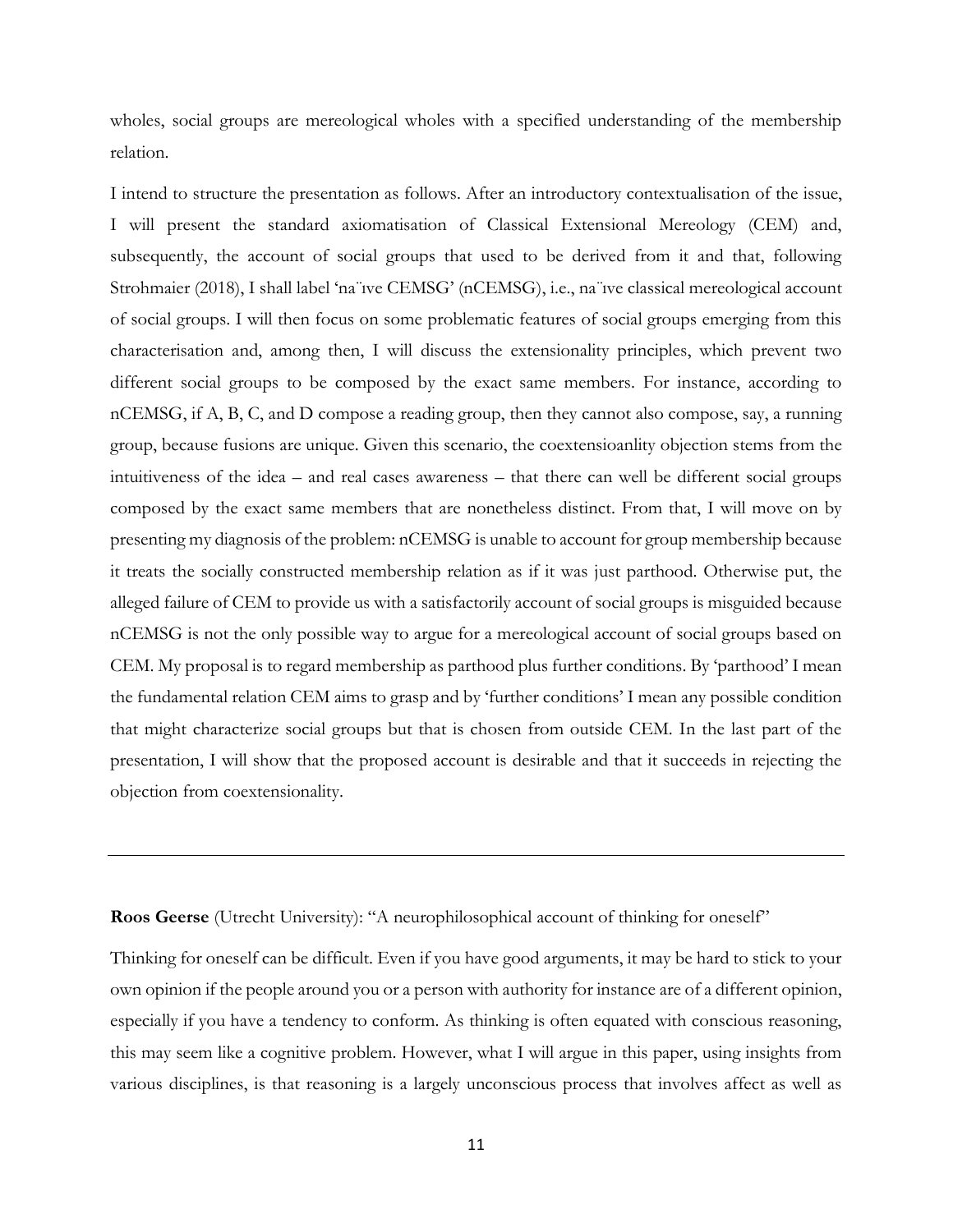cognition. In itself this may not be a very original view, but what I submit is new is its neurophilosophical backing.

I first outline a neurophilosophical model, based on the following assumptions. People have generative models of the world in the form of representational networks that they continuously update. Both on the mental and on the neural plane we need to distinguish between modal (non-semantic) and amodal (semantic) concepts. Moreover, within the category of the amodal concepts, we need to distinguish between the referential and the relational ones. Lastly, representations in one subsystem can be what I call reiterated in the other subsystems, i.e. the representations in for instance the semantic system can activate the corresponding representations in for instance the affective system.

Taken together these assumptions suggest how we can draw conclusions about a situation outside of awareness. Firstly, representations can be activated through spreading of activation. Secondly, relations between referential concepts can be encoded because relational concepts like agent and action can be nodes in the representational network as well as referential concepts can. Thirdly, because conclusions and inferential rules can be nodes as well, these too will be activated and combined into new ones, when applicable. As a result many inferences can be made swiftly, in parallel and outside of awareness.

Because relative to the other inferences the more relevant ones will get their activation from more elements that in addition will be activated more themselves, as a rule they will also be activated stronger and for a longer period of time. Additionally, a highly activated conclusion can be activated extra when it is reiterated in another mental system, thus leading to focus. This may be especially true for the evaluative conclusions that are drawn when an element in the situation is related to a so called concern, i.e. a state of affairs that people desire either for themselves or others. These will be reiterated in the affective system, thus leading to an emotion that will then draw the individual's attention to the element that started this process.

This explains why in some cases it is easier to think for oneself than in others. The concern to understand a situation can get competition from the concern to feel part of the group, and the arguments we come up with ourselves can get competition from the idea that our supervisor is the expert. We get and keep the feeling that we are right when our own ideas are activated above a certain threshold, so they can enter awareness, and there is not a competing representation that gets activated more. But obviously this cannot always be the case.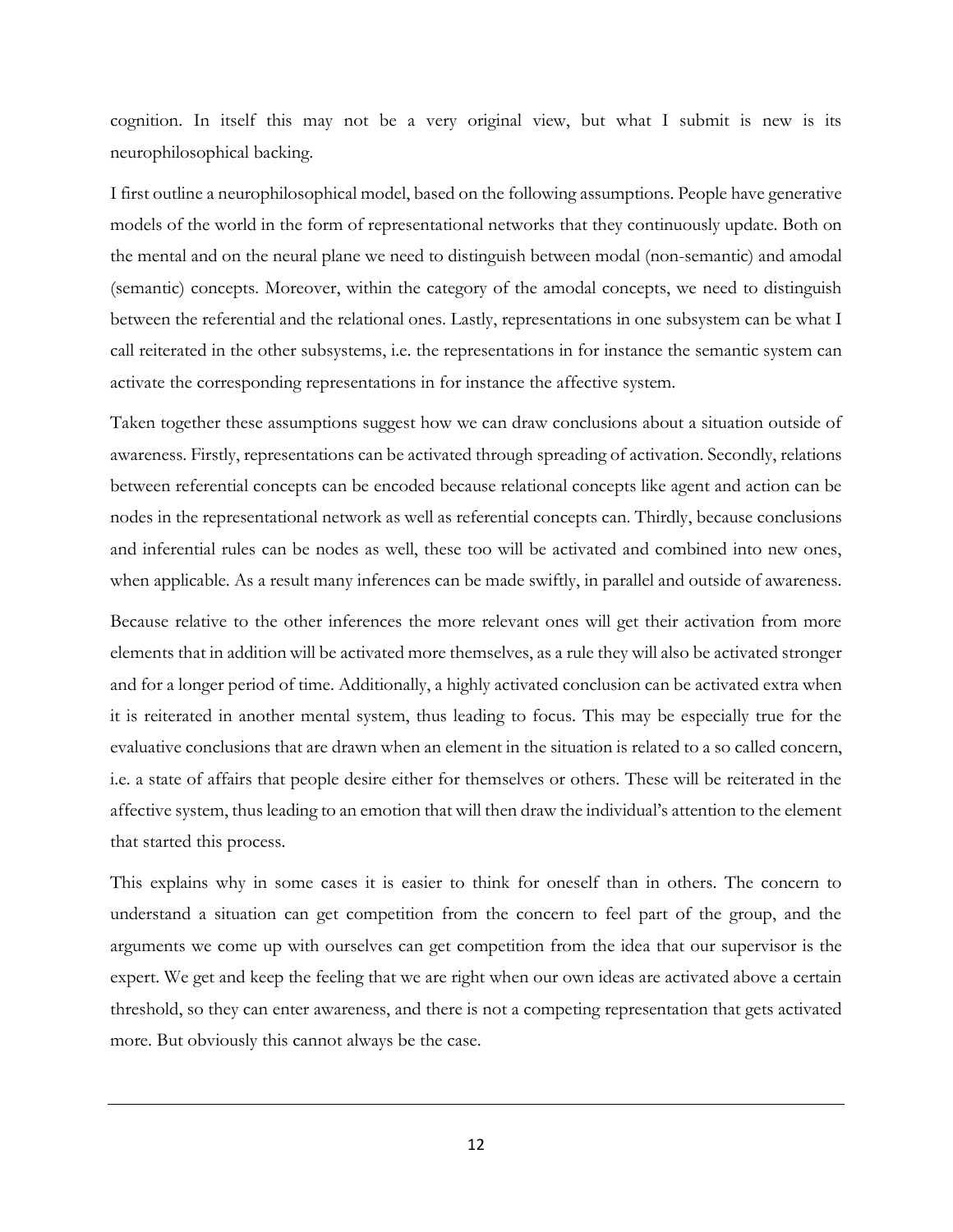**Caroline Stankozi** (Ruhr University Bochum): "Gut Microbes and Human Cognition"

Did you know that your gut microbes affect your food intake (Agustí et al. 2018, p. 11)? Choosing a meal from a menu seems to be a cognitive process. Does it span gut microbes? There is a growing field of research on the impact our gut microbiota – the trillions of microbes living in our gut – has on our cognition (Cryan et al. 2019, p. 1878). But what is the nature of this impact? Is the gut microbiota a constitutive part of our cognitive system? Or is it contributing to our cognition in a less direct way? Does the gut microbiota function as an organ? Our natural body parts are self-produced. Does it matter that we have not produced the microbiota ourselves?

Federico Boem, Gabriele Ferretti, and Silvano Zipoli Caiani (2021) argue that our cognition extends internally into our gut microbiota. This phrasing might not be necessary, as they treat the gut microbiota as an organ, a part of our body. Such a relation might be suitably explained in terms of embodied cognition. This family of theories argues that "the body's interactions with the environment constitute or contribute to cognition in ways that require a new framework for its investigation. Mental processes are not, or not only, computational processes." (Shapiro & Spaulding 2021) If one understands the gut microbiota as an organ, referring to the body's role in cognitive processes might be enough to emphasise and explain the gut microbiota's contribution to cognition.

If one does not understand the gut microbiota as an organ of the human body, one needs more than embodied terminology. In the following, I propose another approach towards internally extended cognition: If we understand the gut wall as something akin to our skin, the contents of our gut can be understood as an internal environment. As such, gut microbes would remain distinct individuals, strictly speaking outside of our body. This picture would provide room for internally extended cognition, since extended cognition is generally meant to span processes outside the human body (Clark & Chalmers 1998) – not only outside the skull (as Boem et al. 2021 use the term). A big question is: To whom does human cognition extend? To individual bacteria, to a group (quorum) of bacteria, or to the whole gut microbiota?

This talk will (i) sketch Boem et al.'s (2021) view on internally extended cognition. Since they view our gut microbiota as an organ, (ii) their account seems to be explainable in terms of embodied cognition. I will (iii) highlight the difference between gut microbiota and former microbes that actually became organs in the course of evolution, such as mitochondria. Next, I will offer (iv) another explanation of the influence of gut microbiota on our cognition in terms of internally extended cognition. I will end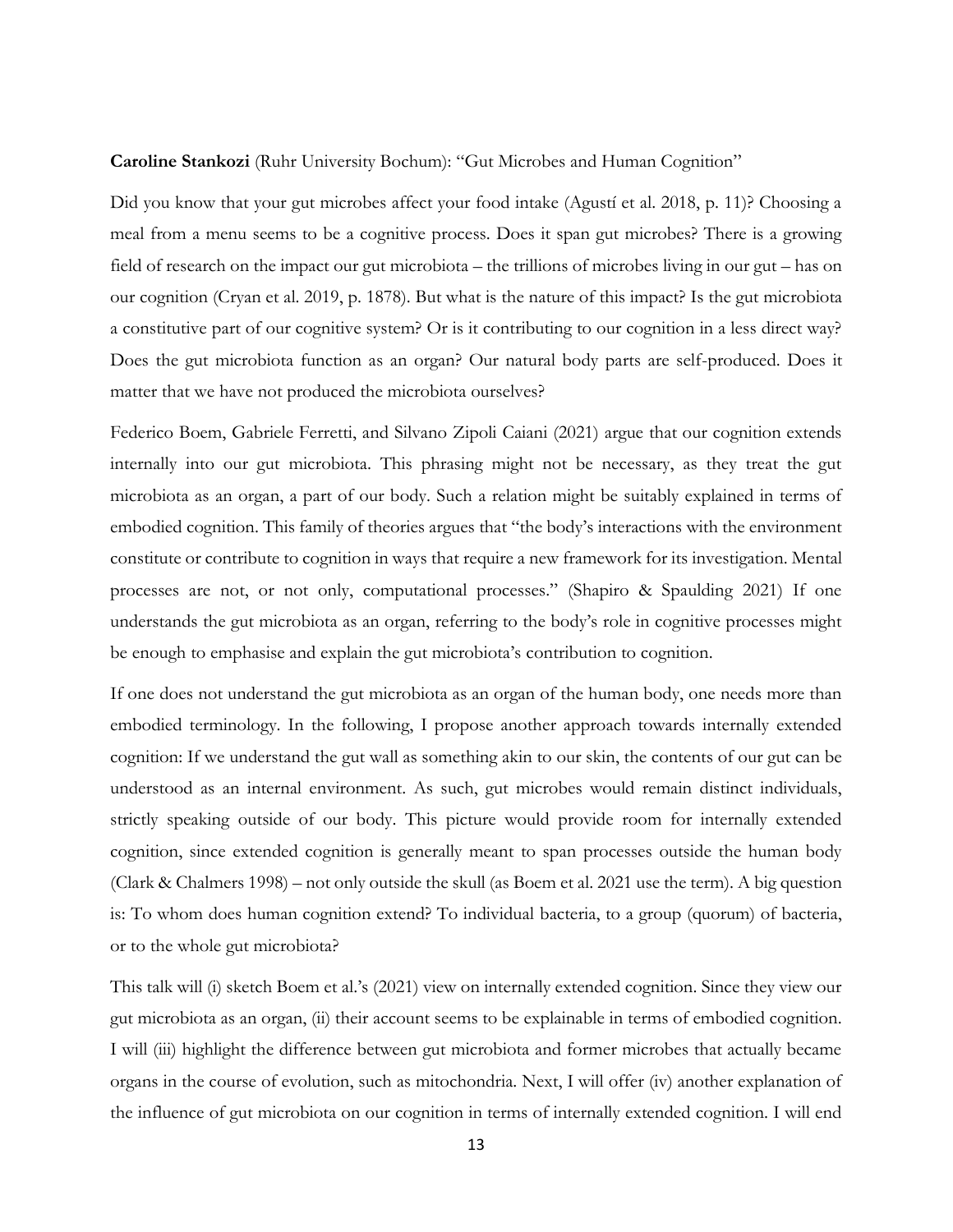with (v) a brief overview of empirical data, indicating to whom cognition extends – to the whole gut microbiota or to individual microbes.

### **Saga Norrby** (Utrecht University): "Meditating on Fichte's I"

"I am, because I am," said Johann Gottlieb Fichte, and went so far as to say that everything that exists, exists because of this highest act of the intellect – the I's positing of itself, within itself: "This act is all that ever was, is, or will be; as soon as anything exists, this act exists."

Fichte's Wissenschaftslehre has since been dismissed by many, including his successors Hegel and Schelling, as a "one-sided, 'subjective' idealism and a prime instance of the 'philosophy of reflection'". In other words: as an intellectual self-absorption that is out of touch with reality, or how things really are.

This presentation explores a radically different reading, by drawing out the similarities between Fichte's inward turn – whereby the intellect thinks "simply 'I am', without at the same time thinking of something which is not itself" – with the practice of meditation. On this reading, which describes meditation and Fichte's inward turn as similar acts of remembrance, Fichte's philosophy comes out as potentially quite practical and worldly, rather than overly intellectual and self-absorbed.

The starting point of my investigation is the question of what it would practically mean for the thinking subject to make itself the object of its own thought, i.e., how we could go about the task of turning thought onto itself. My answer is inferred from Fichte's vivid description of what happens when a subject thinks about an object which is not itself, and sketches some preliminary similarities to meditation. These preliminary similarities have to do with sensory stimuli, and with seeking to minimize these. For, to see – or otherwise sense – an object invites thinking about this object, and in thinking about an object, Fichte points out, "one disappears into the object; one thinks about the object, but one does not think about oneself as the subject who is doing this thinking". Meditation, meanwhile, is plausibly described as a practice of remembrance, remembrance of the very fact Fichte says we forget when we turn thought onto objects other than itself – when I meditate, I remember that I am the thinker of my thoughts, not the thoughts themselves.

In the subsequent discussion, important notions are attention and mantra. I compare these, respectively, with Fichte's notion of complete abstraction, and his 'I'. At the chore of the analysis,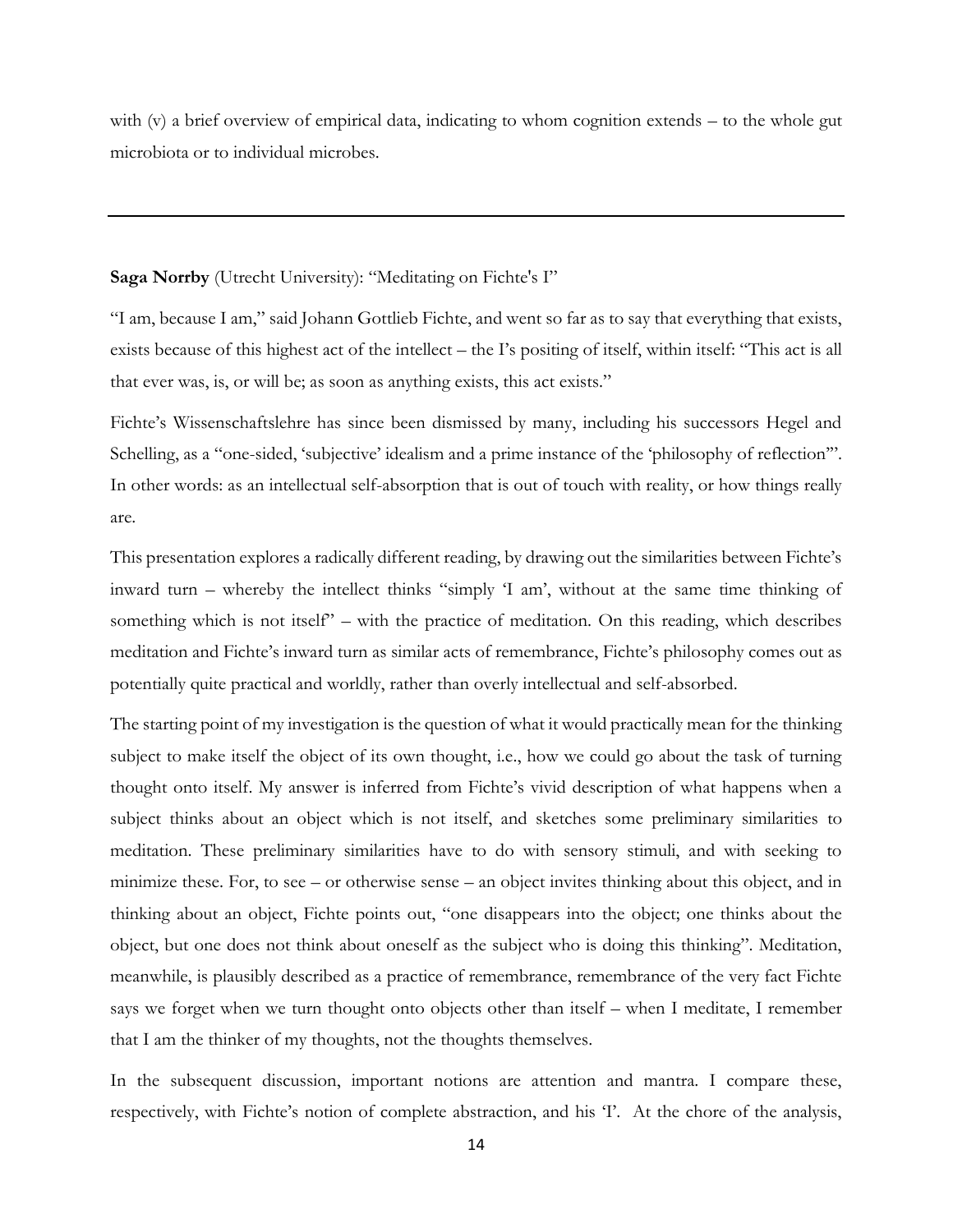however, lies the breath. We will see that whether meditation is best understood as an analogy to Fichte's inward turn, or as literally what Fichte's inward turn amounts to, depends on whether the breathing body falls within or without Fichte's 'I'.

**Taku Uchiyama** (Georg-August-University Göttingen): "The Capacity View of First-Person Reference"

First-person reference —self-reference by means of 'I'— has some remarkable features. First of all, we never fail to refer to ourselves when we first-personally refer. Further, we thereby never fail to know that we self-refer. These features seem to be well clarified in terms of the reflexive character of first-person reference, namely the character that 'I' refers to the very person who produces a token of this expression. Thus, it is natural to appeal to the token-reflexive rule of 'I' to account for first-person reference. However, such an approach proves problematic. This is because the merely reflexive reference does not capture the self-reflexive aspect of first-person reference, namely the aspect that we refer to ourselves as ourselves when we first-personally refer. Further, any attempt to supplement the referential rule of 'I' to capture this aspect becomes circular. Such an attempt inevitably reintroduces the subject's capacity for the first-person reference, which is the original explanandum. Facing this problem, many scholars argue for a special class of primitive self-awareness. Some identify it with the essential feature of bodily awareness, while others characterize it as agential awareness of actions. Despite this difference, they all try to offer a non-circular account of first-person reference by appealing to a specific type of self-awareness that does not require a capacity for first-person reference but provides a basis for this capacity. One main purpose in this paper is to show that such an approach fails to succeed because the alleged kind of awareness cannot be qualified as self-awareness. Such awareness is, though self-related, essentially selfless. As such, it can be at best construed as merely reflexive awareness, but such awareness falls short of offering a sufficient ground for self-awareness.

This paper also proposes my own first-person reference account, the capacity view. Drawing on an analogous discussion on knowledge-how, this view rejects the idea that there must be a basic class of self-awareness prior to and independent of first-person reference. In my view, self-awareness is not such a pre-condition for the first-person reference. Instead, the former is something that is, ultimately, only manifested by the latter. Accordingly, the view takes self-awareness and first-person reference to be mutually interdependent. Nevertheless, its account is not circular because the view is not committed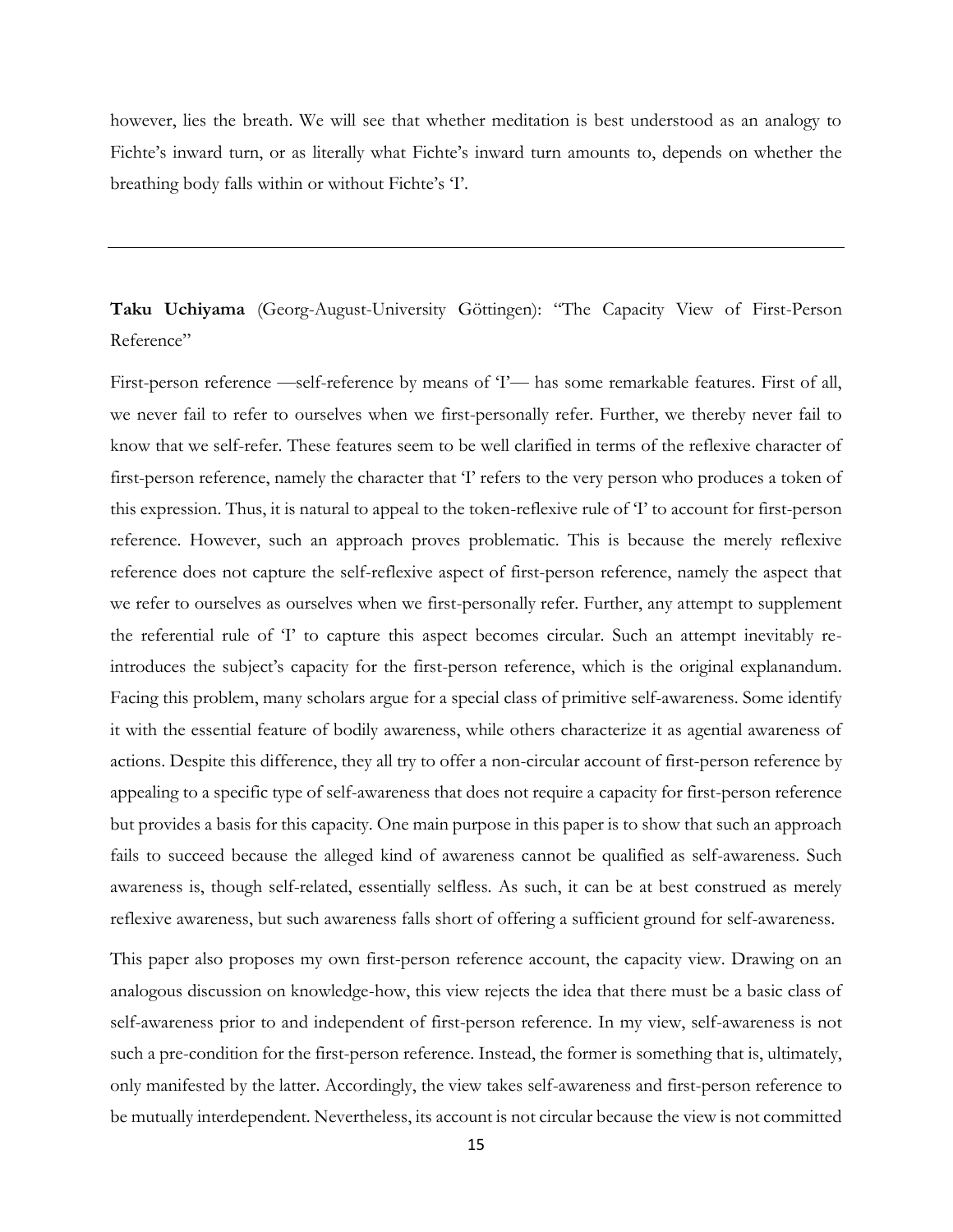to clarifying the one in terms of the other. Rather, it accounts for self-awareness and first-person reference as two aspects of one and the same capacity, namely the capacity of applying 'I' correctly. This capacity is acquired and justified through communication with community members to which one belongs. As such, the capacity in question is not dependent on any privileged perceptual state of individuals or an agential character of actions. Notably, the capacity view does not deny such fundamental features. They surely ground the so-called immunity to error through misidentification. The view only denies that those features serve as a genuine basis for the self-ascription at issue. It is rather the capacity the view puts forward that is crucial for such self-ascription.

#### **Sam Hafkenscheid** (Utrecht University): "Natural Selection: Cause, Feature or Dead End."

The nature of selection has long been a controversial topic in the philosophy of evolutionary biology. Walsh, Lewins and Ariew (2002) argue that natural selection should be understood as a statistical theory analogous to that of the kinetic theory of gases as opposed to a dynamical theory analogous to that of Newtonian mechanics. Authors like Stephens (2004), Brandon and Ramsey (2007), Shapiro and Sober (2007), Northcott (2010) and Hitchcock and Velasco (2014) responded by defending the idea that evolutionary theory should be understood as a theory of forces as argued in Sober's seminal work The nature of selection (1993).

The core contention is whether natural selection is a cause of evolution or a feature of evolution. Does natural selection cause evolution or does evolution exhibit natural selection? The dynamical position takes natural selection to be a force driving evolution at the sub-population level while the statistical position takes natural selection to be an emergent process at the population level itself.

The problem with both approaches, however, is that they fail to establish the empirical foundations for their terminology. Both sides fail to adequately distinguish empirical fact and Darwinian interpretation: selection coefficients in evolutionary models are not and cannot settle philosophical disagreement about the nature of selection if the very fact that these model variables are called selection coefficients is in dispute. Only by systematically showing how abstract terms like natural selection are physically instantiated is it possible to make progress: too often authors conflate metaphorical use of natural selection with literal use, resulting in the misguided attempt to identify some particular aspect of physical reality as natural selection.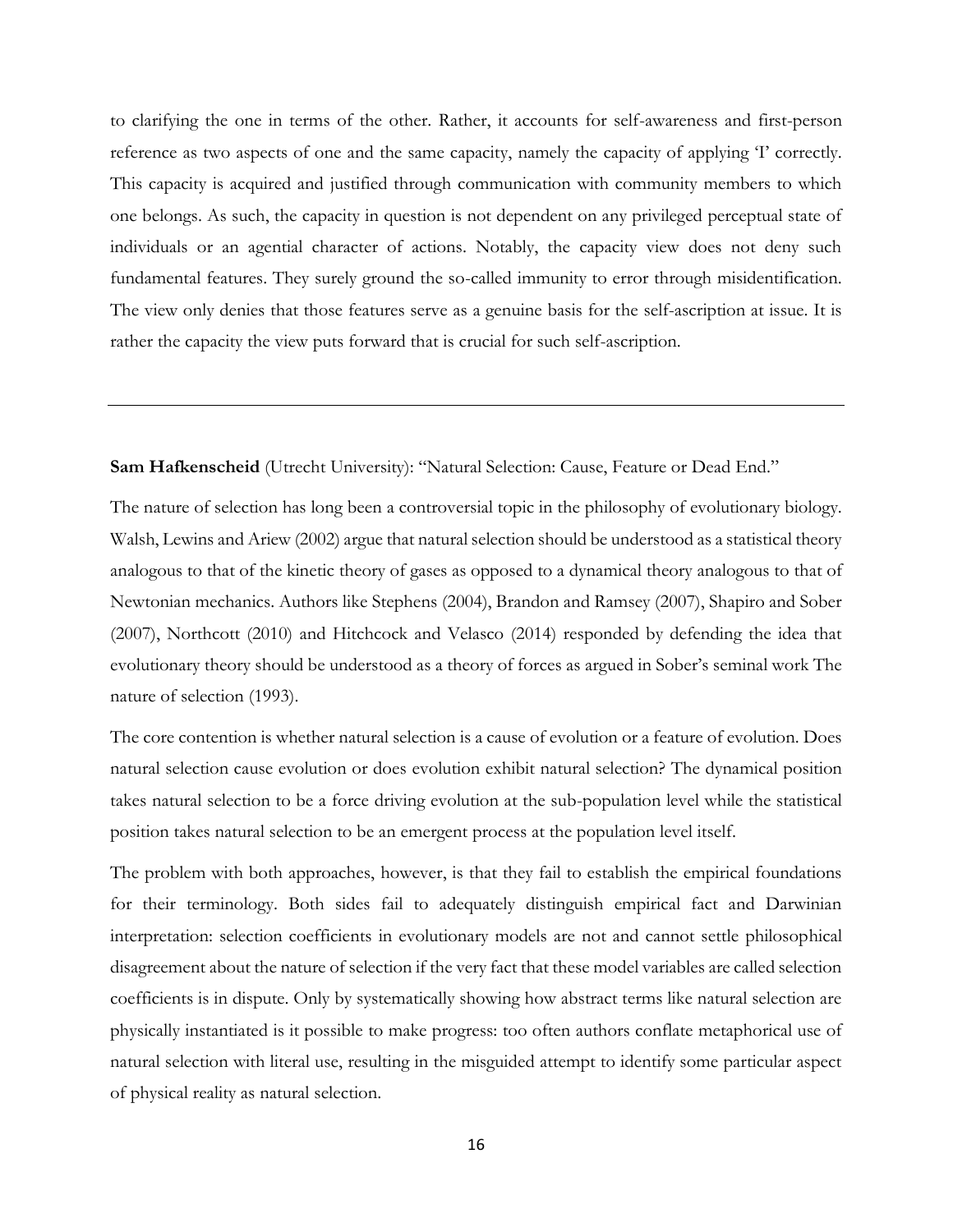This article first introduces a purely empirical framework in terms of trait spaces through which to analyze biological evolution in its most general form. It then shows how Darwinian terms like natural selection, fitness and evolutionary forces find natural and well defined expressions in this trait space representation. Unlike previous approaches which tried to analyze the nature of selection in terms of its relation to other abstract concepts like fitness and adaptation, this approach analyzes the nature of selection in terms of the different possible evolutionary trajectories and their causes through trait space, which itself is a direct representation of the physical reality underlying biological evolution.

It is concluded that even though there are many classes of evolutionary forces which have selective effects, none of these classes are inherently selective. Based on this analysis the evolutionary forces of, for example, mutation and migration are empirically identifiable, but the evolutionary forces of natural selection and drift are not. This conclusion has important consequences for the unit of selection debate, our interpretation of the price equation and our understanding of fitness.

**Claudio Davini** (University of Pisa): "Explanation, Normativity, and Biological Functions. The Rivalry Between the Etiological Theory and the Causal Role Theory."

Biological functions are central to many debates – e.g., the rivalry between the consortium called ENCODE and the Human Genome Project–, yet philosophers and scientists disagree about what a theory of biological function is supposed to be or to do. Many of them believe that a theory of biological function should account for the existence of traits to which we attribute a given function, holding that the only way to make sense of the presence of a biological trait is to refer to the effect of the trait in virtue of which natural selection favoured it; many others stress that functional attributions are often made when trying to understand how a biological system works in the present, claiming that the function of a trait is simply its contribution to the functioning of the overall system and that we should shift our attention from why-is-it-there questions towards how-does-it-work questions. My purpose is to argue that the latter approach ultimately implies the former.

First of all, I lay out the most significant desiderata for a theory of biological function that have been developed in the literature over the last decades: a) the distinction between functions and accidents; b) the explanatory dimension of functions, that is, the reason why a given trait is there; c) and their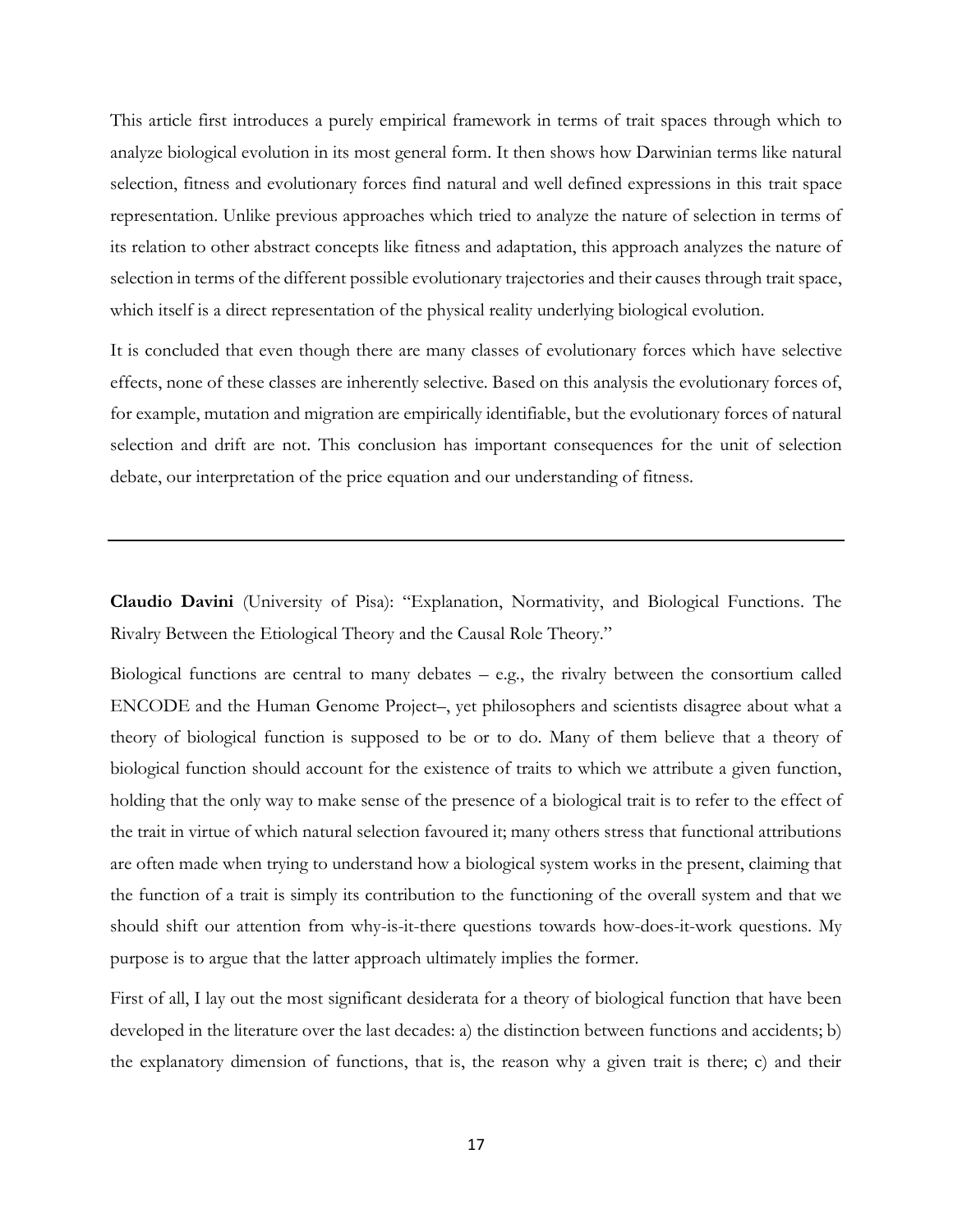normative dimension, meaning that a theory of biological function should be able to elucidate that it is possible for a trait to have a function that it cannot currently perform.

Then, I introduce the etiological theory – which states that the function of a trait is whatever it was selected for by natural selection – and, following, the causal role theory – which holds that the function of a trait consists in its current contribution to some system capacity –, and I consider in what way these two theories are linked to the desiderata for a theory of biological function. In this regard, I show that both theories can satisfy the first desideratum, but I add that the causal role theory, in order to effectively make sense of the remaining desiderata, cannot but make an appeal to natural selection. For example, when we identify the causal role of sweat glands in our thermoregulatory system, we are implicitly assuming that this system is meant to achieve some goal, that is, keeping body temperature constant. But the assumption is only justified if the system has evolved by natural selection to achieve that very goal, meaning that we can identify the function of sweat glands with their causal role in the thermoregulatory system only if it is the result of natural selection. The same goes for the third desideratum: in fact, we can affirm that sweat glands are not functioning only if they are not currently performing the function in virtue of which they were selected. So I claim that for these reasons the etiological theory accounts for the above mentioned desiderata better than the causal role theory.

**Lara Maassen** (University of Oxford; TU Delft): "Negotiating sex: the role of negotiation in sexual ethics"

This talk focuses on the role of negotiation models in feminist sexual ethics. Feminist theorists have long argued that we need to move our focus beyond consent if we want to advance our sexual ethics. One strategy has been to foreground 1 other communication models, such as negotiation, in the place of consent. Negotiation is usually presented as an approach that can remedy some important issues with consent, such as a heteronormative and flattened focus on invitation-and-reaction.

The aim of my talk is to demonstrate that negotiation models face significant limits that they are ultimately unable to overcome. Consequentially, I suggest that those who are committed to advancing our sexual ethics should think differently about sexual communication: both about the form that it takes and the role that it plays in sexual ethics.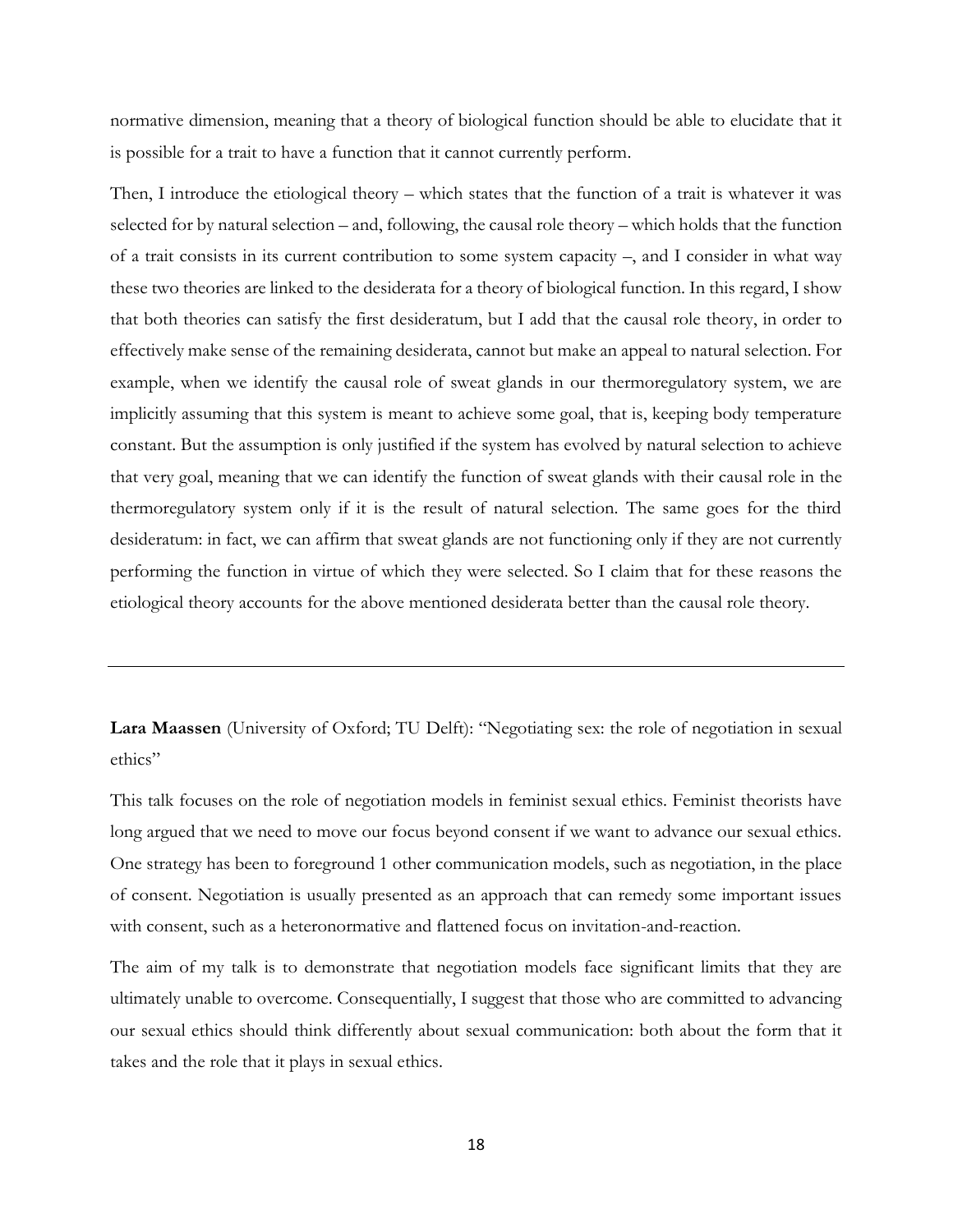First, I will distinguish two different (but overlapping and often confused) roles that communication rituals play in our sexual ethics. The first is a kind of third-person-metrics: one that is used to describe what goes ethically right or wrong within sexual encounters. We do this, for example, when we suggest that sex is ethically wrong because no consent was given. The second is a first-person action-guiding role: the one we use when we promote sexual communication as a 'pedagogy' on how to ensure that sex is ethical. For example, we may teach teenagers that they should always verbally ensure that sex is wanted. Both of these role are, I suggest, taken up by negotiation.

Next, I argue that negotiation faces important limits on both of these levels. First, I suggest that negotiation promotes the wrong kind of communication insofar as it remains reliant on contractual language. Such a notion of sexual communication makes a phenomenological mistake: it fails to capture the simple fact that sexual communication, especially when it goes well, does not operate like a contract: it does not present modes of formality, self-interest, and preformed goals. Hence, 'negotiation' does not seem to offer the third-person-metric that we want it to have, nor does it offer an action-guiding idea that someone might follow.

The second objection concerns the role that negotiation plays here. By focusing on language alone, I suggest that theorists overlook other important factors, such as intention, social construction, and power. Casting them in this way risks reinforcing the potential for rote rituals to be played out without the players paying any attention to the background conditions needed to make such rituals valuable. As a result, they fail to account for the fact that negotiation is perfectly compatible with unethical sex. This means, again, that negotiation is both an insufficient metric as well as a wrong action-guiding norm for ethical sex.

The upshot of this is twofold. Firstly, those who are committed to sexual ethics should think more carefully about the content of communication they promote: they should move beyond contractual language. Secondly, they should also think more carefully about the role that sexual communication plays. Rather than casting these rituals as inherently valuable, I argue that we should see them as embedded in a larger web of values and virtues — such as reciprocity, care, and attunement— that are not inherent to communication, but that may nonetheless be enhanced by it.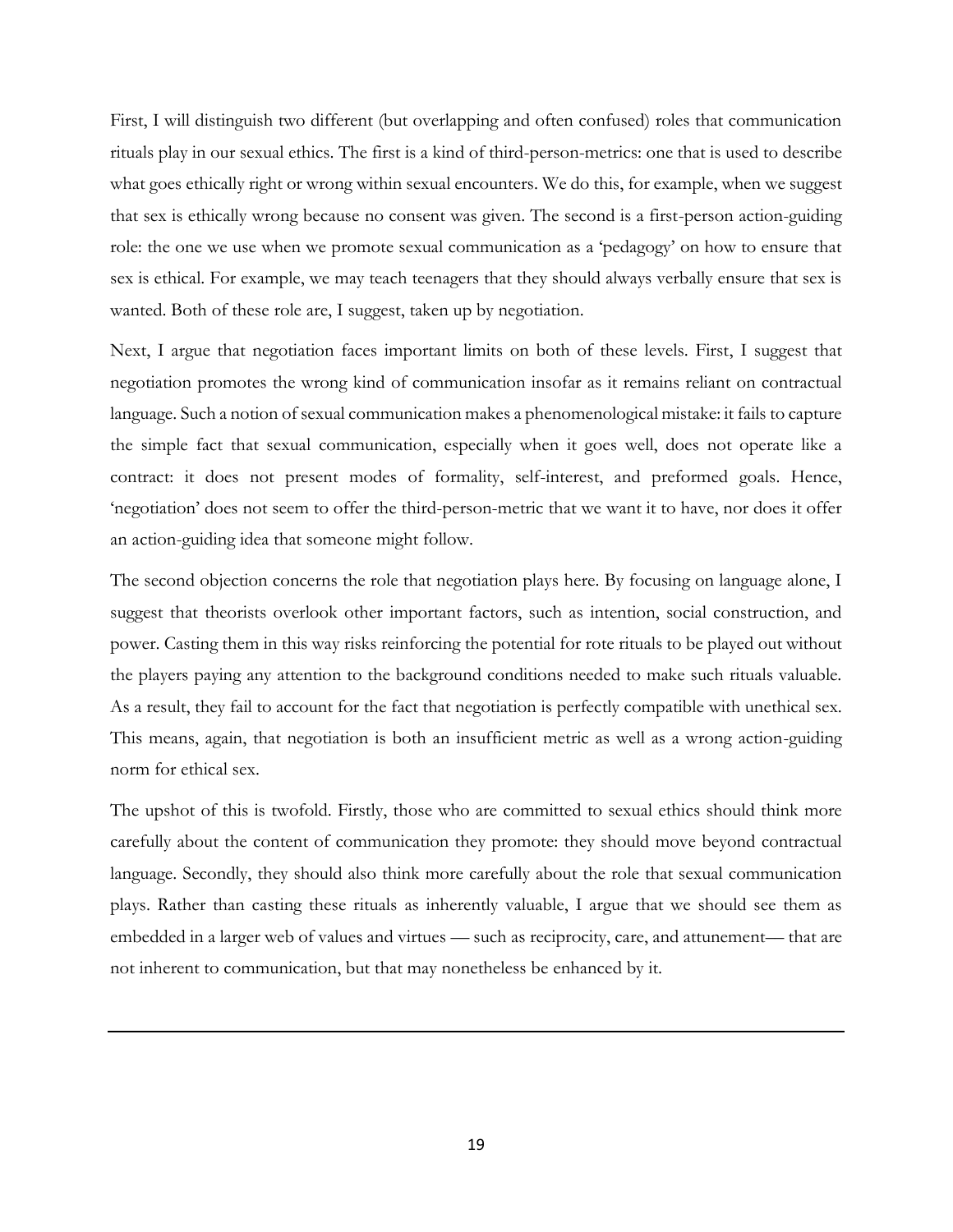**Myriam Bellamine** (Utrecht University): "Beyond consent: taking into account the specificities of the intimate sphere in sexual ethics"

Consent is at the center of many public discourses about sexual ethics. While the idea that 'no means no' has become uncontroversial, the most interesting ethical questions arise when it comes to determining when 'yes means yes'. It is accepted that one of the background defects that can make consent invalid is coercion, but the exact definition of coercion is debated.

The philosopher Alan Wertheimer (1996) defines coercion as "when A threatens to make B worse off than she has a right to" (p. 333). In this paper, I argue that this liberal definition fails to present a satisfying account of sexual coercion. To show this, I engage with an example given by Wertheimer, in which a man A threatens to break up with his female partner B if she refuses to have sex with him. I claim, against Wertheimer, that this should be considered coercion even though partner B "has no right that A continues his relationship with B on her preferred terms"

I argue that the language of right is inappropriate because we never have a 'right' to a romantic relationship with someone. Rights language is not sufficiently sensitive to allow us to draw the line between acceptable and unacceptable behavior in relationships. Considering the empirical evidence that most cases of sexual coercion for both men and women take place in intimate relationships, I argue that such a case should be considered a paradigmatic case of sexual coercion rather than an edge case, and that it is urgent to create ethical tools that are more adapted to the specific structure of the intimate sphere.

What characterizes the intimate sphere? I argue that key feature of affective bonds is not choice. Though we can decide in romantic relationships who we engage with, once a long-term bond is created, it pre-exists and supersedes the specific content of interactions. This means that the desire for the bond to continue most of the time will supersede other considerations in relationship negotiations. This creates a mutual vulnerability and a power over the other partner that each member of a relationship has the responsibility not to abuse. This vulnerability is however deepened for female partners in heterosexual relationships because of the economic, social and practical dependency on men created by the unequal distribution of resources and power in society, which reinforces the need for heterosexual men to cultivate a sense of responsibility and reflexivity about power.

Moreover, vulnerability is not a defect but has a desirable role to play in the intimate sphere. Sexual relations, more than other activities, should not be up for bargaining because sex comes with a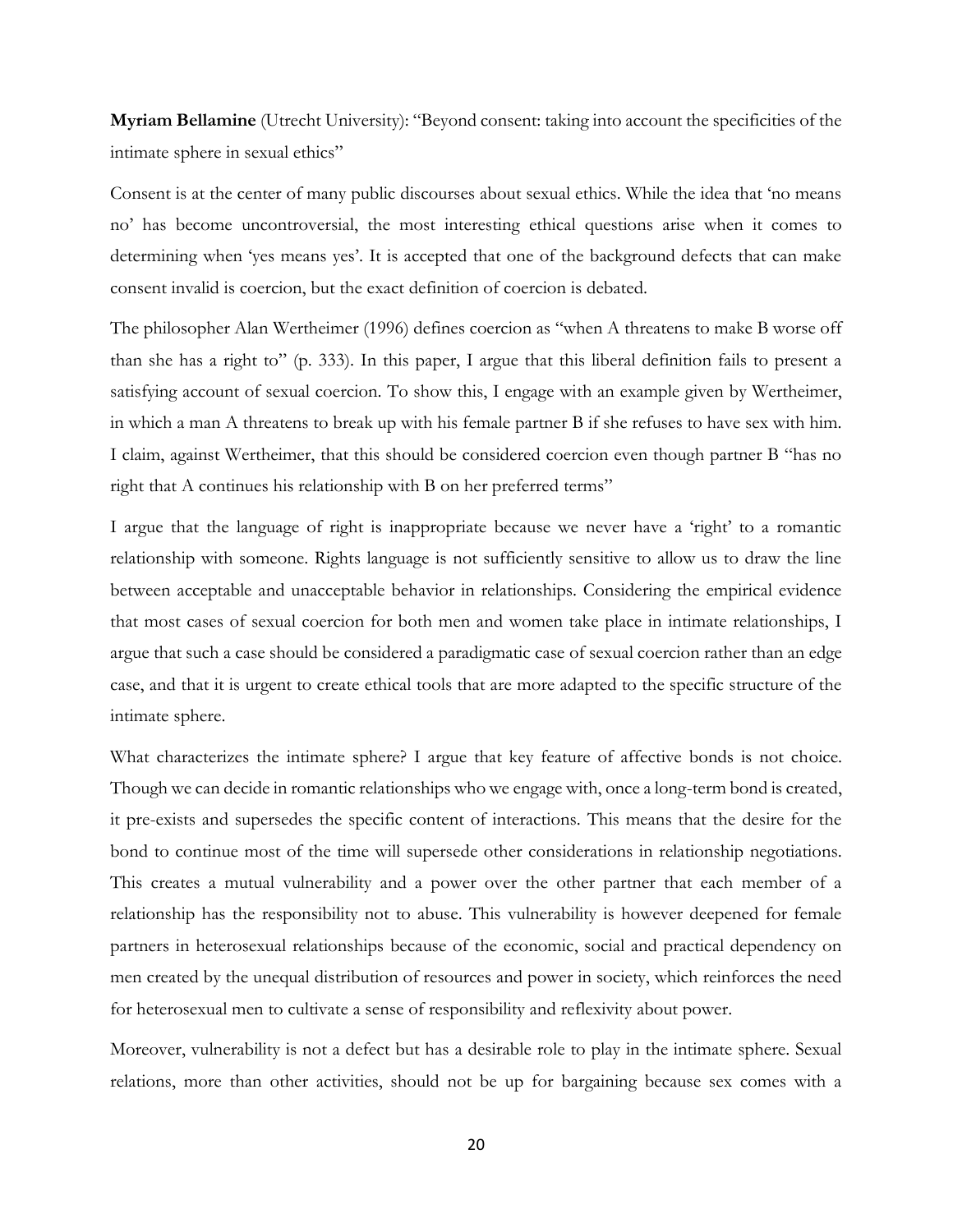heightened vulnerability, and giving in to unwanted sex degrades the sense of safety and connection to one's body that is a pre-condition for sexual flourishing.

I conclude that our reflections about sexual ethics and sex education must thus go beyond consent and include reflexivity about power relations, vulnerability, responsibility and creating conditions of safety in which enriching exploration can flourish.

**Joost Wijffels** (Utrecht University): "Selective Sexual Preferences and the Limitation of Sexual Autonomy"

Although the practice of choosing sexual partners on the basis of certain selective criteria, also called *Selective Sexual Preferences* (SSP) is deeply ingrained in our society, it is far from innocent. A large body of research has highlighted that SSP mirror racist, sexist, or other oppressive structures. It is mostly minority groups that are excluded or fetishized on the basis of SSP, and members of these groups report feeling objectified and dehumanised by SSP. Several activists and philosophers have consequently deemed the practice of SSP morally objectionable and call for their dismantlement through critical reflection.

This paper sides with these critical voices and argues for the moral objectionability of SSP. To support this argument, this paper draws on Amia Srinivasan's reinvigoration of feminist debates regarding the politics of sexual desire. This analysis shows how the supposed legitimacy of SSP is grounded in the liberal conception of sexual autonomy that aims to liberate individuals' sexual practices from moral scrutiny and poses consent as the sole determining factor for the permissibility of one's sexual practices. The analysis also shows how this conception of sexual autonomy is at odds with a moral responsibility to critically reflect on sexual desires. This responsibility stems from the fact that desires do not pertain solely to isolated individuals, but that they are rooted and, in turn, perpetuate objectionable social structures. A tension between sexual autonomy and a moral duty to critical reflection emerges.

This paper suggests that this tension may be a fabrication. To show this, it reconceptualises sexual autonomy as an integrated sexual perspective that encompasses the biological, individual, and social significance of one's sexuality and desirability. By drawing on research about effeminophobia in the gay community, this reconceptualization illustrates that SSP are a symptom and perpetuation of limited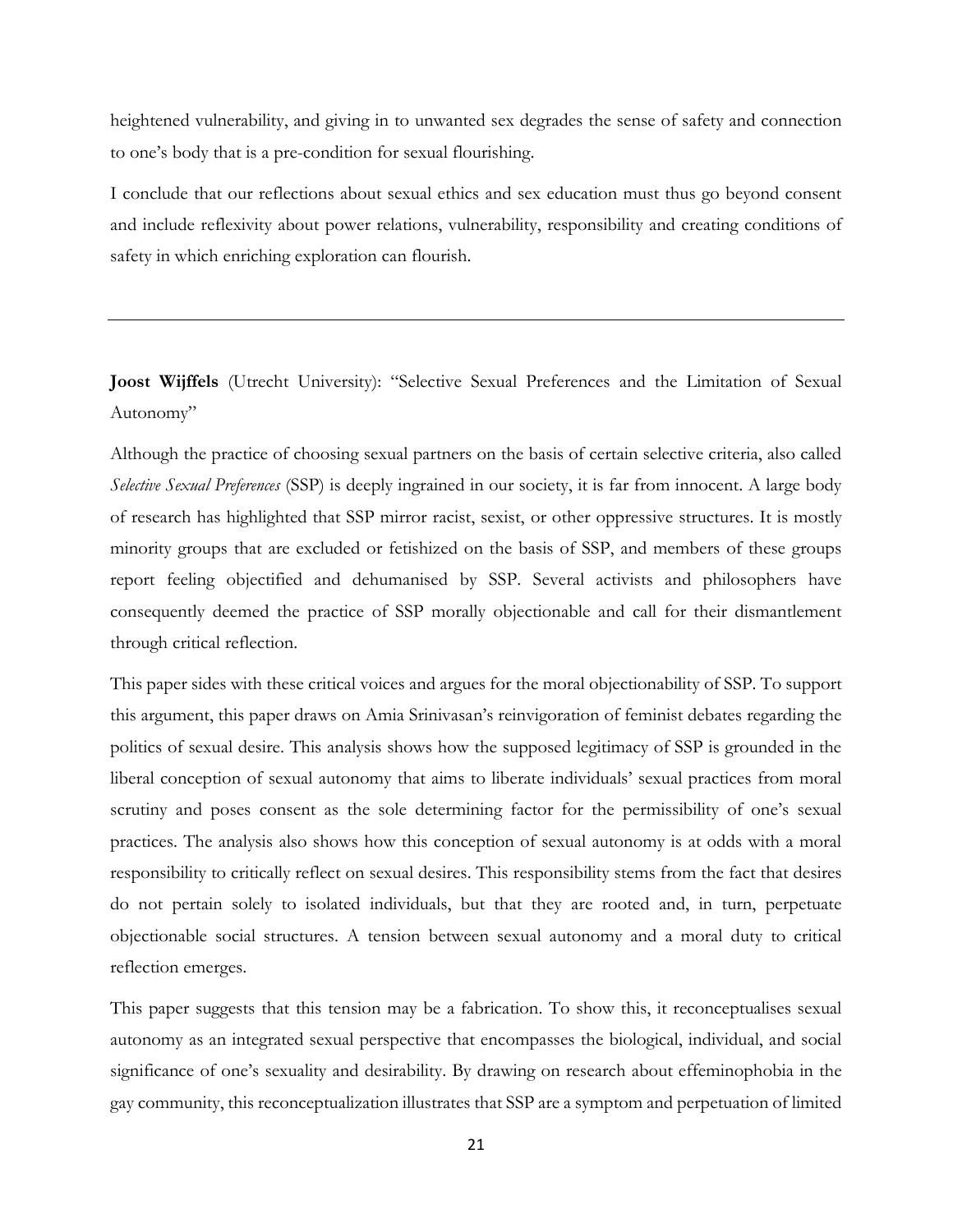sexual autonomy. One's SSP are likely to be the result of one's own disintegrated sexual perspective for which one wishes to compensate. The imposition of SSP on others, moreover, is a reification of social norms that can (and in reality, often do) cause the disintegration of others' sexual perspective. Although it may not be sufficient, critical reflection regarding our sexual preferences may be a first step in mitigating the harmful effects of SSP on our sexual autonomy. This paper maintains, therefore, that SSP are morally objectionable because they signify a limitation of our sexual autonomy. It also argues that, rather than being in tension, sexual autonomy and the moral duty to reflect on one's sexual preferences are mutually supportive.

**Femke Reniers** (Utrecht University): "Pandora's Lab: Queering science and story through Classical myth"

Based on what feminist philosophy has coined the dualistic epistemology of Western culture, the sciences and the humanities are assumed to be an exclusive dichotomy, with attributes such as objectivity and neutrality associated with the sciences, while the humanities are connected to subjectivity and partiality. This dualism is a part of a greater dualistic epistemology which assigns negative value to some categories while attributing positive value to their "opposites." Examples of these categories are people of colour, emotion, and women, versus the white colonizer, rationality, and men. These dualisms are seen to be interwoven, with the qualities on either side of the divide being associated with one another. This means that the opposition between the sciences and the humanities also plays a role in for example the subjugation of Indigenous knowledge as "less than" Western Euro-American knowledge. The maintaining of any binary in this scheme also supports the existence of other binaries, such as the man-woman gender binary, which is known to be both unrealistic and damaging.

Instead of accepting that the sciences and humanities are indeed inherently and incommensurably different, this thesis posits that the opposition of the "objective" sciences and the "subjective" humanities is actually already incomplete and therefore not a realistic or useful construct. Instead, I present the use of narrative as a valuable method for knowledge-making in science.

Making use of "queer defamiliarisation" as discussed by Helen Palmer, in the first part of this thesis I compare scientific practice to Greek mythology to identify and recognize the already existing but unacknowledged narrative elements in science. While science is stereotypically seen as an objective

22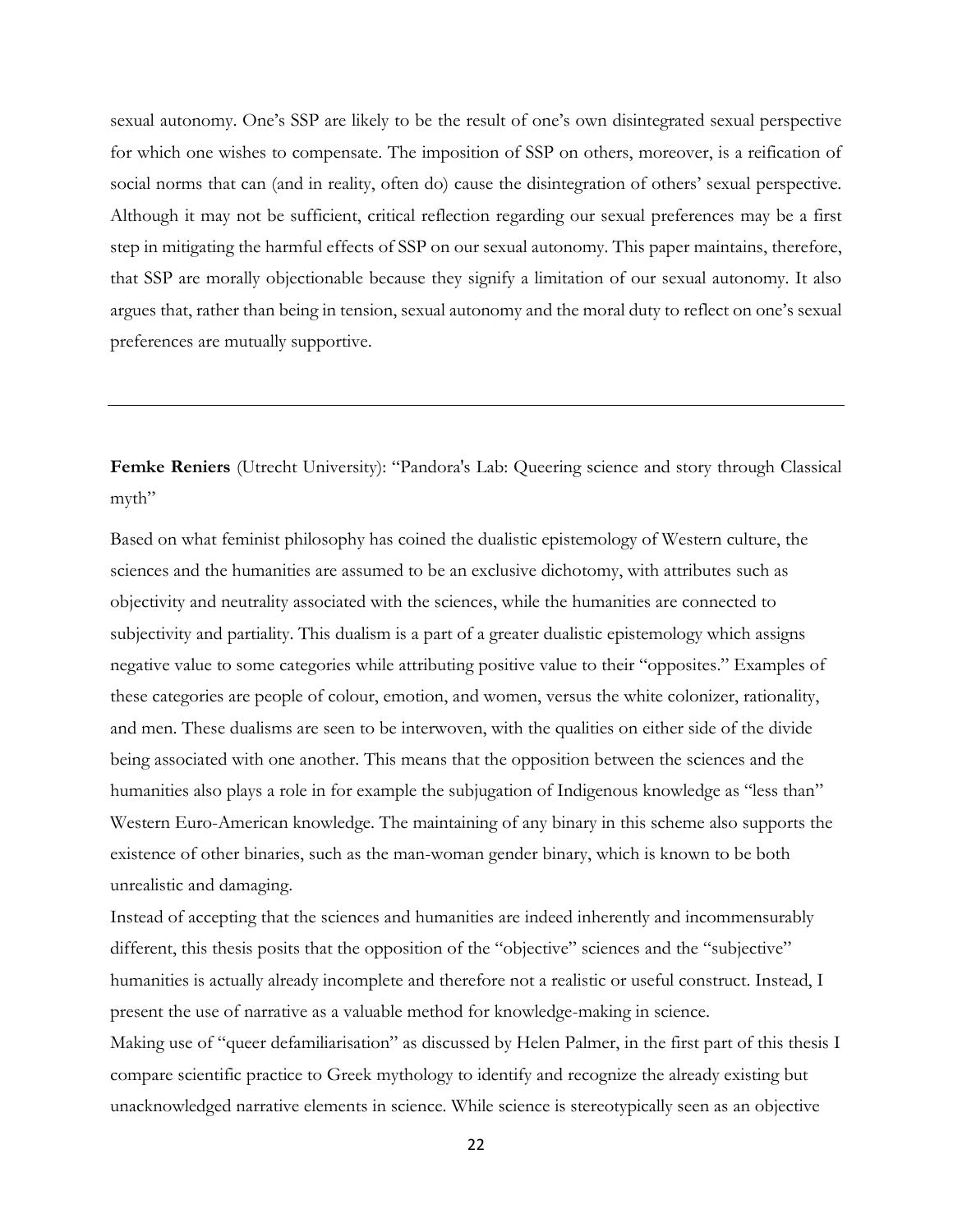source of information, in many instances the scientific method is not sufficient to answer certain questions. Rather, science relies on subjective narrative elements in thought experiments, experiment construction, and knowledge-communication. A queer perspective on myths is used, recognizing a myth as a story with one identity but many different possible forms.

In the second part, using theory from queer, feminist, and Indigenous work on knowledge, method and translation, I argue that the explicit use of narrative story-telling in science can lead to greater accountability, knowledge, and accessibility in the sciences. Rather than attempt to reach unobtainable objectivity in science, I posit that by acknowledging narratives as a valid method of knowledge-making, we are made aware of the locality of our perspectives, even in science. Translation between different forms of knowledge, similarly to how myths can be told differently by different story-tellers, allows us to glean new patterns and questions that we wouldn't have seen from within our own context. Lastly, the acknowledgement of narrative as a valuable method could create more space within Western culture for recognition of other cultures' knowledge-practices that have long been deserving of equal consideration, such as storytelling-based knowledge in Indigenous cultures.

By allowing for the acknowledgment and further incorporation of narrative into the sciences, this thesis shows how the concept of knowledge can be queered to be less dependent on strict boundaries between disciplines, thereby making space for creative development of new ideas and perspectives both within and beyond scientific practice.

**Roxane Pret Théodore** (University College Dublin): "Rethinking Political Organization from a Feminist Standpoint: Politicizing an Ethics of Care and Vulnerability"

Sexism in the political field comes from deep-rooted patriarchal structural causes. As a result, political institutions from so-called "western" democracies continue to exclude women and other minoritized groups, hence reproducing and maintaining this bias. However, were these political institutions subverted, they could become tools of resistance and change, which would contribute to minoritized groups' political empowerment. Thus, there is an urgency in responding to what is referred to as a "crisis of democracy" (Manin, 1995), of which political sexism is a part, by rethinking the way we organize ourselves politically. Democracy in modernity has taken the shape of a representative system. As such, there has always been a gap between electors and elected. The "crisis of democracy" described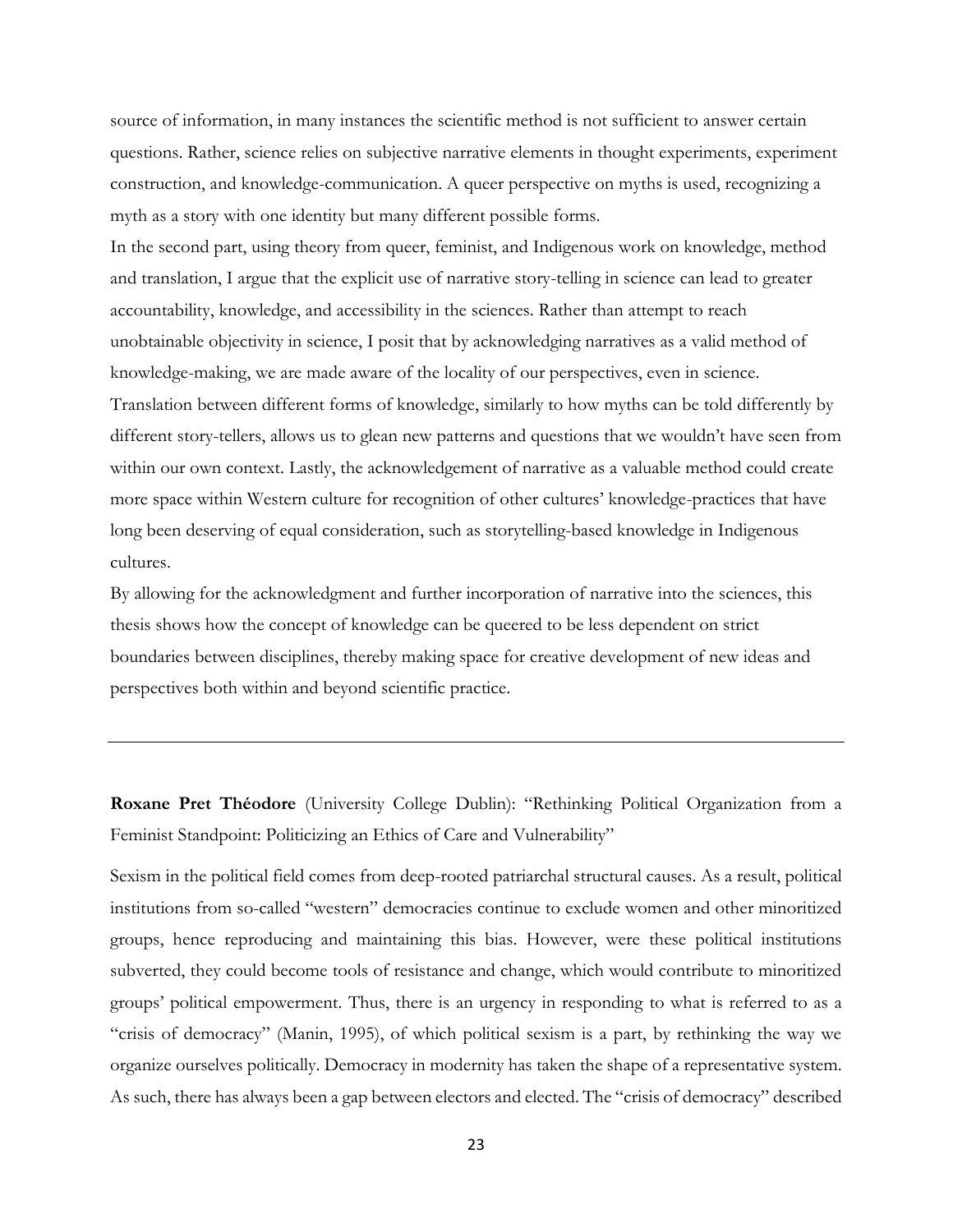in the theoretical literature, however, specifically refers to the exponential widening of this gap, which leaves a growing number of electors feeling underrepresented (Manin, 1995). Therefore, the central questions that arise are the following: What instruments can be used to remedy this situation of persistent structural injustice? How would a political reassessment of feminist concepts help shape a more democratic organization of our political institutions?

In this paper, I aim at developing an alternative philosophical account demonstrating how feminist concepts, and more precisely an ethics of care and vulnerability, would help improve our political policies and practices, when applied to the political field. I suggest that reviewing our political institutions of representation from a feminist standpoint allows for a rethinking of these structures and practices in a more democratic framework, opening the field to all minoritized groups that have been and still are excluded from it. My objective is to examine what an ethics of care and vulnerability would entail conceptually when applied to the political field. I rely on a non-binary definition of the figure of the "caregiver" (Tronto, 2013) and on a positive perspective on vulnerability (Butler, 2004), understood as a relational dynamic of interdependency and solidarity rather than a demonstration of weakness, or in other words, as a "general openness towards the other" (Petherbridge, 2016). I address the ambiguity vulnerability carries in the literature by asking a follow-up question to those previously stated: if caring relations, as a response to the expression of our inherent vulnerability, allowed us to rethink the way we organize ourselves politically, how can we overcome the ambiguity of vulnerability itself? How is such a positive reframing of the concept of vulnerability possible?

To this end, in the first section, I look more closely at Adriana Cavarero's work (Cavarero, 2011) and contrast her approach to vulnerability with that of Judith Butler (Butler, 2004). In the second section, I suggest that in Cavarero's specific treatment of violence, there is an underlying radical approach to vulnerability and care that would allow for the emancipation of vulnerability from its dichotomous ties to violence. This could have political ramifications for addressing a revisited account of vulnerability that informs alternative political institutions and practices, which I explore in the final section.

**Joseph Conrad** (University of Edinburgh): "The emotions-responsive corporation: why corporations are appropriate targets of moral blame"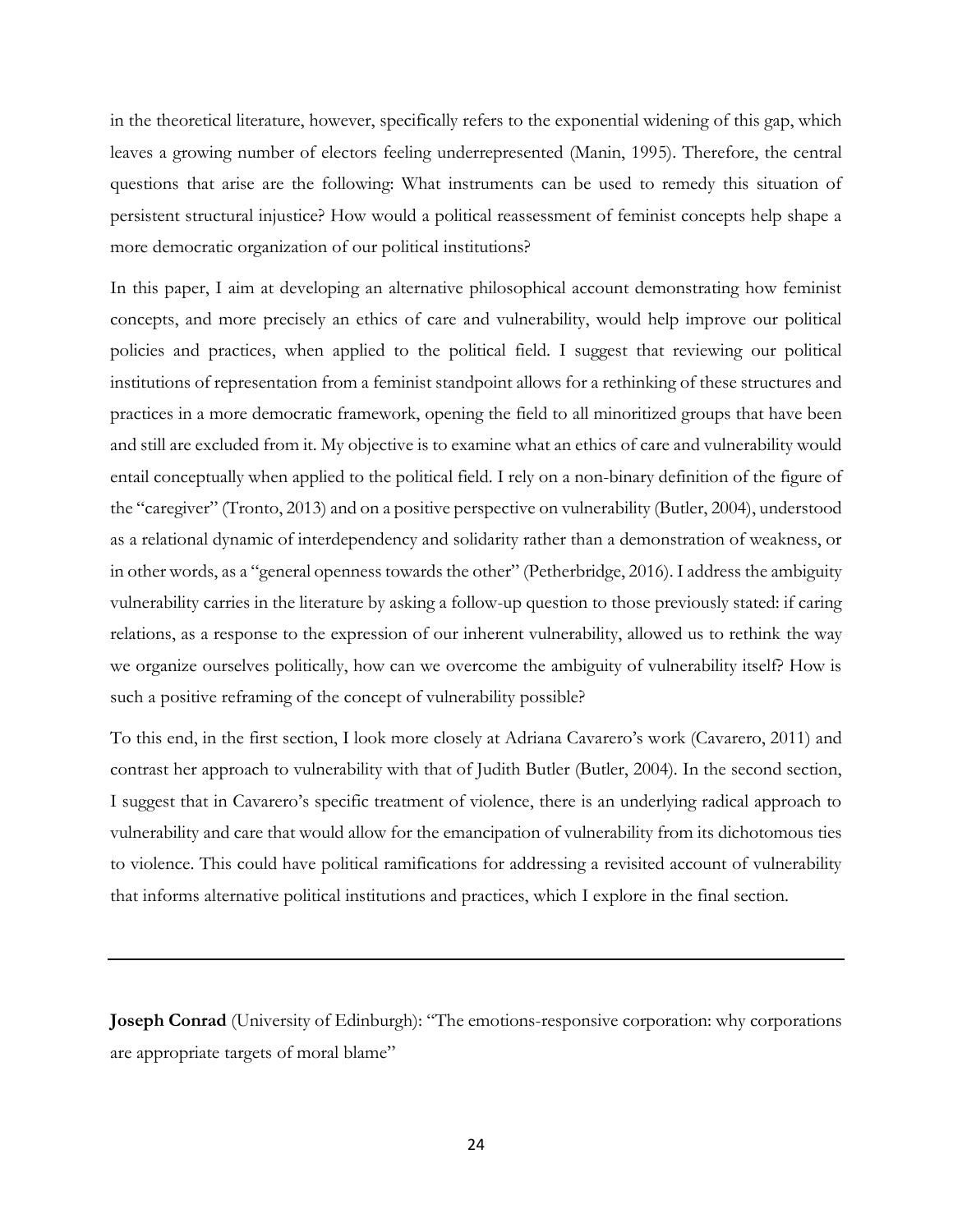In this paper, I defend the attribution of moral responsibility to corporations. Particularly, I argue that corporations are appropriate targets of moral blame. While we routinely blame corporations, it is not obvious how they *can* be appropriate targets of blame, and why they *should* be. The discussion of corporate blame links to the broader and important question: To what extent do corporations form part of our moral community?

My argument proceeds in three steps. First, I use the examples of big fossil fuels corporations, such as ExxonMobil and Shell, to illustrate egregious corporate moral wrongdoing and the emotive reactions that such corporate wrongdoing can elicit in us. My point is to illustrate the common *intuition* to blame corporations for their wrongdoing.

Second, I argue that corporations *can* be blamed wherever it is appropriate. I respond to what I call the *moral emotions objection*, stating that corporations lack the necessary agential capacities for blameworthiness. According to this objection, blame involves the expression of moral emotions, but corporations lack a capacity for affect, particularly the capacity to feel guilt. Hence, it is argued that there is little sense in blaming corporations because they cannot feel guilt (Sepinwall 2017).

My argument against this objection will be that corporations, though not strictly speaking capable of experiencing a phenomenology of moral emotions, can nevertheless recognize and respond to our expressions of moral emotions so that our moral communication with them still makes sense. I contend that if we conceive of corporations as *reasons-responsive agents*, which we should, we are at the same time committed to the claim that they are also *emotions-responsive agents*. By this I mean that corporations can be adequately sensitive to the moral emotions that bear on their actions.

I briefly address the broader claim that corporations, being 'affectless creatures', are ill-suited as members of our moral community. In response to this, I contend that rather than excluding corporations from the moral realm, we need to grapple with their participation (or intrusion) in our moral life.

Third, I argue that corporations *should* be blamed wherever it is appropriate. I begin by responding to what I call the *collective punishment objection*, stating that holding corporations morally responsible results in illegitimate practices of collective punishment (Hasnas 2017). Here, I show that corporations can, at least theoretically, be held collectively responsible without thereby negatively affecting any individual human person. Further, even if individual human persons are negatively affected, this can often be justified on the grounds of individual role responsibility, voluntary risk-taking, or benefitting from a wrongdoing.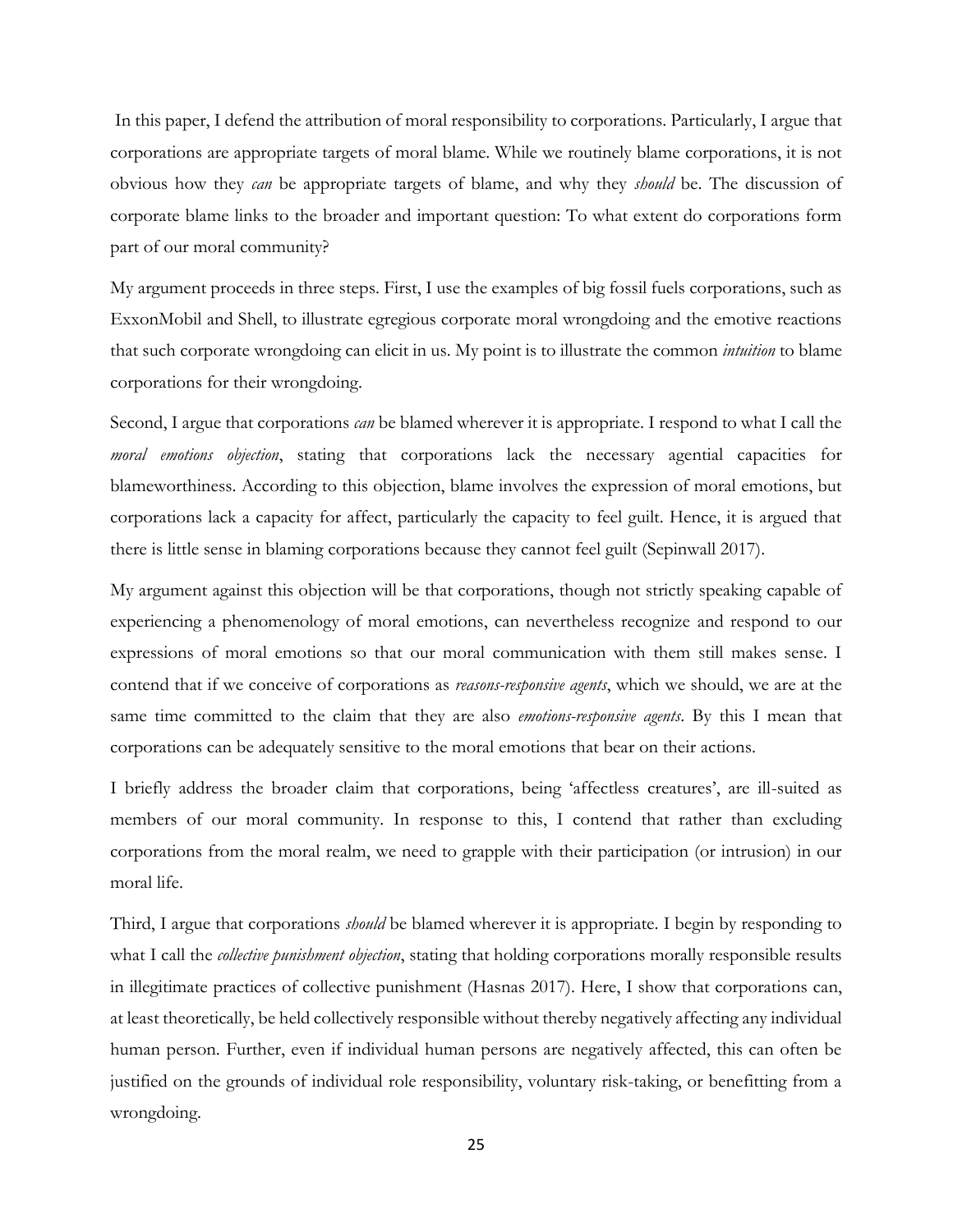I conclude by offering a positive argument for why corporations should be blamed wherever it is appropriate. Building on Manuel Vargas' (2013) instrumentalist theory of moral responsibility with 'Strawsonian adjustments', I argue that we can justify the practice of holding corporations morally responsible on broadly consequentialist grounds. The basic idea is that blaming (and praising) corporations can foster a better form of corporate agency that is more sensitive to moral concerns.

## **Eline Gerritsen** (University of St Andrews & University of Groningen): "Conventional Norms: The blind spot of metaethics"

Metaethics is no longer concerned only with morality: attention is increasingly paid to other types of norms as well. Metanormative theorists have turned to questions about the normativity of the law, rationality, aesthetic values, political principles and other types of norms and standards. While it is widely assumed that morality has a serious normative force, there are vigorous debates on the normative status of other types of norms. Yet, one important class of norms receives hardly any attention in this context: conventional norms. By conventional norms I mean informal, non-codified and often implicit norms that emerge through interactions within a society (Bicchieri 2006). It includes norms about how to greet others, how to form a queue and what to wear to a funeral. Metaethicists have assumed, without serious discussion, that conventional norms are not normative in a significant sense. It is telling that the normative force of morality is often highlighted by contrasting it to etiquette (e.g. Mantel 2019, 217; Cuneo 2016, 77; Plunkett 2019, 113; Werner 2018, 617; Olson 2014, 120). Yet, in reality, conventional norms take an important place in our lives: they regulate many details of our behaviour and shape how we act in general. We feel bound by conventional norms and overwhelmingly comply with them, sanctioning others who do not. Since real agents act within a social context, ignoring or dismissing conventional norms constitutes a blind spot that makes metaethics less connected to real, everyday experiences of normativity.

In this talk, I will explain the problem, diagnose a cause of it, and show how we can do better. I will highlight that research disciplines both within and outside of philosophy – including psychology, evolutionary anthropology, and social ontology – take conventional norms seriously in a way that is not currently reflected in metaethics. The blind spot therefore extends both to our lived experiences and to academic treatments of the topic in other fields. I will argue that metaethics's dismissal of conventional norms is explained by a popular but unnecessarily restrictive understanding of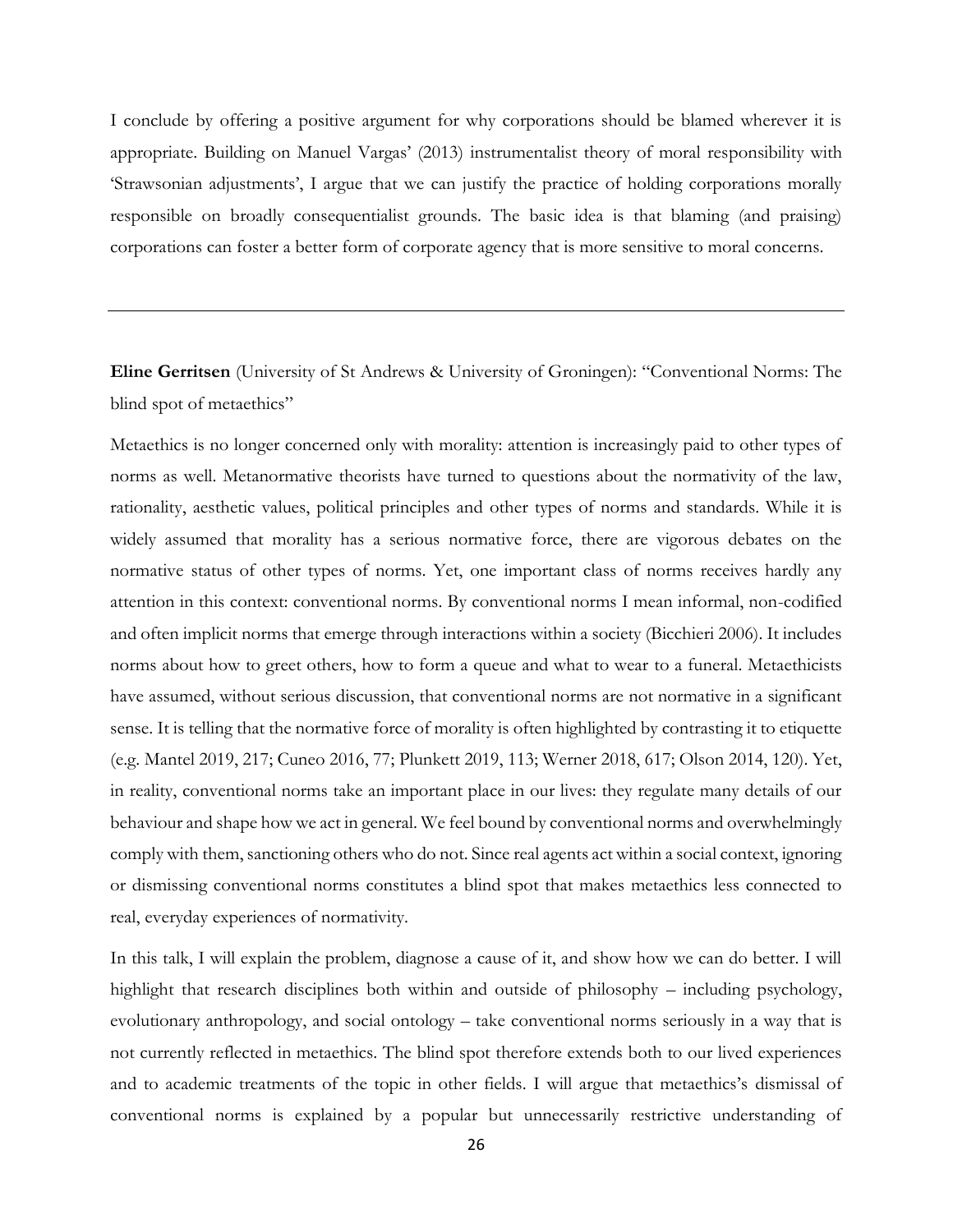normativity. There is an increasingly recognised distinction between formal normativity, which all norms have, and authoritative normativity, which is more significant. The question of interest is whether conventional norms can be authoritatively normative. The standard view of authoritative normativity stands in the way of an open discussion of this: in recent literature, a common but unwarranted assumption can be found that authoritative normativity must be irreducible to natural facts (e.g. Olson 2014; Parfit 2011). It is plausible that such a form of normativity could not apply to norms that are simply based in natural facts about conventions and others' expectations. I will suggest an alternative understanding of authoritative normativity, based on Humean constructivism (Street 2008), which does allow us to ascribe a significant normative force to conventional norms. This ability to validate the bindingness of conventional norms that we experience in our everyday lives, I will argue, is an important advantage of Humean accounts of normativity.

# **Charlie Blunden** (Utrecht University): "Are Our Moral Progress Judgements WEIRD, and Is It a Problem"

The philosophy of moral progress has recently seen a renewed interest across several disciplines (e.g., Anderson, 2014; Anomaly, 2017; Buchanan, 2020; Buchanan & Powell, 2018; Buddeberg, 2019; Eriksen, 2019; Hermann, 2019; Hopster, 2020; Huemer, 2016; Kitcher, 2021; Pinker, 2018; Schinkel & de Ruyter, 2017; Tam, 2020). When talking about moral progress, one of the first things authors must explain is what kinds of developments they count as progress. Authors usually do not first stake out their comprehensive theory and then derive their examples of moral progress from this theory. They think this is unnecessary, and I agree with them. Instead, authors typically rely on canonical examples of moral progress that "are very widely held and stable under favorable social-epistemic conditions" (Buchanan and Powell 2019, 288). Canonical examples include the legal abolition of slavery (Pleasants 2010; Anderson 2014; Kumar and Campbell 2016; Jamieson 2017; Hermann 2019), the ongoing struggle for equal rights and emancipation for women (Eriksen 2019; Kitcher 2011; Lowe 2019), the ongoing movement for LGBT+ emancipation and equality (Kumar, Kodipady, and Young 2022; Kitcher 2021), and, for an example from further back in history, several authors have noted how, over time, different ancient and medieval legal codes changed to place greater emphasis on *intentionality*  in establishing responsibility for crimes and establishing who should be punished (Kitcher 2011; Buchanan and Powell 2017).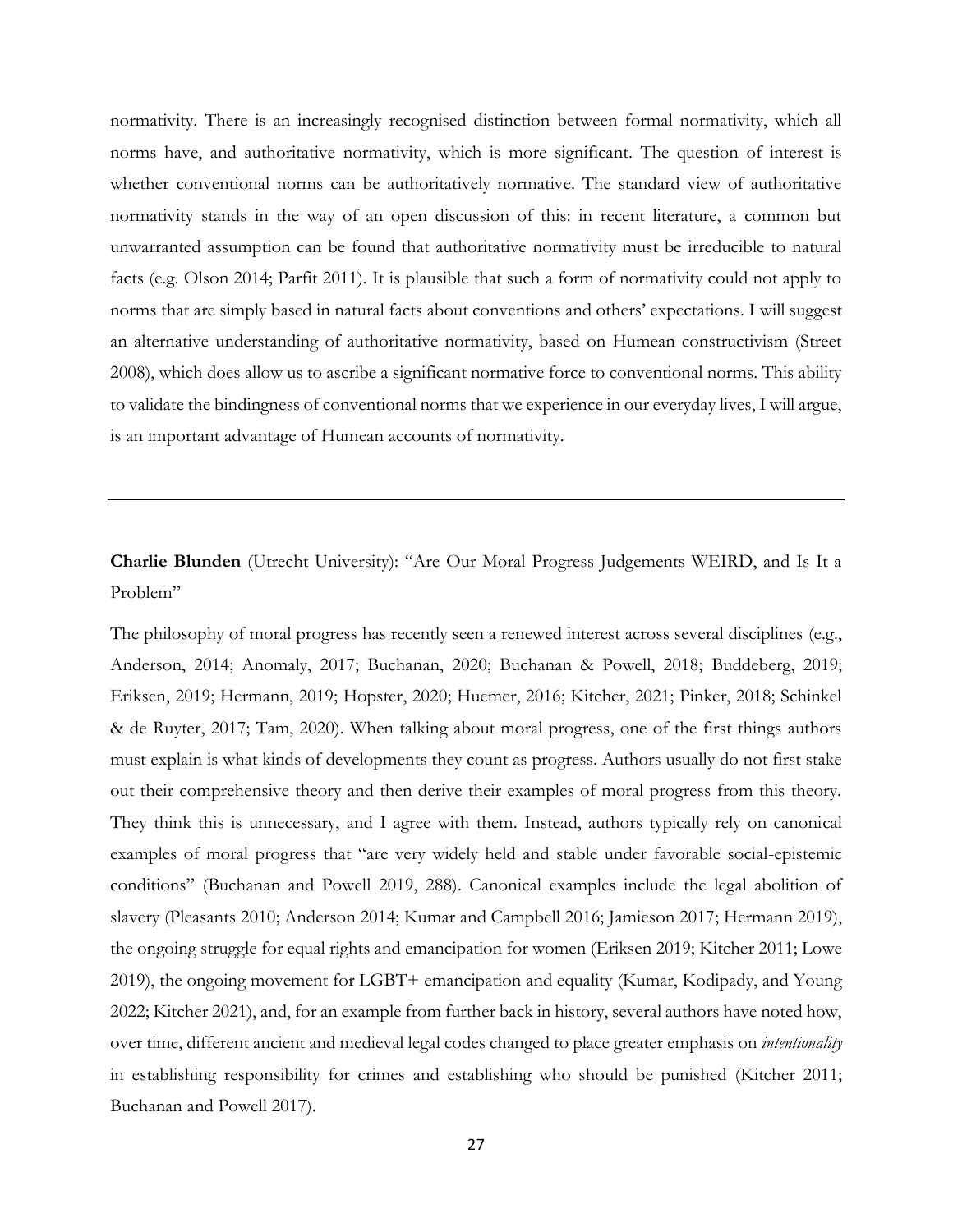However, thus far, insufficient attention has been paid to how widely shared these judgements are: in particular, whether the canonical examples offered in the literature might be skewed towards examples of progress that appeal to WEIRD people (people who are Western, Educated, and from Industrialised, Rich, and Democratic countries). A growing body of evidence shows that WEIRD psychology is often very atypical and unrepresentative of human psychology in general (Henrich, Heine, and Norenzayan 2010; Barrett 2020; Henrich 2020), and it has been noted that this research might have philosophical implications (Henrich et al. 2022). Furthermore, we have evidence that at least some of the canonical examples of moral progress are supported most strongly in WEIRD countries: most notably the progressiveness of LGBT+ emancipation (Poushter and Kent 2020; Welzel 2013; Inglehart 2018; Mendos et al. 2020; Kumar, Kodipady, and Young 2022, 34–36) and the importance of intentionality in ascribing moral responsibility and assigning punishments (Curtin et al. 2020; McNamara et al. 2019).

In my paper, I will first summarise this evidence to establish the extent to which the canonical moral progress judgements in the literature are WEIRD. I will then explore whether this WEIRD-ness is a problem for the philosophy of moral progress. In particular, I will survey various philosophical strategies one could adopt in order to (a) admit that certain moral judgements are more strongly supported in WEIRD societies than in others, but (b) maintain that this fact doesn't undermine judgements of progress based on these moral judgements. I will aim to assess how plausible these strategies are, and, thus, how much of a problem WEIRD-ness is for the philosophy of moral progress.

**Jenny Zhang** (University of Edinburgh): "A new direction for moral psychology? A case for moral experiences qua experiences"

One prominent strand of discussion in moral psychology is sparked by Jonathan Haidt's (2001) seminal paper, in which he proposes the Social Intuitionist Model (SIM) of moral judgement. SIM is proposed as an alternative to the rationalist approaches, and it differs from them in two important ways: a) it emphasises that social and cultural influences play a significant role in shaping moral judgements; b) it proposes that moral intuitions, as opposed to moral reasons, usually directly cause moral judgements. The debate that ensues Haidt's proposal primarily revolves around identifying or establishing a theory of moral judgement that best accommodates the growing empirical evidence on reasoning and moral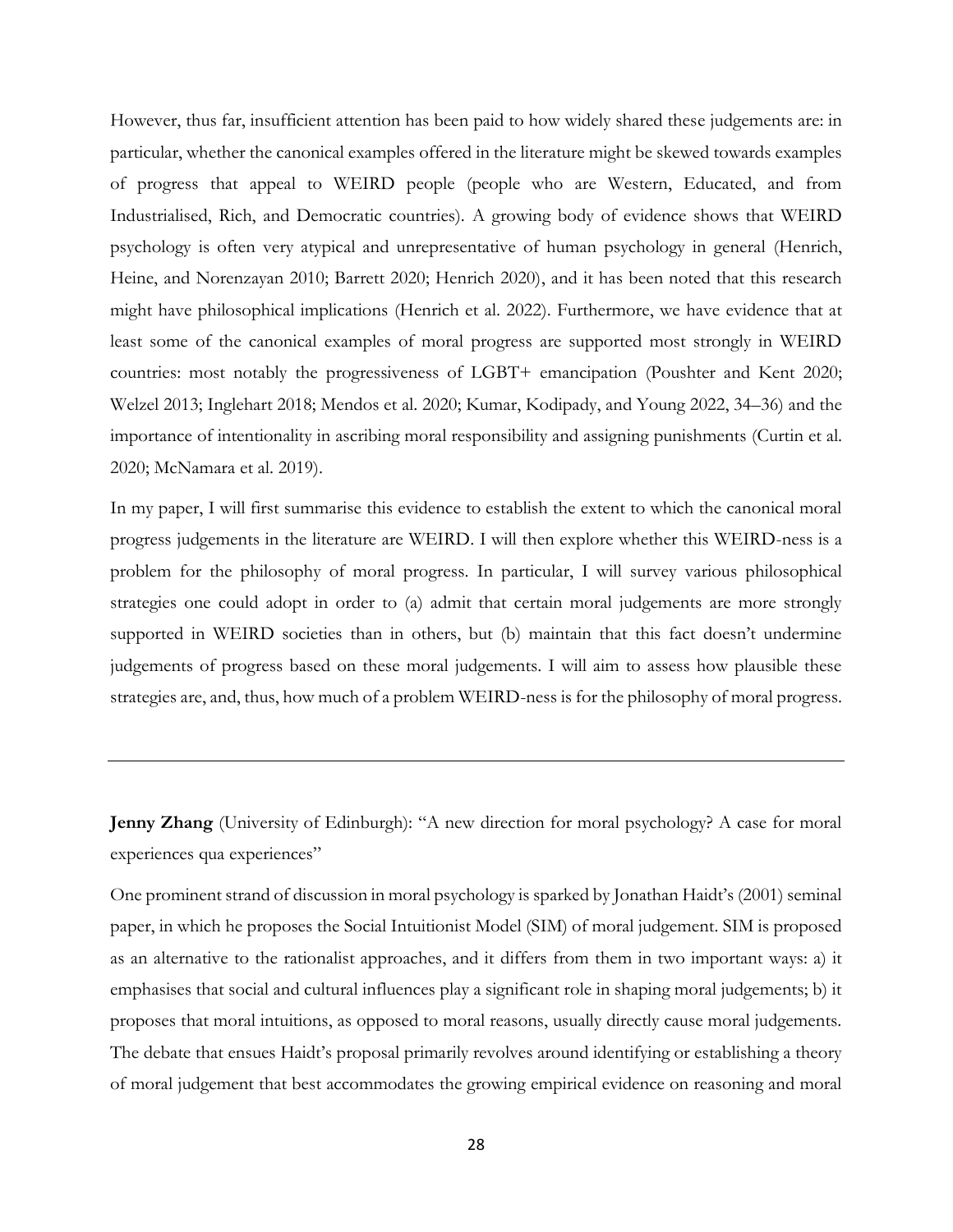behaviour, one that wins the "contest between models of the partnership between reasoning and intuition" (Haidt, 2010, p. 182-183).

I argue that the abovementioned debate is empirically informed in a skewed way, and headed towards a wrong direction. It is skewed because many of the studies that it appeals to are conducted in laboratory settings, devoid of the nuances and complexity present in everyday moral experiences. The discussion is headed towards a wrong direction because of the assumption that empirical evidence is useful insofar as it gets us closer to building an overarching model, a well-organised, all-encompassing outlook of moral psychology. Under this picture, our moral experiences are of no value other than that they are instantiations of some mechanisms or processes underpinning morality.

I believe that our moral experiences are significant qua experiences. They are rich, messy and particular to us, and we experience them as such. Importantly, we often take them to be central to our moral life. This, I think, points to the possibility that any reductionist or foundationalist accounts of moral judgement inevitably overlook, mischaracterise or oversimplify (at least some) morally relevant experiences. To capture the complexity, richness and sometimes difficulty of moral life, it is necessary to recognise the irreducible nature and immense value of moral experiences. This requires that we shift and expand the locus of discussion that has preoccupied debates in moral psychology for the past few decades: instead of confining the key issues to the extent to which reasoning or intuition plays a role in moral judgement formation, what neurobiological mechanisms or processes are involved in moral development, or the extent to which social or cultural conditioning exerts influence on moral behaviour, we need to see moral functioning as necessarily multi-faceted, interactive, and importantly, experiential.

In my paper, I first outline the discussion following Haidt's (2001) proposal. I then draw on and adapt Cora Diamond's (2008) insights to show that there is something fundamentally amiss in the discourse. Specifically, I argue that the debate neglects, sidelines or detracts from what moral experiences comprise, and what it is like for someone to undergo these experiences. I suggest that to rectify the problem, we need to look beyond studies conducted in laboratory, and reflect upon the status, characteristics and constituents of moral experiences qua experiences.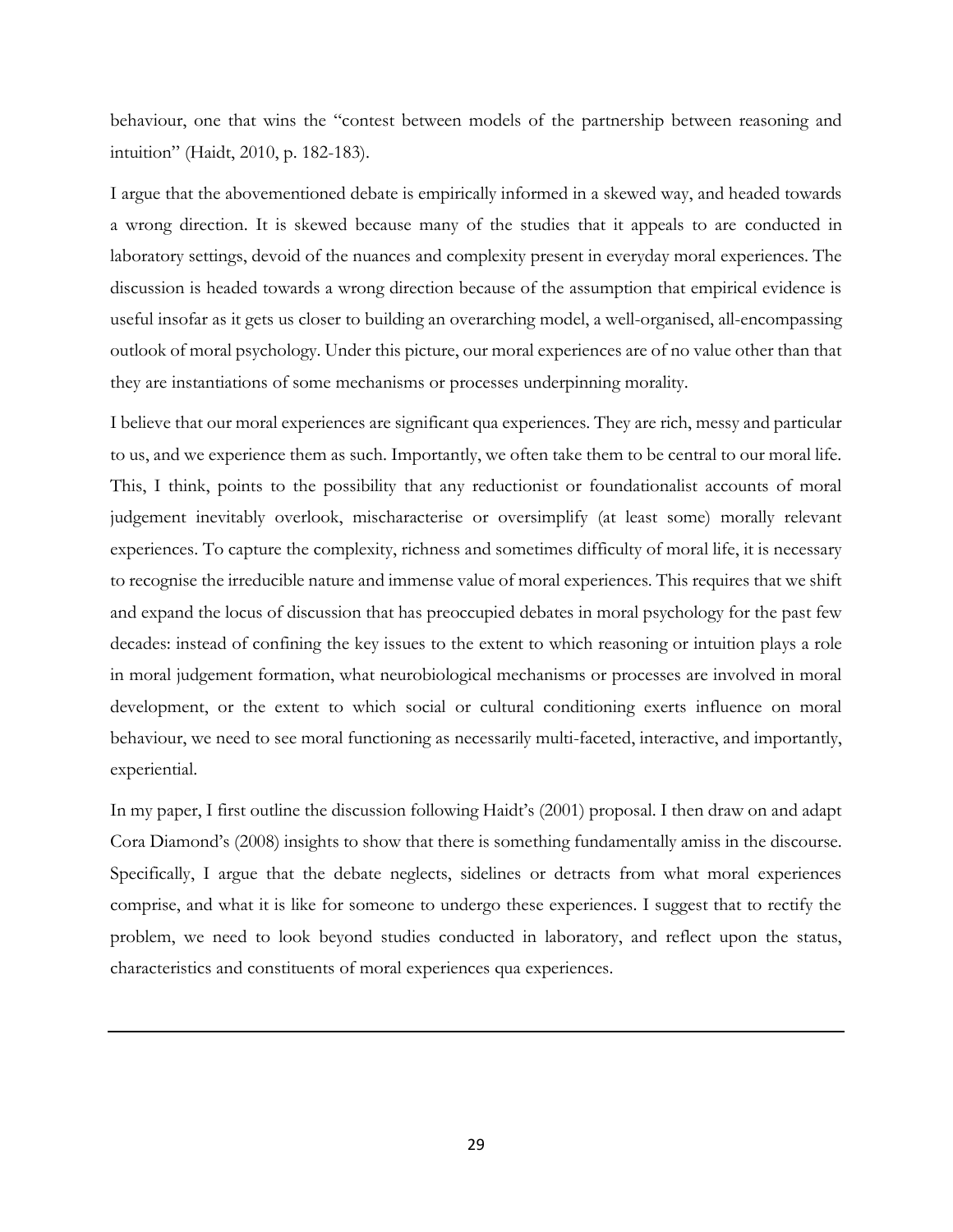**Migdalia Arcila-Valenzuela** (Cornell University): "The Recalcitrant Body: Chronic Pain and Moral Agency"

Chronic Pain Syndrome (CPS) is the leading cause of disability around the world, affecting 30% of the population (Cohen et al. 2021). However, philosophical theorizing about moral agency have paid little attention to this profound debilitating condition. In this paper, I argue that this neglect is a mistake: Chronic Pain Syndrome is a multipronged attack to moral agency that has been overlooked in the literature.

In the first section, I explain, from a neurobiological perspective, what CPS is and what its major effects are. Then, based on patient's reports, and my own experience as a CPS sufferer, I paint a more detailed picture of the effects that the syndrome has on people's lives. In section II I present three relevant features of moral agency in light of which we can understand the devastating effects of CPS. In the moral psychology literature, moral agents are frequently characterized as planning agents (Bratman 2000): we are diachronically extended and future-oriented, and we want our agency to be effective over time. Prominent features of planning agency identified in the literature are (i) a sense of one's agency or moral self (Prinz & Nichols, 2016), since we want our plans to be executed in the future by us; (ii) collaboration (Doris 2015; Bratman 2010), sociality facilitates the exercise of individual agency; and (iii) hope as a unifying and grounding force of agency (McGeer, 2004; Calhoun, 2018). I argue that (i) (ii) and (iii) are significantly impaired by CPS.

To conclude, I'll consider a fourth feature of agency less commonly identified in the moral psychology literature: attention. A distinctive feature of pain, i.e. intrusiveness (Martinez 2015), prevents people from attending to their relationships and projects in the way required for a planning agency. Therefore, CPS, by creating a pervasive "practical distraction" (Cheyne et al. 2009), undermines the attentional capacities required for the exercise of one's agency.

**Lily Tappe** (University of Marburg): "Are there Moral Reasons to Suspend Judgement on God's Existence"

Imagine a scenario of a person trying to find information and form a belief about a particular fact X, e.g. Tim is trying to find out whether Mary is dating Joe. Conducting excessive research on the topic and gathering every information available, the person finds their evidence inconclusive. However, they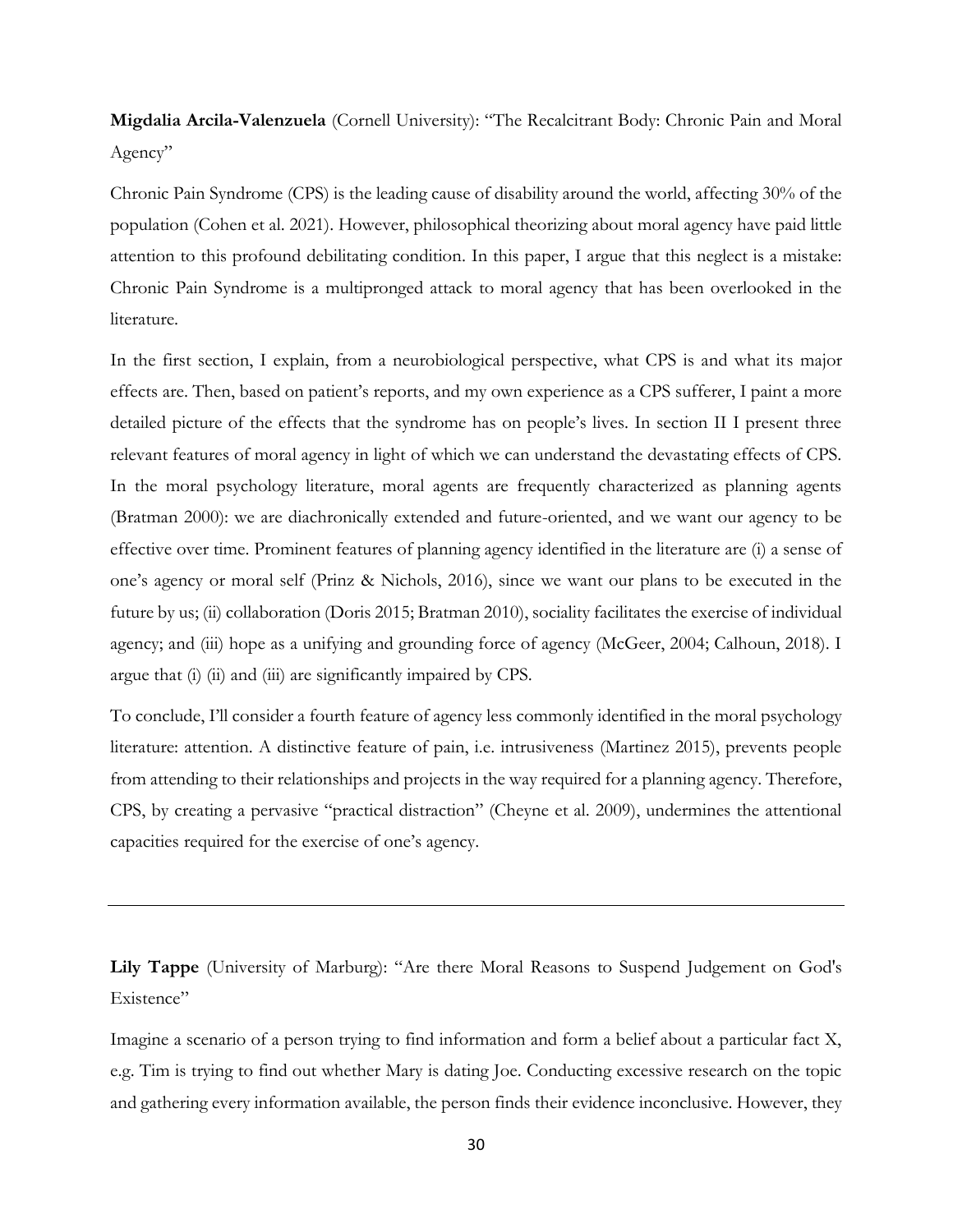opt for believing that X independently of their basis of evidence. Maybe an equal amount of Mary's and Joe's friends deny and confirm they are an item. Since Tim finds them equally credible and doesn't have access to other sources, his epistemic reasons for and against believing X cancel each other out. Nevertheless, he is a devoted advocate of true love and soon convinces himself that the romantic involvement of Mary and Joe is material for the latest talk of the town.

Beyond the notion that one shouldn't stick their nose in other peoples' love affairs nor engage in gossiping and speculating about such delicate matters in public, I hold that this scenario appeals to two central notions of normative epistemic interest. First, it is wrong to maintain a belief despite the awareness that it is not supported by evidence. Second, if the evidence is inconclusive or otherwise insufficient to support a decision, one should not make a judgement. Both of these sentiments are captured in philosophical thought, the former as a way in which norms should guide epistemic practice in the "ethics of belief". The latter appeal to suspension of judgement is a form of Agnosticism. The scenario presents a case of how a theory from the ethics of belief, namely evidentialism, can overlap with and support Agnosticism. I want to investigate whether this overlap holds for the locus classicus of Agnosticism: the existence of (a) god(s). More specifically, I want to investigate whether moral evidentialism can provide arguments for being agnostic about God's existence.

Merging these lines of thought is not a new idea. Among Victorian secularists such as William Kingdon Clifford and Thomas Henry Huxley, the claim that norms should guide our beliefformation was strongly intertwined and discussed within debates about religious belief, the existence of God and the authority religion should have. However, their positions on Agnosticism and evidentialism are not explicitly combined or used to support each other. Further, they call for immense clarification, deradicalisation and modernisation. Therefore, I aim to develop a moderate and modern version of moral evidentialism and identify the argumentative support it can offer for existing agnostic theories.

I will roughly present my argument in the following way while the focus of my presentation is to defend 1) against multiple charges such as the problem of assuming doxastic voluntarism.

1) If there are moral reasons to form beliefs in accordance with one's evidence, then there are

moral reasons to suspend judgement when the evidence is inconclusive.

2) The moral reasons apply to forming belief about God's (non-)existence.

- 3) The evidence for God's (non-)existence is inconclusive.
- C) There are moral reasons to suspend judgement about God's (non-)existence.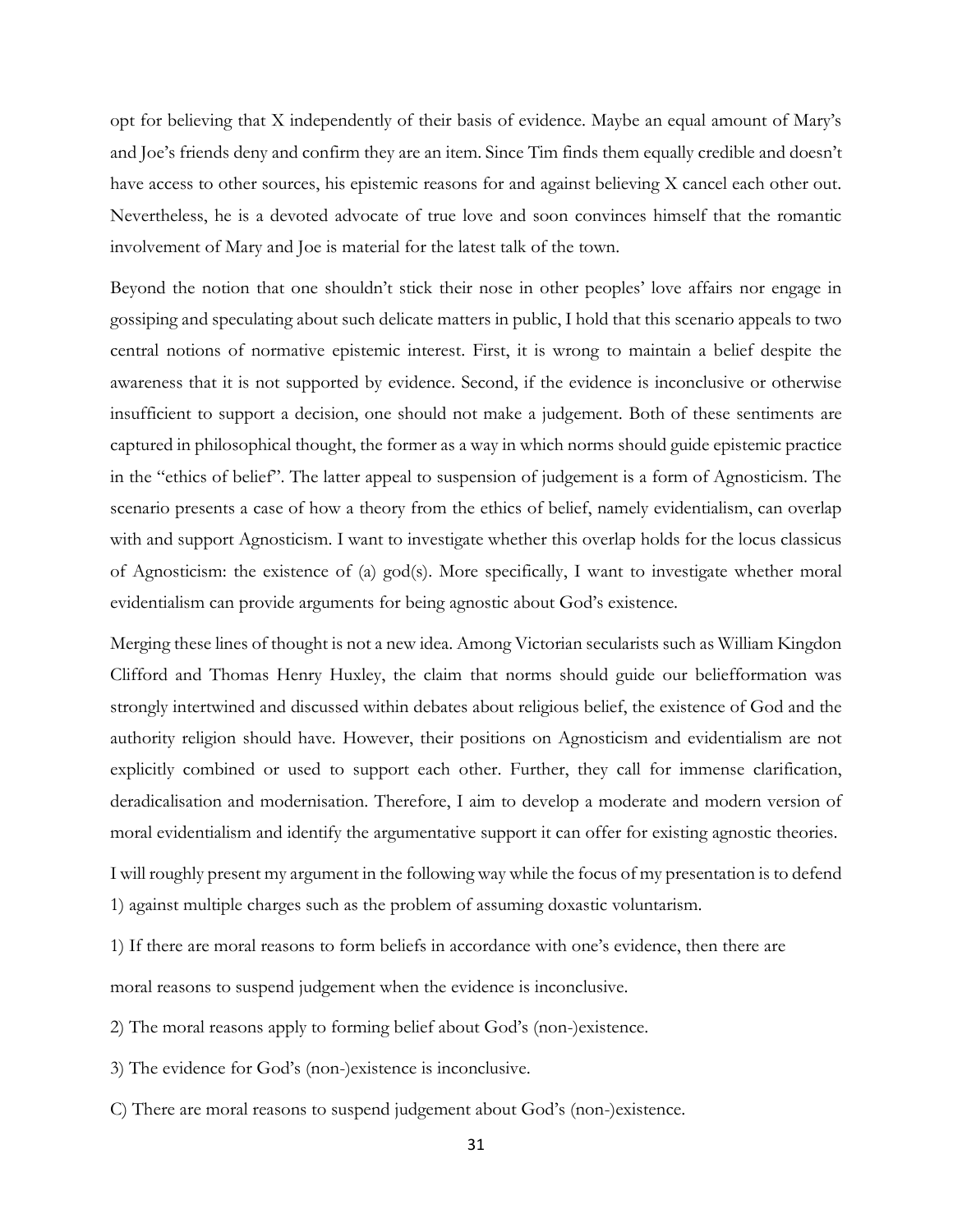#### **13th of May (Friday)**

Fengyuan Liu (Utrecht University): "The Concept of Individual in Spinoza: A Dynamic System?"

The concept of the individual has always been a central topic for philosophical discussions. It is a symbol of the connection between single human existence and their capacity of carrying out generality. Among all the individual theories in history, Spinoza's theory of individual should arise our attention, not only because its existence has been largely overlooked by the Spinozian scholarship, but also because of the particular definition used by Spinoza. The Hegelian interpretation of Spinoza has dominated scholars' understanding of Spinoza's philosophy for a considerable period. (Renz, 2018; Melamed, 2010) According to Hegel, there is no individual left in Spinoza's system. Everything has fallen into his concept of the only substance.

However, recent studies have provided a quite different picture. The more systematic investigations of Spinoza's early works and the Ethics suggest that Spinoza is not only considering the substance itself but also leaning a lot of points on the existence of the finite and individual as special kinds of modes.(Di Poppa, 2010; Renz, 2018; Schmaltz, 2021) According to the recent studies, the dynamical elements in Spinoza's philosophy are not only adequate causation but also the model of production in his discussion of the finites.(Sangiacomo and Nachtomy, 2018) These are all strong evidence to prove that Spinoza's concept of individual needs to be considered much more seriously.

Even though much work has been done to clear the view that the individual does play a role in Spinoza's philosophy, the nature of the individual in Spinoza's system has remained largely unexplored. In his paper, Melamed claimed that Spinoza might deploy a functional use of the concept of the individual.(Melamed, 2010) Different from this approach, this paper is trying to show that Spinoza takes the "individual" as a system composed of simple bodies based on the studies of Di Poppa and Sangiacomo.

There are two points discussed in this paper: Firstly, based upon the previous studies, how does Spinoza's concept of the individual is different from the Hegelian interpretation and even from the "weak individual" defense offered by Melamed. We are going to prove that the individual is a model as a system for Spinoza. Secondly, since the individual as a system is composed according to the rule of velocity, the individual is not a purely static substantial existence. Referring to Deleuzian interpretation, an individual could be understood as an expression of the substance. It is not the product of the expression. The individual is the expressive process itself. We are going to prove that dynamism is an essential aspect of the existence of the individual.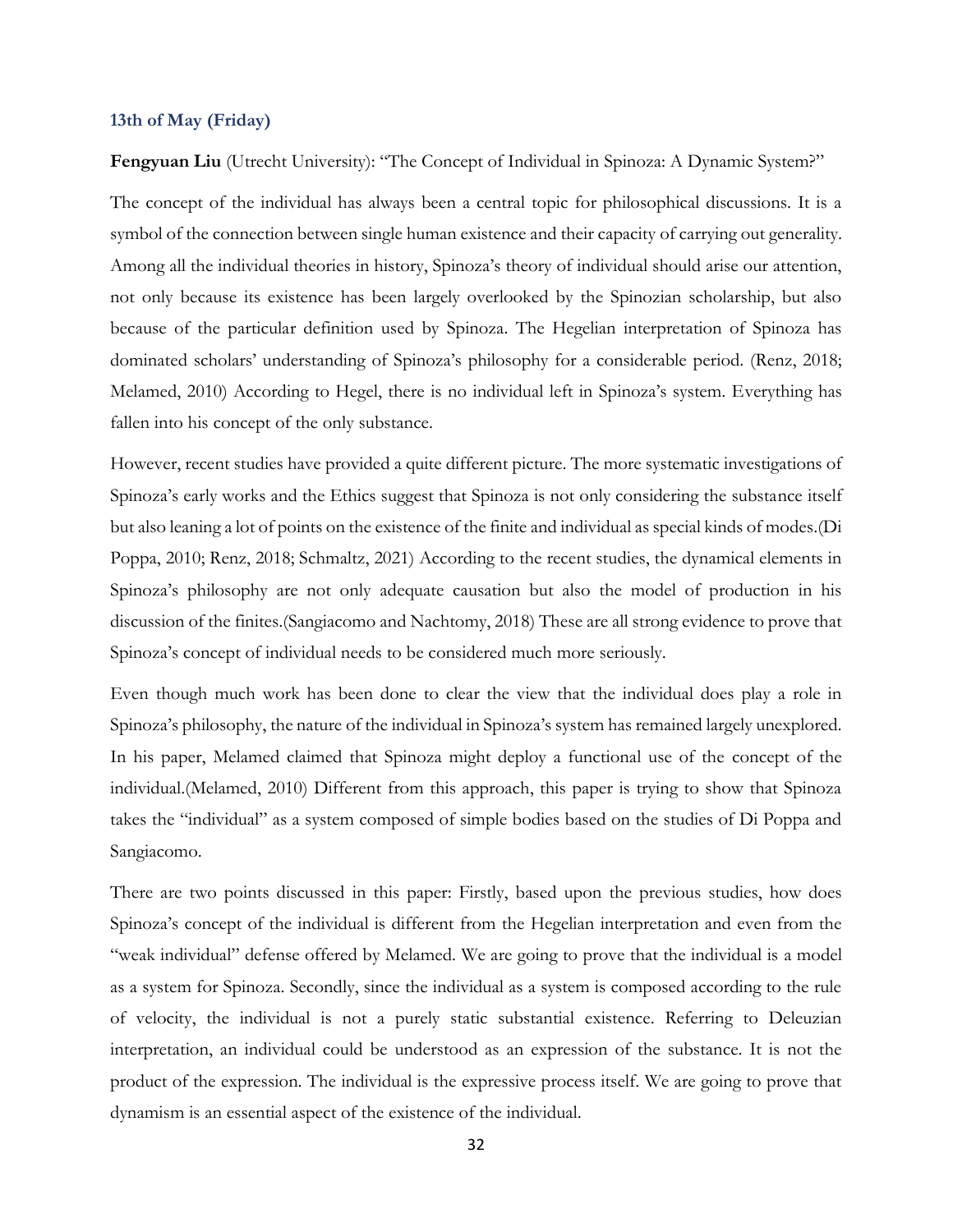**Harmen Grootenhuis** (Groningen University): "All for one and one for all; how a theory of grounding explains Spinoza's monist metaphysics"

Spinoza is a controversial philosopher. His view on God made him a target for his seventeenth century contemporaries and still divides the modern-day readers of his works. In short, Spinoza is a monist metaphysician that puts the unity of reality at the forefront and only allows for a derived diversity of things in the world. That unity is the unity of God or substance – two terms used interchangeably throughout Spinoza's works. The perhaps most famous line of his magnum opus – the *Ethics* – is: "Whatever is, is in God, and nothing can be or be conceived without God."

In this paper, I will trim the thorny issue of what it means to 'be in God'. I argue that an intricate system of *grounding relations* is at work in Spinozist metaphysics. Drawing on Kit Fine's theory of grounding, it becomes possible to dissect Spinoza's early modern monist metaphysics using an analytical tool from modern day metaphysics – so I claim. The benefits of this procedure are twofold: not only does Spinoza scholarship profit from a coherent interpretation of substance inherence, but scholars working on metaphysical monism in general can also draw on the case study of Spinoza as an example of how ontological diversity can be integrated in a (historical or contemporary) monist framework.

The paper assesses two attempts at harmonizing the world's diversity with Spinoza's claim that the cosmos is ultimately united in God – or substance – before introducing my adaptation of Fine's theory of grounding to the context of Spinoza. The first harmonizing attempt is Aristotelian in nature and interprets the diversity of things as a diversity of *properties* belonging to the one substance. The second attempt utilizes Spinoza's notion of causation to interpret the diversity of things as a diversity of *effects*  following from one common cause i.e. the one substance. I reject both attempts. The first attempt is incomplete as it only explains how the *essences* of individual things are in substance, without explaining how *actual* things are united in one substance. The second attempt fails due to the fact that Spinoza explicitly denies the possibility of one substance causing a multitude of things. I then propose that the actual plurality of things is dependent on substance via grounding relations, and that multiple types of grounding are at play. One type explains how the essences of the individual and diverse things are united in substance, and a second type of grounding explains how these things inhere in substance insofar as they are actual. The availability of multiple types of grounding provides multiple dependence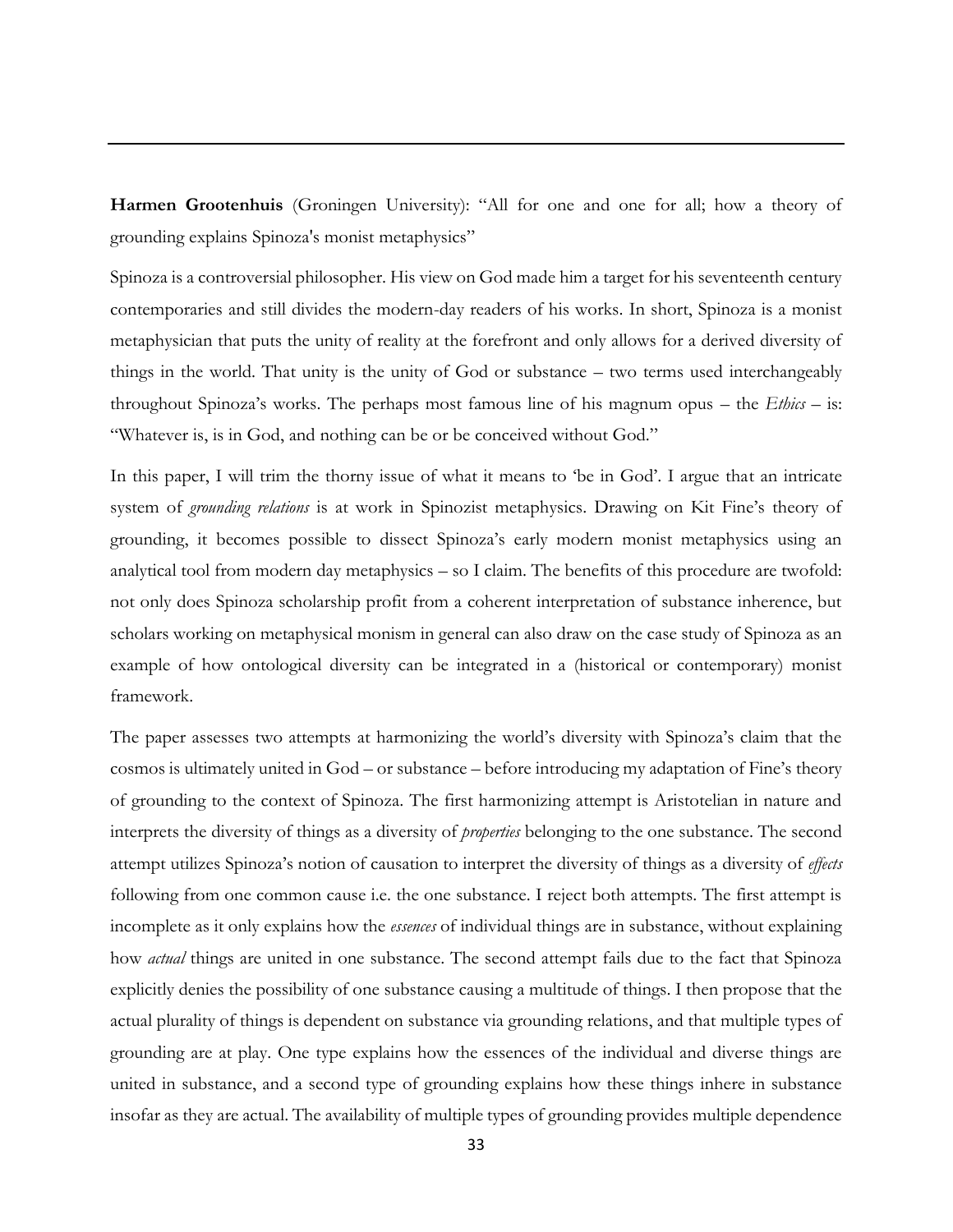relations and for that reason improves on the more austere Aristotelian suggestion. It also improves on the second attempt by not casting the dependence relations between substance and the actual plurality of the cosmos as causal relations.

**Alberto Cavallarin** (Utrecht University): "Mystical Ontology: Can Mystical Experiences Ground Metaphysical Claims?"

A so-called mystical experience is the experience of losing one's own sense of subjectivity, one's sense of being an individual opposed to an external world, and of becoming one with "the universe", or "God", or "the universal consciousness" (depending on one's preferred terminology and background). The fact that mystical states are a class of experiences is beyond any doubt. Said states can be induced fairly easily through different practices, such as the use of psychedelic substances, breathing techniques, meditation, prayers and other. What is far more complicated to assess is their metaphysical status: are mystical experiences just hallucinations – "comforting delusions" – or can they tell us something about the nature of reality? Most people who have had these experiences themselves report a certain sense of authority, or even of absolute certainty; however, the mainstream scientific consensus seems to be, so far, on the hallucination hypothesis. The slow decriminalization of psychedelic substances worldwide, accompanied by the spread in popularity of psychedelic-assisted therapy, is making mysticism and its implications relevant again; and while a good amount of ink has been spilled on the matter in the past, more work is needed. This paper aims, first of all, at summarizing the academic debate on the metaphysical relevance of mysticism. After assessing all the different major arguments in favor and against grounding metaphysics in mystical experiences, I will conclude that none of them is particularly convincing (both in an academic and non-academic context) and I will propose an argument of my own – I will propose a pragmatic argument for grounding metaphysical claims in mystical states. To put it sharply, this paper ultimately aims at showing that those who have had these experiences, and that came out of them with a metaphysical insight, have good reasons – based on pragmatic considerations – to believe that they were not just hallucinating. The next question is: what is this metaphysical insight? I will argue that, given the complexity of assessing what a mystical experience precisely is, a mystical ontology should be minimal. I will suggest that, if one agrees with the characterization of mysticism I propose in this paper, the only metaphysical claim we can put forward is: at a fundamental level there exist no subjects and no objects; ultimate reality must be some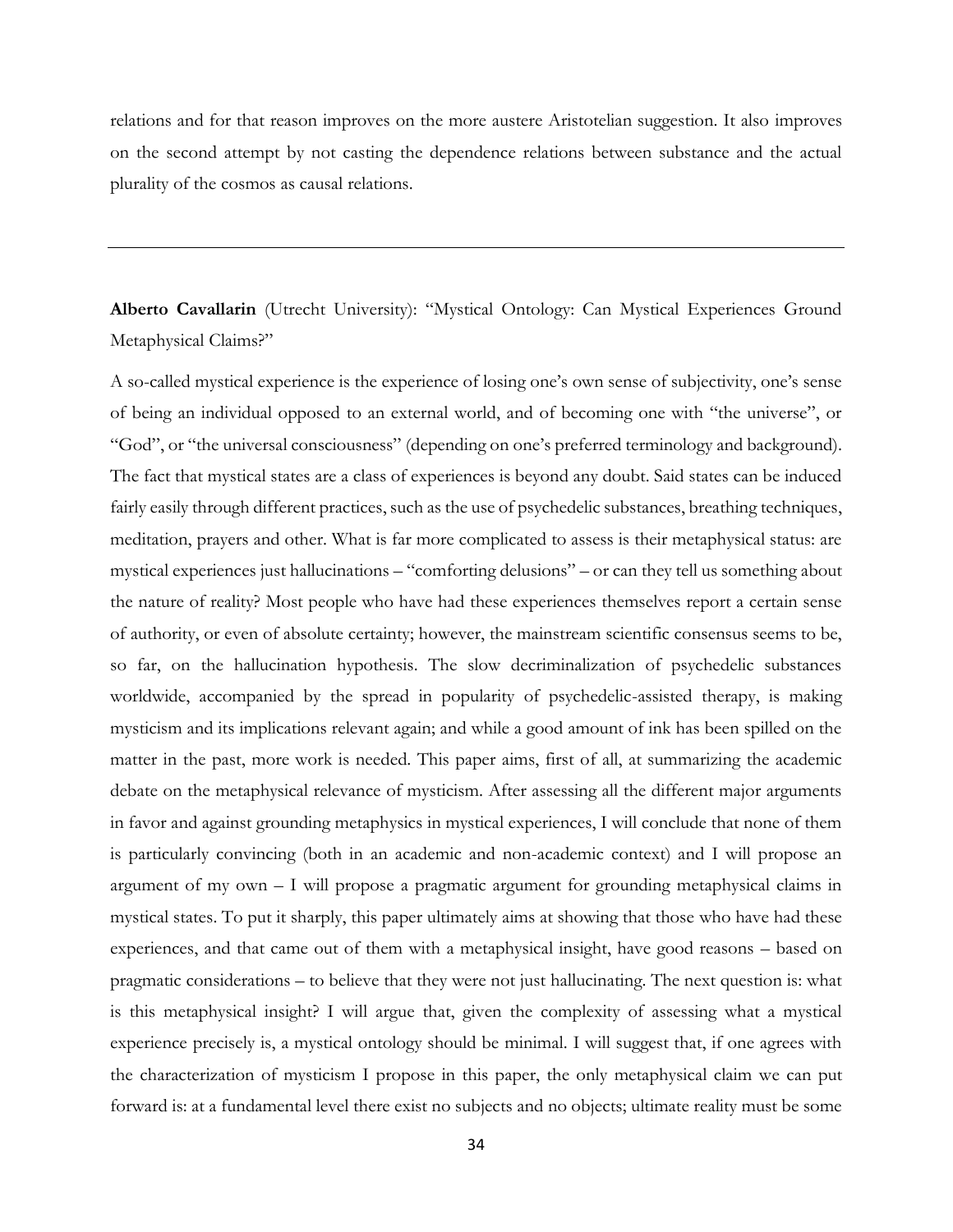sort of unity. A more detailed characterization of "unity" would be, I believe, speculative. While my claims are not particularly revolutionary or unheard of, I believe this paper can work as a basis for reviving this fundamental and extremely relevant debate.

**Samuel Ferns** (University College Dublin): "Epistemic Recognition or Epistemic Freedom? Two Paths to Social Epistemology in Honneth's Work"

Work within the field of social epistemology has sought to explain knowledge as a normative and power-embedded phenomenon through such concepts as "epistemic injustice" (e.g., Fricker 2007), "ignorance" (e.g., Sullivan and Tuana 2007; Peels and Blauuw, 2016), and "ideology" (e.g., Mills 2017). The tradition of Critical Theory, stemming from the work of the Frankfurt School of the 1930s and intended to constitute a theory of society with emancipatory intent, has from its beginning taken up the issues of knowledge and non-knowledge as matters of normativity and power, and for this reason has much to offer contemporary research. Notably, recent studies (for example, Congdon 2017, 2018; Giladi 2018, 2020) have sought to establish the epistemic import of Axel Honneth's recognitiontheoretic iteration of critical theory. These studies have been concerned (a) to utilise Honneth's recognition theory to establish the normative nature of the concept "knower", such that wrongs suffered by knowers can be made sense of as failures of recognition; and (b) to make clear precisely where matters of epistemic significance fit within the architecture of Honneth's recognitive theory: Does epistemic recognition pertain to each of the three spheres of recognition delineated by Honneth (affective relationships, legal rights, and social esteem), or is an alternative, specifically epistemic category of recognition required?

While these studies make strong cases for the epistemic significance of Honneth's theory of recognition, they are nonetheless limited in two ways. First, thus far such work has concerned itself only with Honneth's early theory as elaborated in *The Struggle for Recognition* (Honneth 1995). However, Honneth has since developed an institutional account of social freedom on the model of Hegel's mature political philosophy in *Freedom's Right* (Honneth 2014). The former provides the conceptual means to establish an anthropologically grounded theory of *epistemic recognition*. Meanwhile, by way of the latter's claim that personal relationships, the market economy, and the democratic public sphere and constitutional state embody so many "institutionalized spheres of the promise of freedom" (Honneth 2014, vii), one can ask whether these spheres make and fulfil a promise of *epistemic freedom*.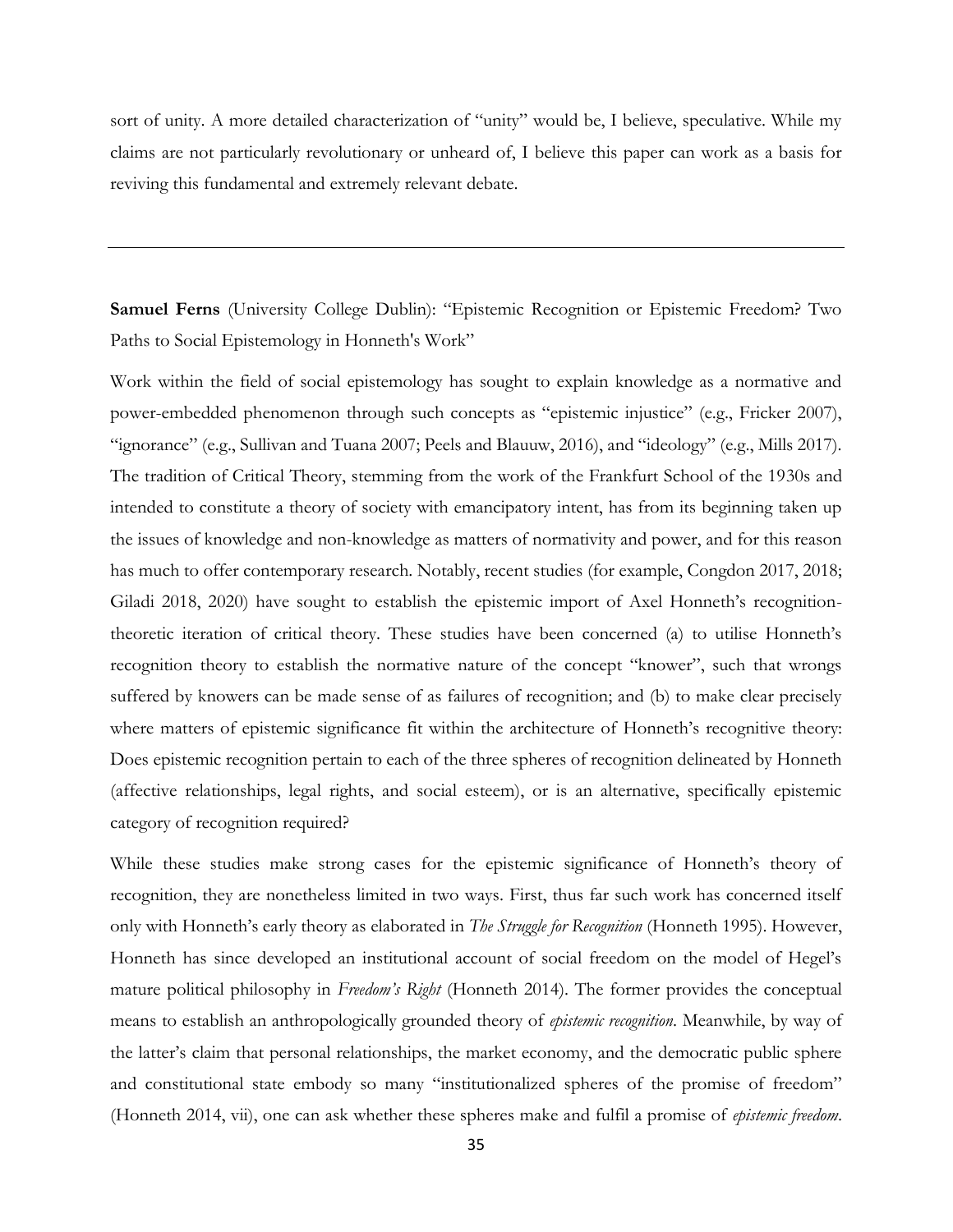In this paper, my first aim is thus to ask and answer the following questions: (i) As they pertain to Honneth's work, what are the differences between "epistemic recognition" and "epistemic freedom"? (ii) What are the relative strengths and weaknesses of an anthropological account of epistemic recognition and an institutional account of epistemic freedom? Second, while work in this area has so far engaged with Honneth's recognition theory in its fully articulated form - as presented in *The Struggle for Recognition* - it does not attempt to reconsider from the standpoint of Critical Theory's potential contributions to social epistemology the concerns and arguments along the theoretical path that brought Honneth to formulate his critical theory as one of recognition. My second aim in this paper is therefore to evaluate the paradigm's conceptual foundations to establish its possible contributions to current problems in social epistemology. Ought any future critical theory of knowledge be grounded in the paradigm of recognition?

**Giorgia Foti** (University of Bologna): "Monitoring goes social: a new account of epistemic vigilance in the epistemology of testimony."

The debate between reductionists and antireductionists in the epistemology of testimony has hitherto largely spanned around the question whether the recipient of a piece of testimony should engage in some sort of monitoring for trustworthiness in order to get justified testimony-based beliefs. It has been argued that a kind of *passive* monitoring is actually compatible with antireductionism, in that it can contribute to the overall reliability of testimony as an epistemic source, without implying a reduction of testimonial justification to non-testimonial evidence (Henderson and Goldberg, 2006). In this respect, I will focus on the distinction between moderate and strong versions of social antireductionism. They both give a social explanation of *default prima facie* justification provided by testimony. According to the latter, a recipient of testimony is *prima facie* justified to believe the speaker on mere say-so, in absence of undefeated defeaters (Simion, 2020). The former, on the contrary, adds some further requirements in order to warrant a rational testimonial uptake, such as a counterfactual sensitivity to defeaters on behalf of the recipient (Goldberg, 2014) or a monitoring for honesty *filter*  (Graham, 2010 and 2020).

This paper has two aims: one negative, one positive. The first two sections will be devoted to reject the moderate-antireductionist claim that some kind of epistemic vigilance toward the speaker in the context of a testimonial uptake can make an effective contribution to the overall reliability of testimony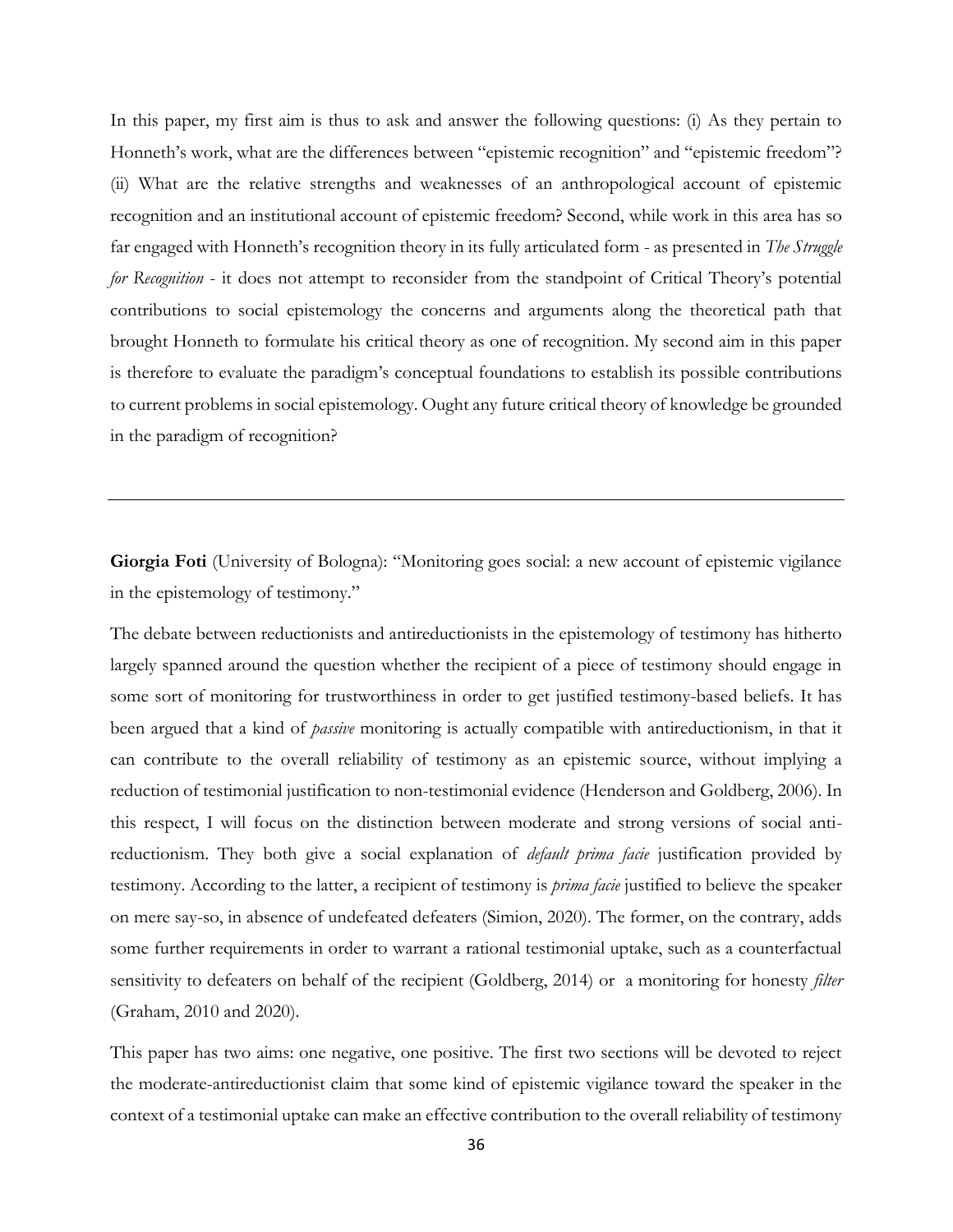(Michelian, 2010). I will motivate this rejection on both empirical and theoretical grounds. The literature on deception detection clearly shows that we are not able to catch a liar or an incompetent speaker when we face one (e.g. Ekman, 1996). Furthermore, on the theoretical side, even if some kind of epistemic vigilance embedded in the mechanism of comprehension did indeed contribute to the reliability of testimonial exchanges, I think it could be aptly captured by the no defeater condition alone, as strong anti-reductionists maintain—especially if we included also *normative* defeaters.

Does this mean that we can do without the notion of epistemic vigilance when providing an explanation of the reliability of testimony? The *pars construens* of my paper will be devoted to show that we cannot, if we reshape the notion of epistemic vigilance in non-individualistic terms. I will argue that we are not able to catch a liar *on the spot*, but we are much better in exercising *ex-post* monitoring or after-the-fact deception detection. A speaker is motivated to comply with the norm of assertion when giving testimony because of the *reputational costs* she will have to pay if it will discovered that she didn't (Wiener, *forthcoming*). Information about the past performance of a speaker is then 'stored' in the form of reputational clues (Origgi, 2012) which are *available* to receivers as member of a given social group and play the role of normative defeaters in future testimonial exchanges.

**Yasha Sapir** (University of Southern California): "Deliberative inquiry"

Inquiry is an activity where an agent tries to answer a question. A popular view is that the aim of inquiry is at least knowledge or better (Willamson 2000, Schaffer 2005, Kelp 2018, Sapir and van Elswyk 2021, a.o.) If so, then it's natural to think that an agent may not settle their inquiry until at least they know the answer to their question

An objection: if knowledge is sufficiently hard to achieve then an agent may settle their inquiry before they know an answer (cf. Avery 2021, Falbo forthcoming). But in such cases, though you may stop your inquiry, you may not settle your inquiry. Consider chess. Chess players can stop playing before there's been a win or draw. But settling play under such circumstances can't be done. Nevertheless I defend that agents may settle their inquiries even under conditions of extreme uncertainty.

I start by considering a view that's distinct but related:

The exhaustivity requirement: If you only know an in-exhaustive answer to your question then you may continue inquiring into the question.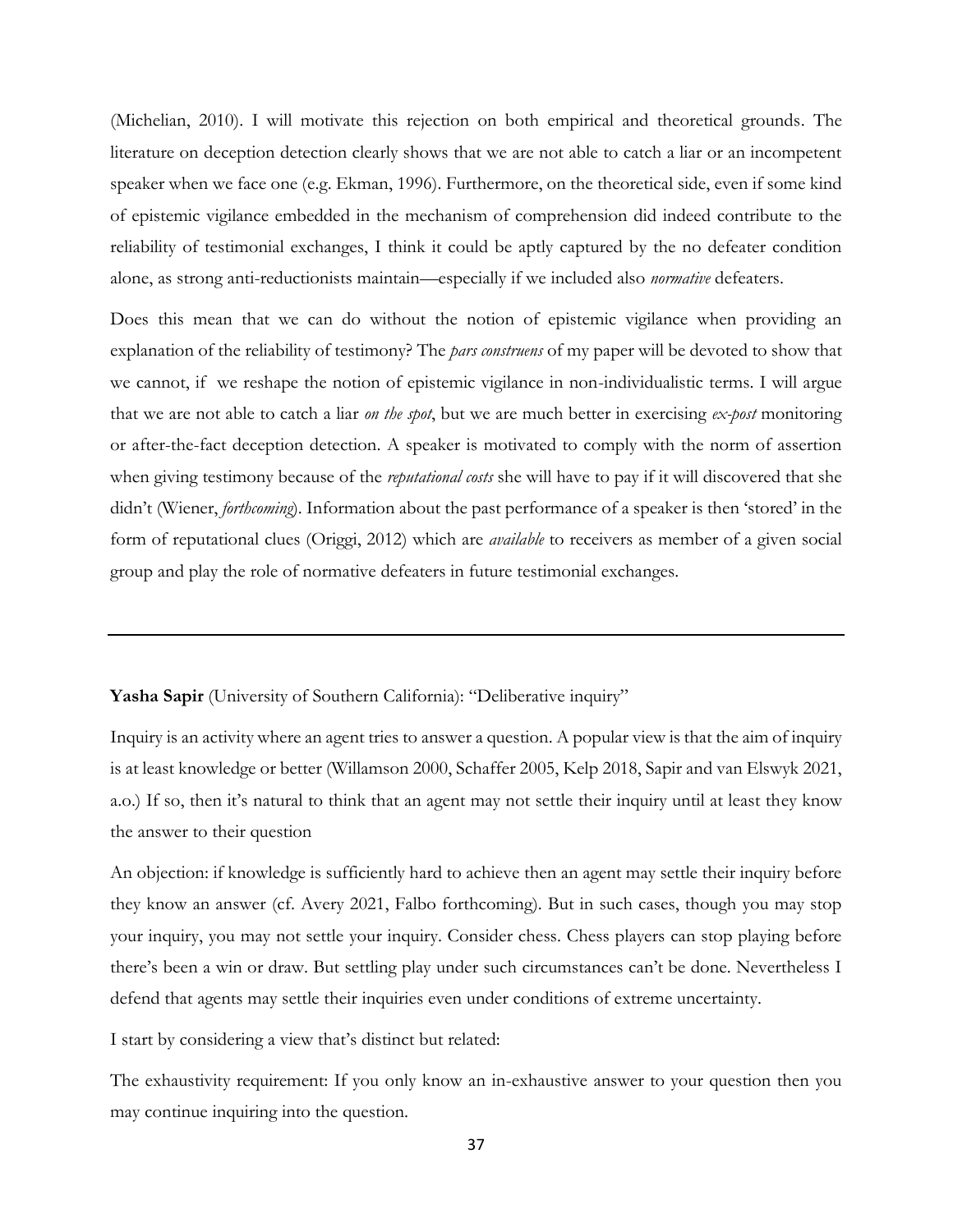This view is influential in the literature on inquiry (cf. Friedman 2017). But a consideration from the literature on the semantics and pragmatics of questions demonstrates that it's false.

Consider the case of mention-some questions (cf. van Rooy (2003)). If someone asks "where can I get coffee" an in-exhaustive answer will suffice. This lesson from the semantics and pragmatics of questions applies to the case of inquiry. Once you learn of a few good places to get coffee, you should usually settle your inquiry.

I extend a claim by van Rooy (2003) to inquiry and posit that one reason knowledge of incomplete answers can render continued inquiry impermissible is that sometimes we inquire in order to figure out what to do. In such cases we look for answers that will help us make decisions – not necessarily answers which exhaustively answer the question guiding our inquiry. I call this kind of inquiry deliberative inquiry.

If decision problems regulate things like informativeness, then we should think they also regulate when deliberative inquirers may settle their inquiries. The thought is this. First, decision problems quite plausibly regulate when deliberative inquirers may stop inquiring. And if so, then we should think that deliberative inquiry may be permissibly stopped when the expected cost of acquiring additional information is not exceeded by the expected cost. But this can obtain even under conditions of extreme uncertainty.

This result extends to when agents are permitted to settle their deliberative inquiries. It's permissible to settle a process just in case it's permissible to stop the process and the internal purpose of the process has been attained. The internal purpose of deliberative inquiry is to make a decision. Thus, when an agent permissibly stops their deliberative inquiry and then goes on to make a decision, they may then settle their inquiry, too – even if they are extremely uncertain of what is true.

**William Gopal** (Amsterdam University): "Toward An Account of Epistemic Trust Suitable for Humans and Artificial Epistemic Agents"

Accounts of trust (Baier, 1995; Jones, 1996) typically focus on cases of human-to-human trust. However, the digital revolution has engendered a shift in philosophical accounts of trust toward cases of trust including technologies (Ess, 2020; Weckert & Soltanzadeh, 2020; Coeckelbergh, 2012) as well as conceptualisations of moral trust which sufficiently capture human-to-artificial agent relations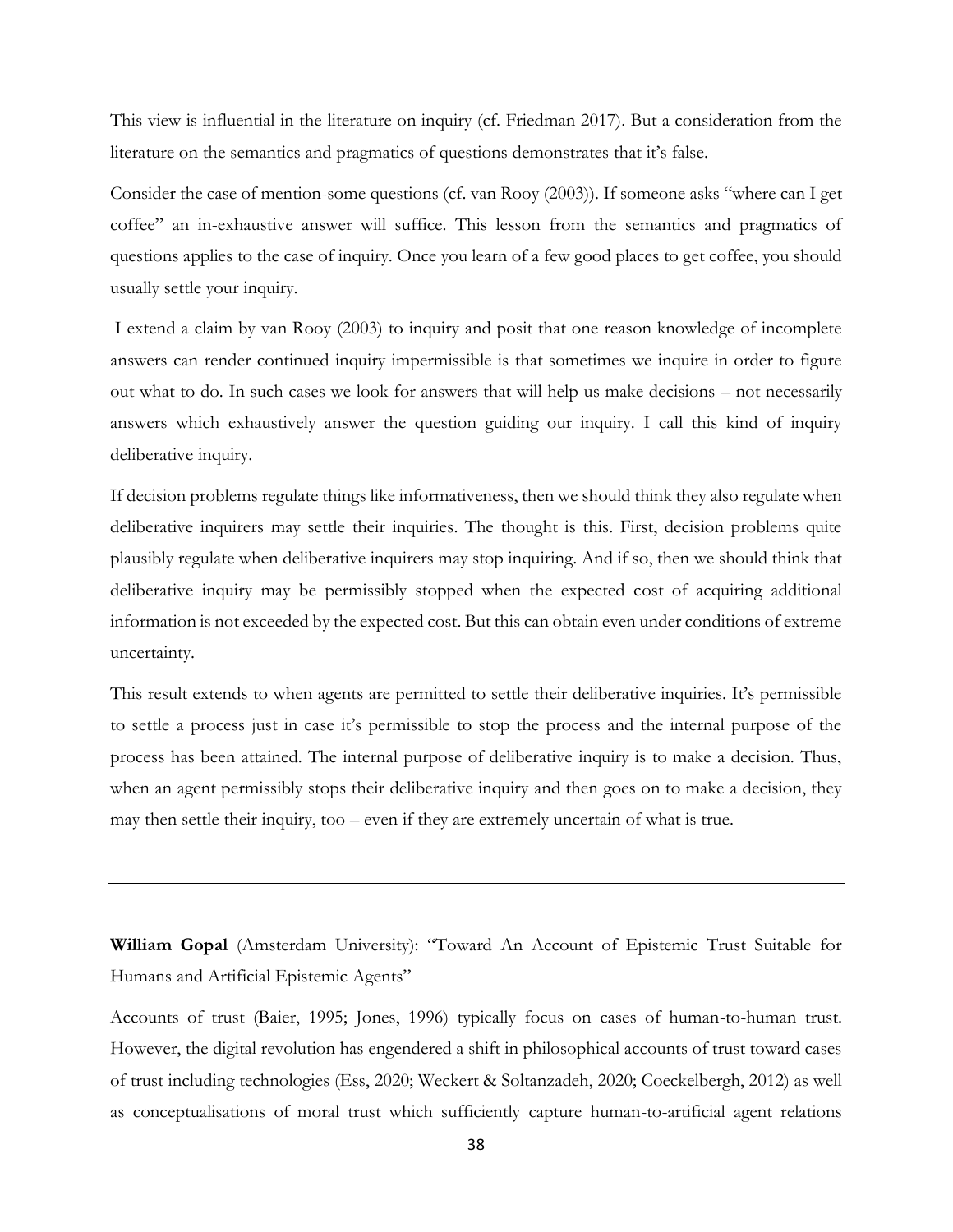(Taddeo & Floridi, 2011; Taddeo, 2009; Taddeo, 2010; Grodzinsky et.al, 2010; Grodzinsky et.al, 2020). However, there is little discussion of the notion of *epistemic* trust in such contexts. Whilst some examine the role epistemic trust plays in science (Rolin, 2020, Wagenknecht, 2016; Almassi, 2012; Grasswick, 2010) comparatively less attention has been paid to whether epistemic trust obtains between humans and artificial agents. Consequently, I suggest that redesigning the concept of epistemic trust is necessary given the ubiquitous presence of artificial epistemic agents (AEAs) in epistemic contexts. In this paper I provide a novel account of epistemic trust from an informational approach.

In the first part of the talk, I argue in favour of examining this issue from within the philosophy of technoscience and technoscientific research contexts. Then, I introduce an example in which humanto-AEA epistemic trust may occur; that of academic search-engines. Following this, I suggest that examining epistemic trust in technoscience aids in explicating shortcomings of social epistemological approaches. Specifically, that social epistemology fails to consider the presence of technological artefacts central to contemporaneous methods of the production and dissemination of knowledge. Then, I turn to definitions of artificial agent (AA) and artificial epistemic agent, and highlight the strengths of accounts which describe human-to-artificial agent trust (Grodzinsky et.al, 2011, 22-23; 2020, 305; Taddeo, 2009, 24-25). Following this, I critique McCraw's (2015) notion of epistemic trust if applied to human-AEA relations. I then turn to the *pars construens* of my talk in which I provide, from an informational approach, the necessary and sufficient conditions for epistemic trust to obtain between humans and AEAs. Thereby providing a novel account of epistemic trust. Following this, I specify the conditions under which one is more, or less, justified when placing epistemic trust in an AEA. Finally, I address whether AEAs possess any novel epistemic responsibilities in virtue of epistemic trust obtaining between humans and AEAs; suggesting that whilst AEAs themselves do not possess epistemic responsibilities, those developing AEAs do possess additional epistemic responsibilities pertaining to the epistemic function of the AEA in question.

**Haggeo Cadenas** (University of San Diego, California): "Cultural Evolution and Epistemology" Introduction Here I argue that epistemic practices (i.e., the human-structured learning environment) are cultural-evolutionary adaptations that function to solve the puzzle of communication.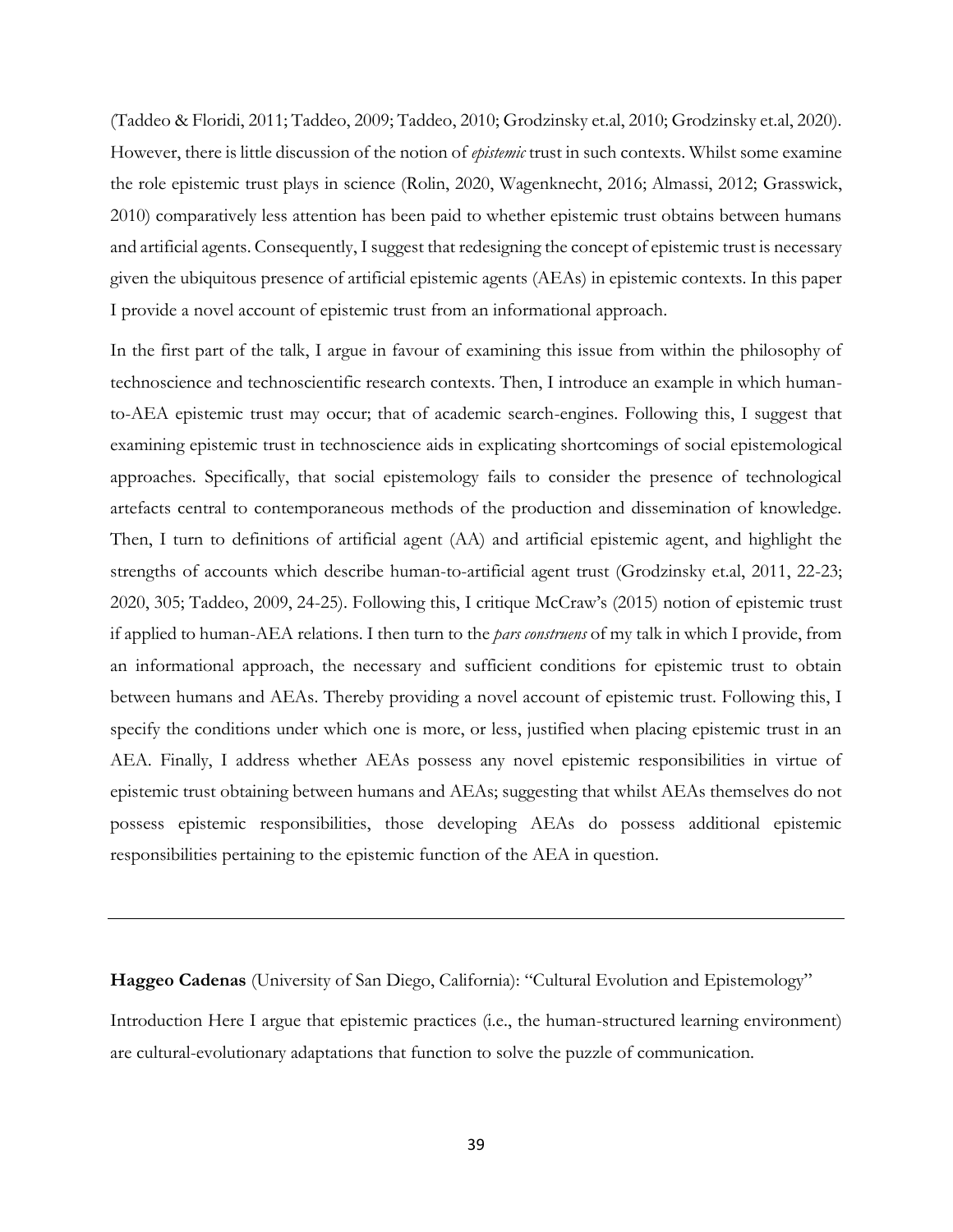§1 The Puzzle of Communication Communication requires adaptations from the sender and receiver. Now, organisms can use signals to deceive. If signals are unreliable, then evolution should select against those very adaptations. How is it, then, that communication is stable? Mercier (2020) proposes that humans developed "open vigilance mechanisms" to keep communication stable. These include: checking for plausibility, attending to reliable sources, and checking for cues of trustworthiness.

§2 Michaelson's Objection Michaelson's (2018) philosophical objection to Mercier is that open vigilance presupposes the reliability of testimony. For example, plausibility checking vets sources based on what one knows, but what one knows depends on what others have told us. I raise two problems with Michaelson's argument. First, Michaelson's conclusion leaves it unclear what role open vigilance plays in knowledge. Second, Michaelson's argument presupposes an overly rigid ordering of justification. The next section builds an account based on what we learn from our critique of Michaelson.

§3 The Human Structured Learning Environment Here, I introduce Sterelny's (2012) concept of the human-structured learning environment. I then argue that open vigilance mechanisms can structure the learning environment. The structuring is complex because it involves various individuals with differing motivations to vet each other; it is dynamic because no one person occupies a fixed position. Michaelson was right to say that open vigilance requires trust, but he was wrong to neglect that trust requires vigilance–though it is not necessarily the trustor who must be vigilant. One way of structuring the environment is a kind of cultural teaching. From cultural toys (small hunting bows), practice making animal tracks, and semi-wild pets, to accompanying adults on hunts and seeing examples of edible mushrooms, children's environments are richly structured for cultural learning. Sterelny's solution also involves network characteristics. For example, if communication is between one-to-many agents, the chances of successful deception are reduced. Information pooling increases overall accuracy. In complex worlds, an epistemic division is efficient. In these circumstances, the benefits of deception are reduced.

§4 Culturally Inherited Vigilance In the previous section, I argued that open vigilance can help structure the learning environment. In this section, I argue that the human structured learning environment is the site at which open vigilance is culturally inherited.

§5 Costly Signals Costly signaling theory can capture my unification of Sterelny and Mercier's solutions. The idea is that it is relatively costly to send unreliable signals in human structured learning environments, and this explains the reliability of communication. Sterelny rejects signaling theory, but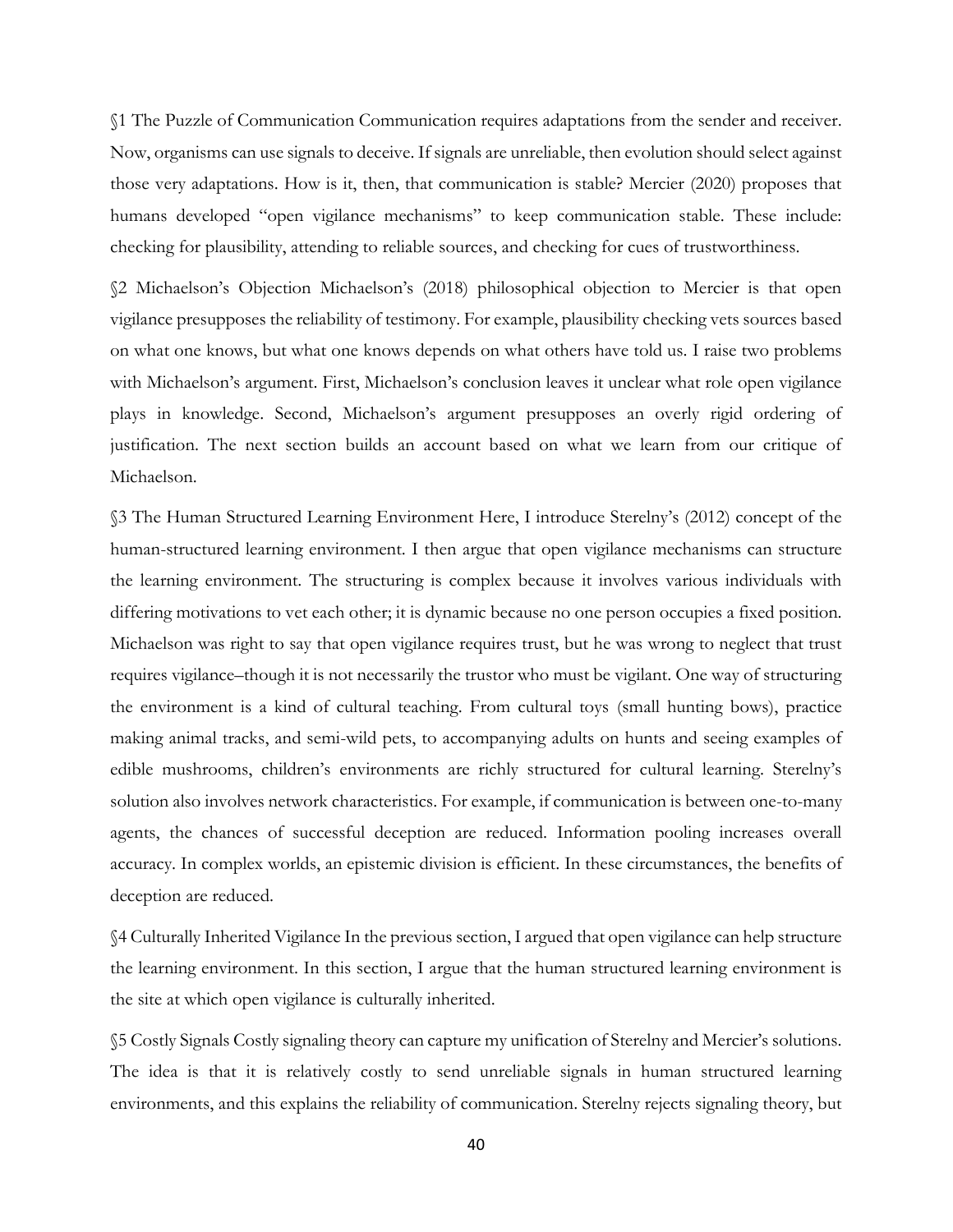he does so because he misses the distinction between absolute and relative costs (Penn and Szamado, 2020).

Conclusion I argued that humans structure their environments in complex and dynamic ways to solve the puzzle of communication. In my view, these are epistemic practices that result from cultural evolution.

**Thomas Mitchell** (University of Edinburgh): "Norms of trust"

The purpose of this paper is to give an overview of the norms of trust. What can rationally justify trusting someone to do something?

It can be tempting to think that trust cannot be rational, that it is not responsive to reasons in the way that beliefs are. If there is little evidence supporting one's trust, then it is not rational. But if there is sufficient evidence, then one merely forms an ordinary justified belief and there is no place for trust. Epistemic reasons might therefore seem inappropriate for justifying trust.

In response, some argue that all and only the evidence should be taken into consideration (e.g. Simpson 2017), whereas others think that we should look also to non-evidential reasons to fulfil the justificatory role (e.g. Baker 1987; Holton 1994). I will argue that trust can be rationally justified by certain epistemic and pragmatic reasons. I take trust to be reliance on another to be trustworthy, which is a common theme in theories of trust – although there are substantial differences in views on what it means to be trustworthy.

Another crucial point is the distinction between the right and the wrong kinds of reasons for an attitude. This is often made in the context of belief. Being offered a reward for believing something is the wrong kind of reason for believing it, though it may motivate one to inculcate the belief in oneself. The right kind of reason for belief is evidence. Further, I take it that one indication of a reason being of the wrong kind is the fact that it is state-given, rather than object-given. In the case of being rewarded for a belief, the reason is concerned with the belief itself – the mental state – rather than about the object of the belief, whereas evidence counts in favour of the object – the proposition to be believed.

I will argue that, as a kind of reliance, the norms of reliance apply to trust. These are similar to the norms of betting – considerations that make an outcome more desirable or more likely count in favour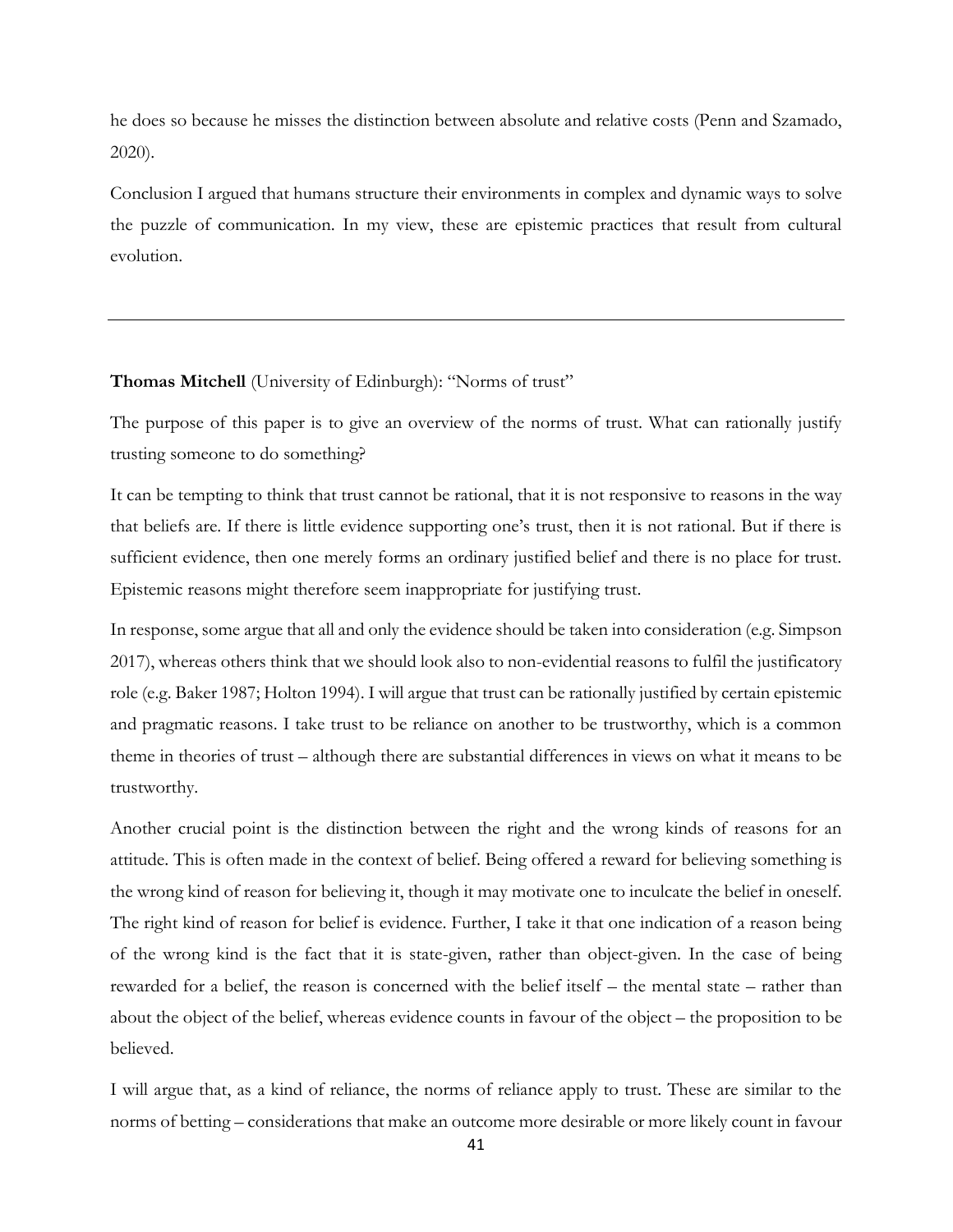of relying on it, as well as considerations that mitigate the bad outcome. Thus, both epistemic and pragmatic considerations are included. However, since trust is reliance on trustworthiness, the evidence that counts in favour of it cannot just be evidence that they will perform, but that they will be trustworthy in their performance. Similarly, some pragmatic reasons for trust are of the wrong kind. In therapeutic trust, for instance, one trusts another in order to encourage greater trustworthiness in them. This is a state-given reason; it favours having an attitude of trust, rather than counting in favour of the trustee's actual trustworthiness. An example of an object-given pragmatic reason would be there being some advantage to someone's proving trustworthy when trusted.

I believe that this approach is flexible and can be used in conjunction with any plausible theory of trustworthiness. However, I will end by demonstrating how it can be applied to a commitments-based view.

#### **Christian O. Scholz** (Amsterdam University): "Time in Dreams"

Dreams are as integral to our nightly experience as sleep itself. While mysteries of dreaming have been discussed widely throughout the history of philosophy (and psychology), the investigation into the chronometric properties of dreams specifically is a comparatively recent topic of interest. Arguably beginning with Maury's guillotine dream (discussed among others by Freud and Kramer) and leading up to more recent empirical investigations conducted in sleep laboratories, both theories and experimental data on our experience of time in dreams are steadily accumulating. Especially in light of a current resurging popularity of dream research in cognitive science and philosophy, as well as the recognized potential for dreams as a model of (minimal) consciousness, reviewing and synthesizing the present data is more relevant than ever.

In this paper, I will conduct a philosophical analysis aimed at harmonizing the seemingly incompatible results derived from research on time in dreams. In the first part, I will review empirical data from research conducted on lucid dreaming, duration estimation and REM behavior disorder. In this part I will also distill three different and partially incompatible hypotheses, namely the emotionality hypothesis, the synchronicity hypothesis and the modality hypothesis, all aimed at capturing our experience of time in dreams.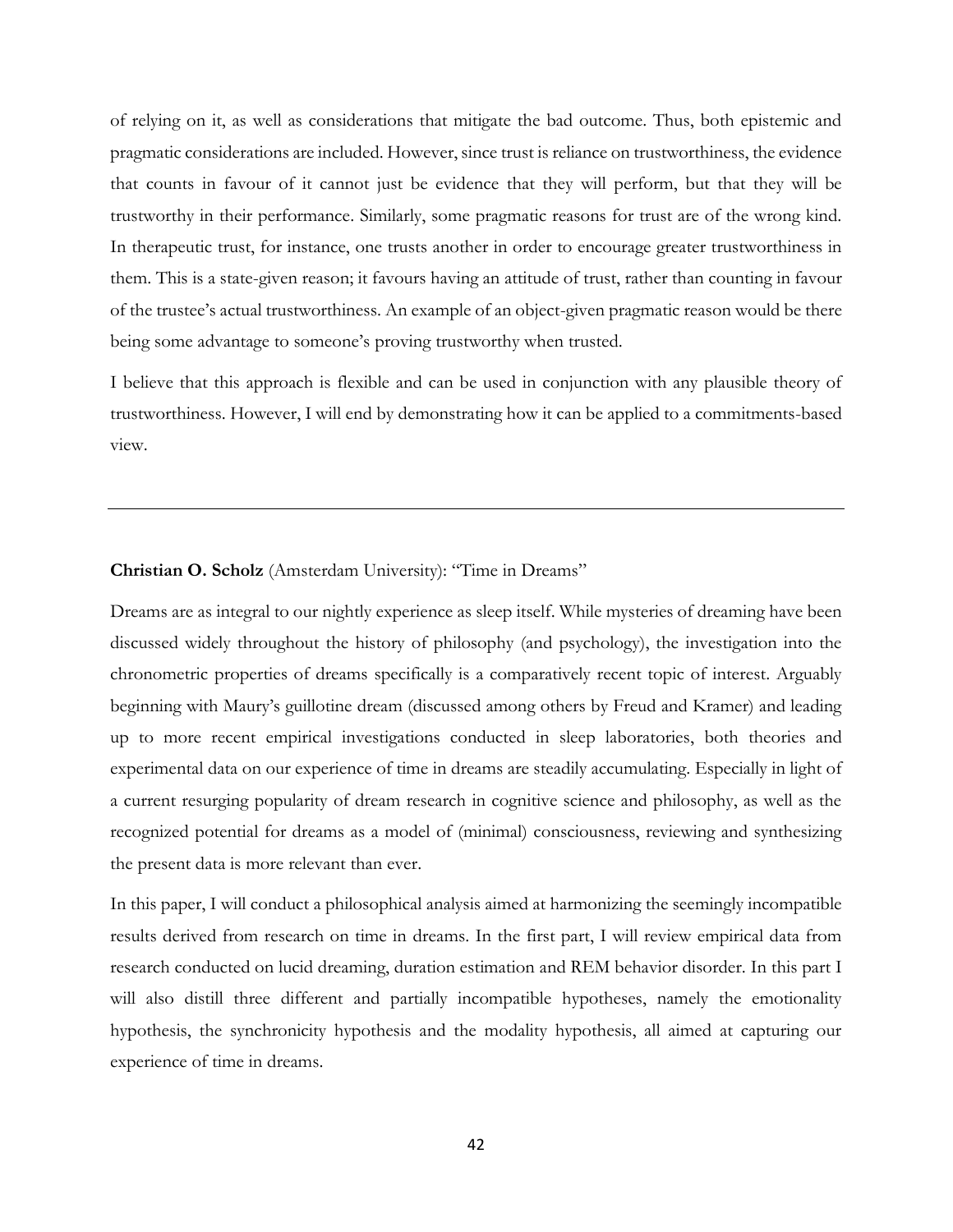In the second part, I will use Vogel's structure-flow model, in order to define the concepts of dream flow and dream structure. I will subsequently investigate these concepts and will derive logically motivated insights, such as the logical equivalence of time passage in dreams with dreaming itself, as well as the exclusively present-oriented structure of dreams. I will then return to the three previously distilled hypotheses and argue that a distinction between two selves, namely between the dreaming self and the dream self (a distinction inspired by Augustine's distinction between dreaming and waking self) can help us in harmonizing the seemingly incompatible hypotheses derived from the empirical literature. Specifically, I will define the dreaming self as the physical self in the state of dreaming and the dream self as the mental representation of the physical self (crucially not the mental self). I will then show how dreaming self and dream self stand in relation to the previously discussed modes of dreaming and the results on dream flow and dream structure. I will conclude that while it is certain that we experience time in dreams, how we experience it depends largely on our level of lucidity. In connection with this conclusion I will stress the importance of distinguishing between different modes of dreaming and the relevance of investigating the whole range between the two extreme poles of nonlucid and lucid dreaming.

**Angelos Sofocleous** (University of York): "The depressed individual as a 'non-participant spectator'"

In the field of the phenomenology of depression, the depressed individual has been described as being disconnected, isolated, incarcerated, detached and alienated from other people and the world. I argue that such descriptions of one's experience of depression can be examined through understanding the depressed individual as a 'non-participant spectator' in the world.

I begin by examining the structure of interpersonal relationships and suggest that an interpersonal relationship is characterized by the following constitutive aspects: i) Reciprocity, ii) Interaffectivity, and iii) A sense of the other as a person. An interpersonal relationship involves turn-taking and is established as a reciprocal interaction in which agents respond to the other's actions and behaviour while also experiencing themselves as subjects. Such interactions are also interaffective in nature as participants have the ability to 'affect and be affected'. An interpersonal relationship must also involve a sense of the other as a person - that is, as an individual who offers the possibility of engaging in contingent interactions, with whom one can interact in a reciprocal and interaffective manner. I further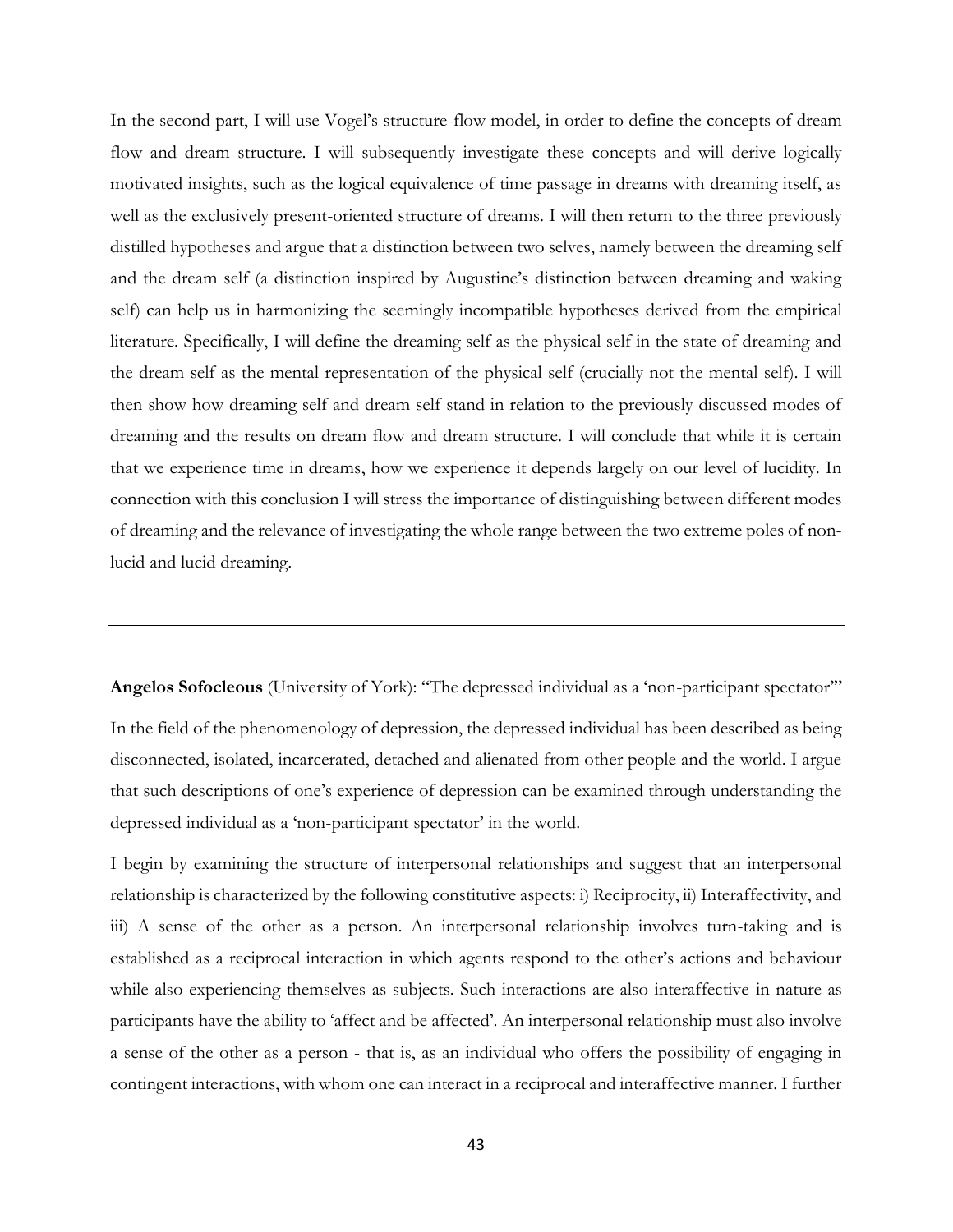suggest that interpersonal relationships of this kind are fundamental in providing us with a sense of belonging in a world in which we feel 'at home'.

Focusing on experiences of depression, I examine how interpersonal relationships are disturbed in depression and how this subsequently affects one's being-in-the-world. By focusing on the three constitutive aspects of an interpersonal relationship (i.e. reciprocity, interaffectivity, and a sense of the other as a person), I demonstrate how each of these is disturbed in depression, subsequently affecting the individual's being-in-the-world. Due to these disturbances, depressed individuals describe themselves as being alienated, isolated, and incarcerated in the world, and also experience a diminished sense of being-with other people. Consequently, some describe that they feel as if they inhabit 'another world' due to their inability to establish meaningful interpersonal relationships.

The depressed individual's experience of being alienated from the world, I argue, can be analyzed through the analogy of being a 'non-participant spectator' - that is, someone who feels unable to engage, intervene, or participate in the world, as she adopts a detached third-person perspective toward the world. The depressed individual is then not an engaged participant in the world but a nonparticipant spectator who witnesses other people, with whom she feels unable to meaningfully interact, getting on with everyday life.. The world, then, takes a form of being a world-for-others.

First-person testimonies from depressed individuals demonstrate that the depressed individual feels as if they are a detached observer of worldly events and other people and lacks the feeling that they can get actively involved in what they perceive. Therefore, as the depressed individual cannot establish interpersonal relationships which are reciprocal, interaffective and involve a sense of the other as a person, she is alienated and isolated from the world, becoming a non-participant spectator in it.

**Karl Landström** (Coventry University): "Research funding as domination: Epistemic Freedom and Resistance"

In March 2021, UK Research and Innovation (UKRI), a leading research funding body in the UK announced a substantial reduction in its international research development budget following the UK government's cut to its overseas development aid budget (UKRI 2021). The  $f<sub>1.5</sub>$  billion Global Challenges Research Fund (GCRF) was heavily affected and research projects which had been awarded funding but were yet to start were cancelled and an estimated 800 research projects that were already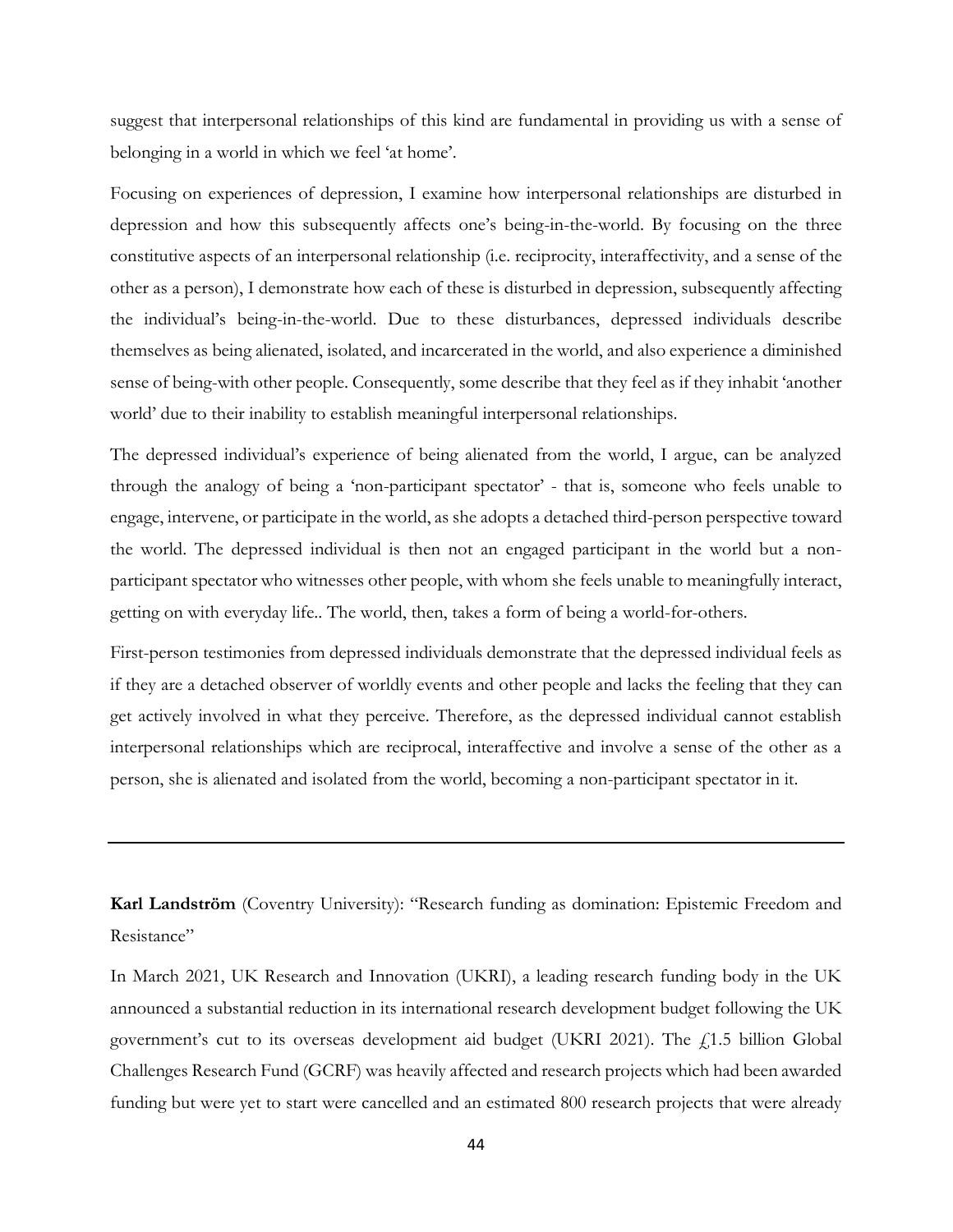undergoing had to face the consequences of the funding reduction in the form of either termination or reprofiling. GCRF funding has since been partially restored to some of those projects, but these decisions will undoubtedly have lasting effects on UK researchers, research institutions and their international partners (Imperiale & Phipps 2022).

The interference with projects who had already been awarded funding sparked plenty of debate pertaining to the ethics of research funding and academic freedom, a debate to which this paper aspires to contribute. In this paper I advance the view that it is not the interference itself that is the core issue, but rather the funder's ability to interfere. This view is inspired by neo-republican accounts of freedom as put forth by scholars such as Quentin Skinner (1998) and Philip Pettit (1997). I draw on the work of the decolonial theorist Sabelo Ndlovu-Gatsheni (2018) and the neo-republican epistemology of James Bohman (2012) to argue that certain forms of research funding constitute domination. That is, in such funding schemes the funder has the ability to arbitrarily interfere in the funded research projects, and arbitrarily assign duties and responsibilities to the recipients of funding without there being any meaningful possibility for contestation. Thus, such funding schemes limits the freedom of the recipients of funding from those schemes. In this paper I discuss the Global Challenges Research Fund as an example of such a research funding scheme. I argue for four theses: (I) Certain forms of research funding constitute domination. (II) Such domination risks producing significant negative ethical, epistemic and practical consequences, particularly when it reproduces colonial hierarchies. However, (III) despite the dominating position inhabited by the funder, there is still space and possibility for agency and resistance on the part of the dominated. Lastly, (IV) I argue that despite the agency and resistance on the part of the dominated, these funding schemes nonetheless constitute domination. I conclude by considering some aspects of what a non-dominating funding scheme would entail. Thus, this paper hopefully adds to the growing critical literature on the Global Challenges Research Fund, but also to wider discussions pertaining to the ethics of research funding, research policy and governance, and to wider debates pertaining to the decolonisation of knowledge and epistemic justice.

**Miguel Rudolf-Cibien** (Groningen University): "Economic Exploitation as Structural Domination" What is economic exploitation? Against the grain of most contemporary theories of exploitation, which attempt to define the concept with regards to distributional criteria, this article argues for a relational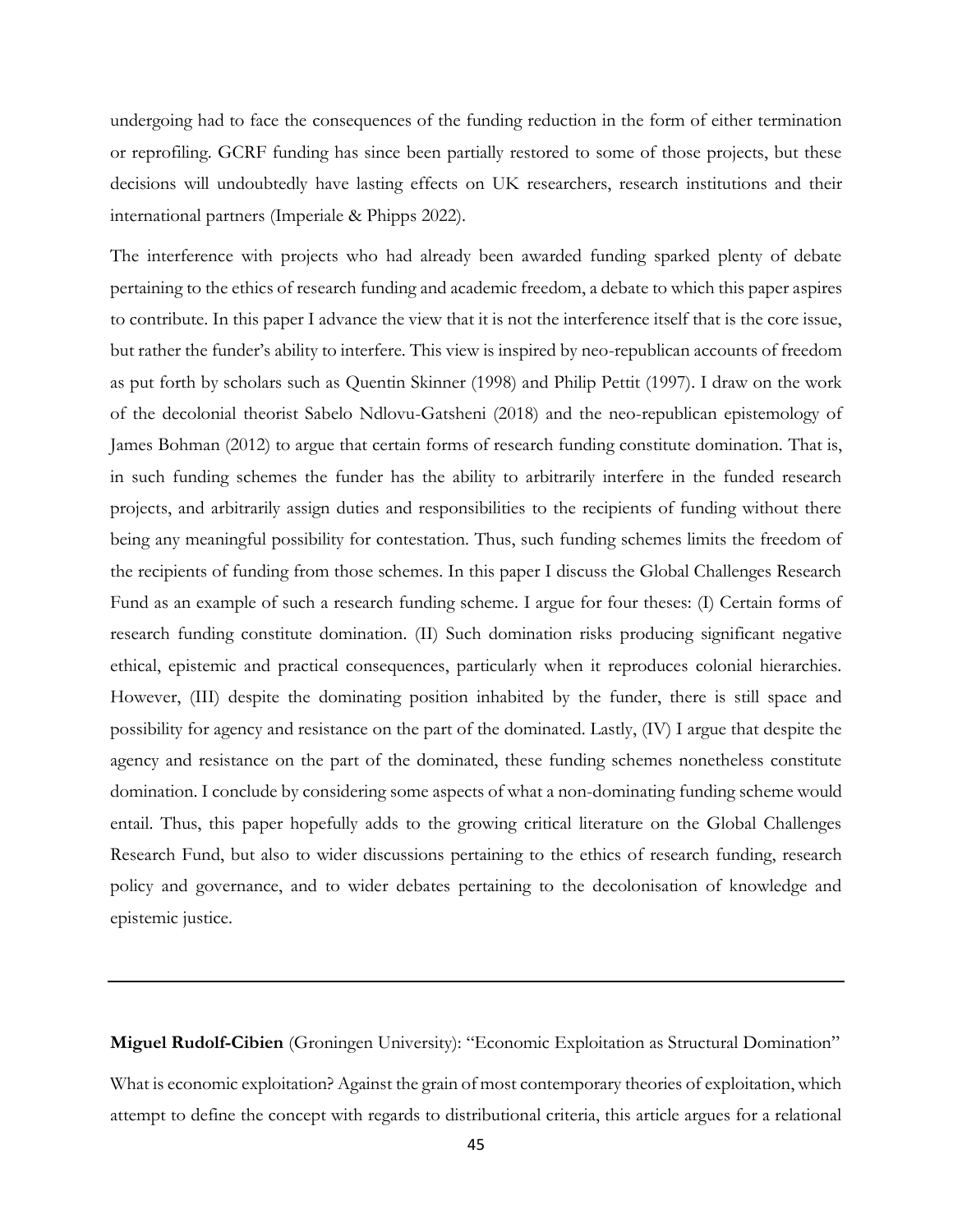understanding of exploitation. Exploitation, it is shown, can be seen as the transfer of value that occurs on the basis of a relation of domination. It is the economic materialisation of domination. Such a view was chiefly defended by Nicholas Vrousalis (2013). However, this article rejects Vrousalis' conception of exploitation as a form of exclusively interpersonal domination. Instead, I propose that exploitation is best conceived as a systemic phenomenon. Exploitation, in my view, is a concept that applies to social relations if, and only if, they emerge from structurally constructed positions of power and of disempowerment and not from incidental positions of dominance. It is the evil at play in society producing its classes; the economic materialisation of structural domination.

That conception is superior in at least three ways. Firstly, it fares better at identifying cases of exploitation, whereas Vrousalis' theory generates false positives. Secondly, it is truer to the long-lived intuition in Marxist circles that exploitation is a feature of capitalism itself more than that of particular agents under capitalism. Thirdly, by operating a clear conceptual separation between systemic exploitation and comparable types of interpersonal wrongdoings it gives an explicit target to action: systemic change.

My conception of exploitation builds on the concept of structural domination in the labour market as it was recently formulated within a radical trend of republican philosophy: labour republicanism. (Cicerchia, 2019; Gourevitch, 2015) These views hold that all market-dependent workers, i.e. people who have no alternative to selling their labour for subsistence, are dominated even if they may not always be dominated by anyone specifically. This is because the structure of the labour market itself is a structure of domination. In my view, the argument that all trade of labour comes from a place of structural domination implies that all trade of labour is exploitative. Therefore, all relations of employment (of market-dependent workers) amount to relations of exploitation.

The article proceeds as follows: I firstly present Vrousalis' seminal dominationview as a welcome alternative to the mainstream of exploitation theory. Secondly, I reject Vrousalis' theory on the basis that it characterises exploitation in an unconvincingly broad manner, and I show that the defence he already iterated against similar criticisms is in fact tautological, therefore invalid. Then, I argue that the theory's central insight can be preserved and ameliorated by anchoring exploitation within a concept of structural, rather than interpersonal domination. Finally, I discuss what such an account would have to say about exploitation in the labour market by articulating it with the labour republican understanding of domination.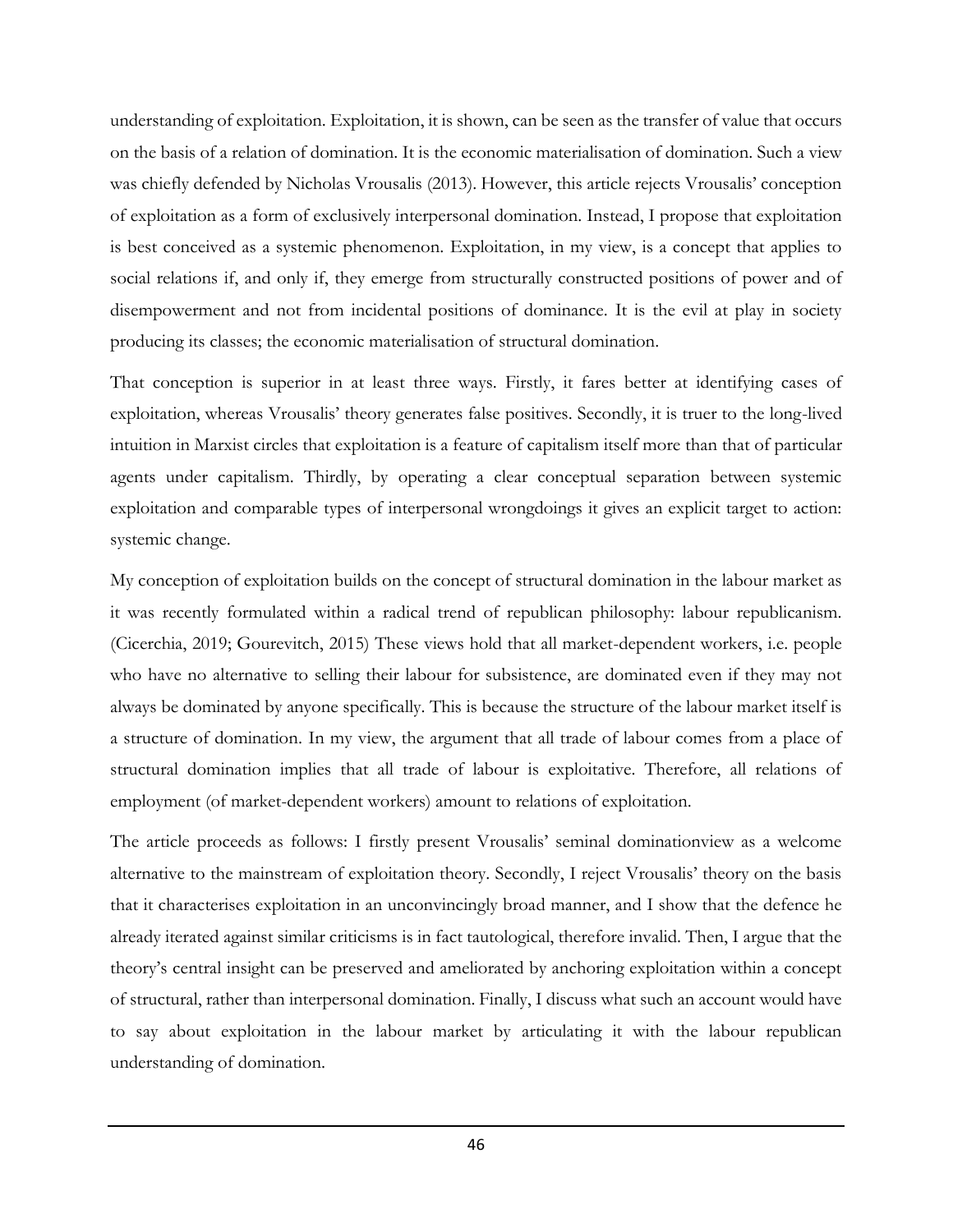**Ervin Kondakciu** (Rijksuniversiteit Groningen & Universität Hamburg): "On Rawls's model of disobedient politics: can there be disobedience under near just conditions"

Since the beginning of the previous decade disobedient politics in its various forms have, to this day, taken centre stage in the European and the North American world. As a result, many theorists began scrutinizing existing accounts of disobedient politics. John Rawls's model of civil disobedience was soon criticized for being restrictive and impractical. Though valuable, these critiques expose the 'external vulnerabilities' of Rawls's model, and, therefore, are faced with their own limitations. This paper advances an internal method for identifying the model's shortcomings. The analysis unfolds at the level of political ontology. The paper aims to, first, show that when Rawls's political ontology is properly scrutinized, internal incoherencies emerge, and, second, lay bare the sources of the identified incoherencies.

Section I introduces Rawls's model of civil disobedience and scrutinizes his concept of a nearly just society. Rawls's fleeting engagement with the nature of nearly just societies, which constitute the context for his model, calls for interpretative work. I maintain that nearly just societies are characterized by, first, a responsive and accountable representative political system elected through periodical elections, a codified system of inalienable rights, and the separation of the three branches of power; second, a basic institutional infrastructure organized through principles of justice; third, 'constitutional patriotism', the idea that social cohesion and solidarity are generated through discursively weaved identification with the society's institutional achievements; and, fourth, social injustices, this is, violations of the principles of justice, may obtain as a result of illegitimate political decisions.

Section II introduces the conceptual tools of political ontology. Rawls's political theory is a form of social critique with practical or ameliorative intent. Political ontology studies the background ontological assumptions or taken-for-granted concepts, ideas, representations, hypotheses and the like, through which political theorists understand the relevant social phenomena. Such background assumptions carry the potential of prioritizing or downplaying particular constellations of the social phenomena in question, and, thereby, enabling or foreclosing certain interpretations and/or problematizations.

Section III develops the ontological status of Rawls's understanding of political personhood, as invested with the moral powers of reasonableness and rationality, and his deontological individualist conception of political society. It then shows that upon scrutiny his understandings lead to incoherent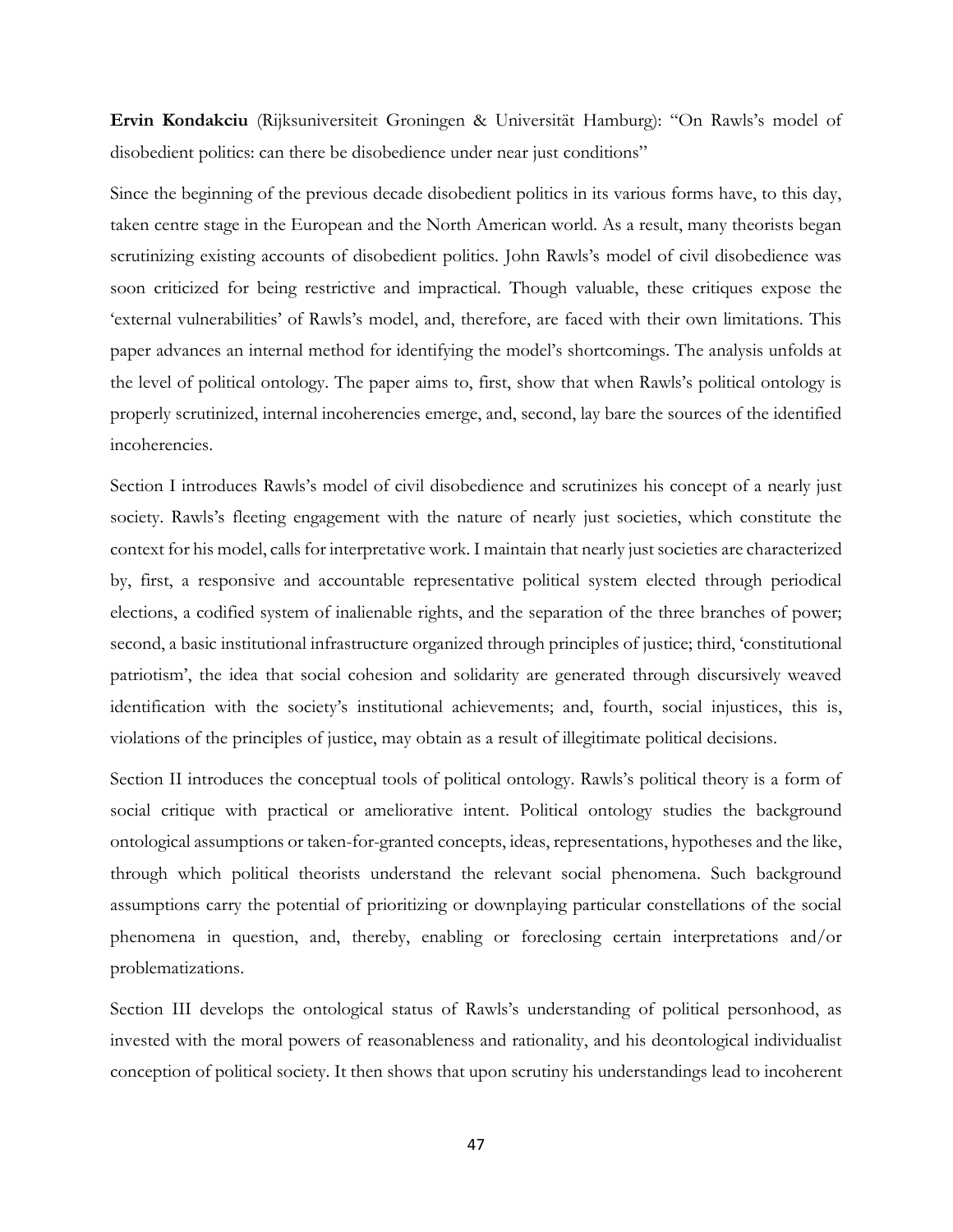results: either disobedience is warranted, but superfluous, or unwarranted, but vital – and thus, his model fails to serve his own social critical or ameliorative goals.

Section IV identifies the sources of the incoherence in: first, Rawls's exclusive focus on the prohibitive, negative aspects of power - and his associated disregard for its productive, positive side, which entails that he is incapable of capturing and problematizing pre-political systems of oppression without necessarily identifiable agents. Second, there is no conceptual space for a *political* understanding of politics in Rawls's model, this is, an understanding that departs from the ineradicability of social conflict, and apprehends politics' presence whenever the usual way of doing things is contested. Instead, in Rawls's model we find all political questions of significance settled, a consensus-driven functioning of the political system, and an impoverished political debate revolving around questions of technocratic management.

**Shervin Mirzaeighazi** (Manchester University): "Punishment and Revenge"

In this paper, I want to delve into the relation between (retributive) punishment and revenge to see if there is a fundamental difference between the two practices or, as some philosophers mentioned: punishment is a mask for our desire to take revenge—or it is just institutionalised way of taking revenge. Nietzsche famously believed that our belief in free will and therefore just punishment is a consequence of our desire to take revenge. As Moore mentioned, Nietzsche believes that retributive emotions are

truly a witches' brew : resentment, fear, anger, cowardice, hostility, aggression, cruelty, sadism, envy jealousy, guilty, self-loathing, hypocrisy, and self-deception—those 'reactive affects' that Nietzsche sometimes lumped under the French term *ressentiment*." (Moore, 1997, p. 120).

On the other hand, Kant, who were opposed to private revenge, claimed that

Even if a civil society were to dissolve itself by common agreement of all its members …, the last murderer remaining in prison must be executed, so that everyone will duly receive what his actions are worth and so that the bloodguilt thereof will not be fixed on the people because they failed to insist on carrying out the punishment; for if they fail to do so, they may be regarded as accomplices in this public violation of legal justice. (1996, 158)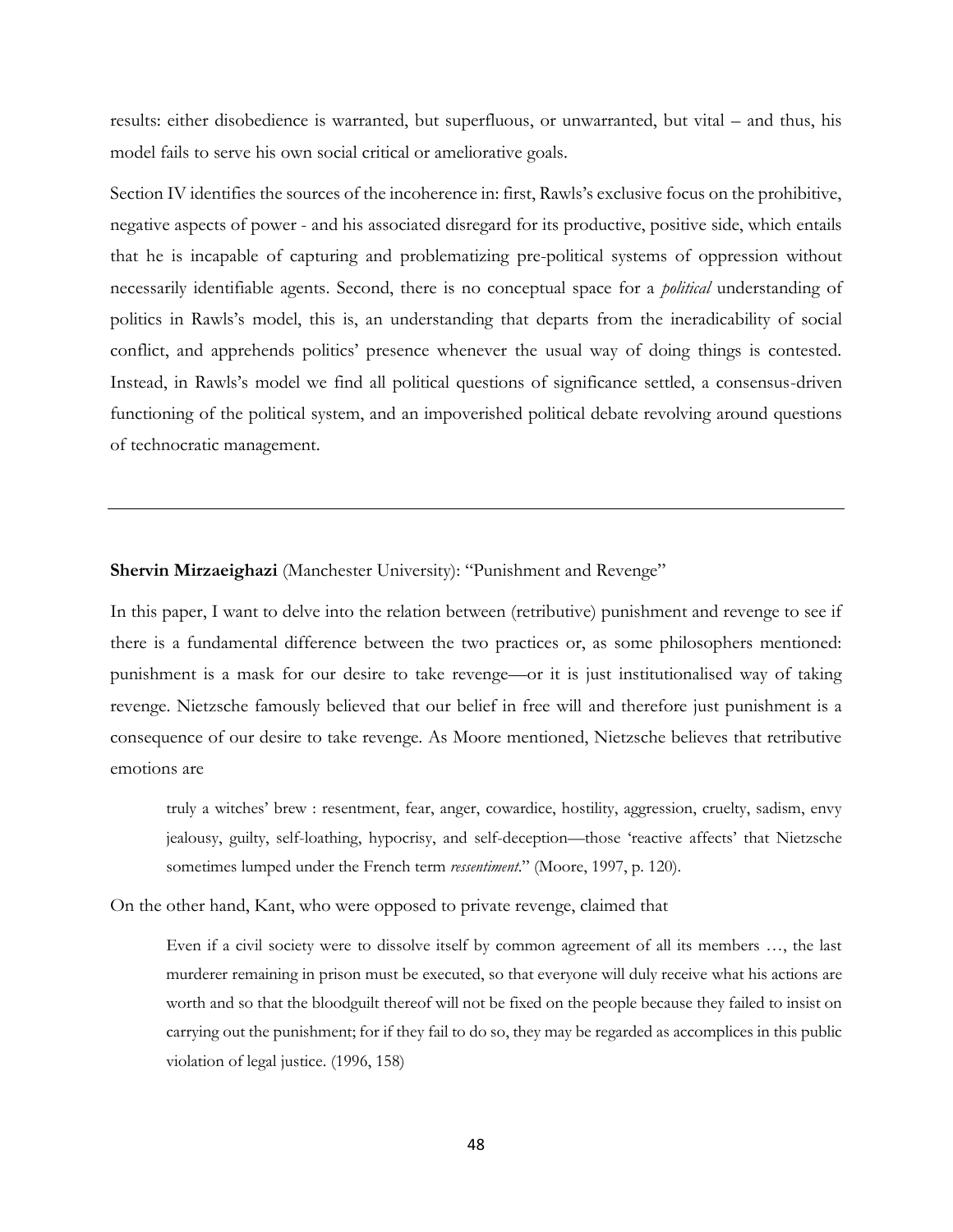As it is clear by these quotes, while some philosophers believe that there is a real difference between revenge and (retributive) punishment, others reject such a difference. The importance of the issue lies in its implications for the debates of the justifiability of punishment. Intuitively we believe that taking revenge is wrong and should be condemned. If our practice of punishment is just another way of taking revenge, then punishment is also not justified and should be condemned. The argument would be like this:

- 1. Revenge is not justified
- 2. Punishment is a form of revenge, Therefore

Punishment is not justified

Proponents of (retributive) punishment usually take two different ways to undermine the conclusion. They either reject the first premise and claim that revenge can be justified in certain circumstances, and for this reason, punishment also can be justified in some cases. Or, they reject the second premise and claim that there are important differences between the two practices and, therefore, what is true about revenge is not necessarily true about punishment. In this paper, I will try to use a combination of these strategies to show that (retributive) punishment can be justified. The first step of my argument is to claim that there are critical differences between punishment and revenge, and this gives us a reason to reject the argument above. In the second step, I will try to show that even revenge is not always wrong or unjustified—to the extent that it resembles punishment, it can be justified. The belief that revenge is always wrong seems to be more of a Christian doctrine than a universal intuition. I further discuss—briefly—the implications of my thesis on our practices of punishment and holding others morally responsible.

**Nadia ben Hassine** (University of Cambridge): "Empathy and Impartiality: On the Limits of Perspective-taking"

Political thinkers often want their theories to be applicable to societies whose members hold a wide range of perspectives. In answering questions such as: "What is the best form of political organisation?" or "How should goods be distributed?", the political theorist has to give answers which can reasonably be accepted by a wide range of positions. Due to their wide societal application, then, political theories have to be compatible with a plurality of viewpoints. This respect for plurality is what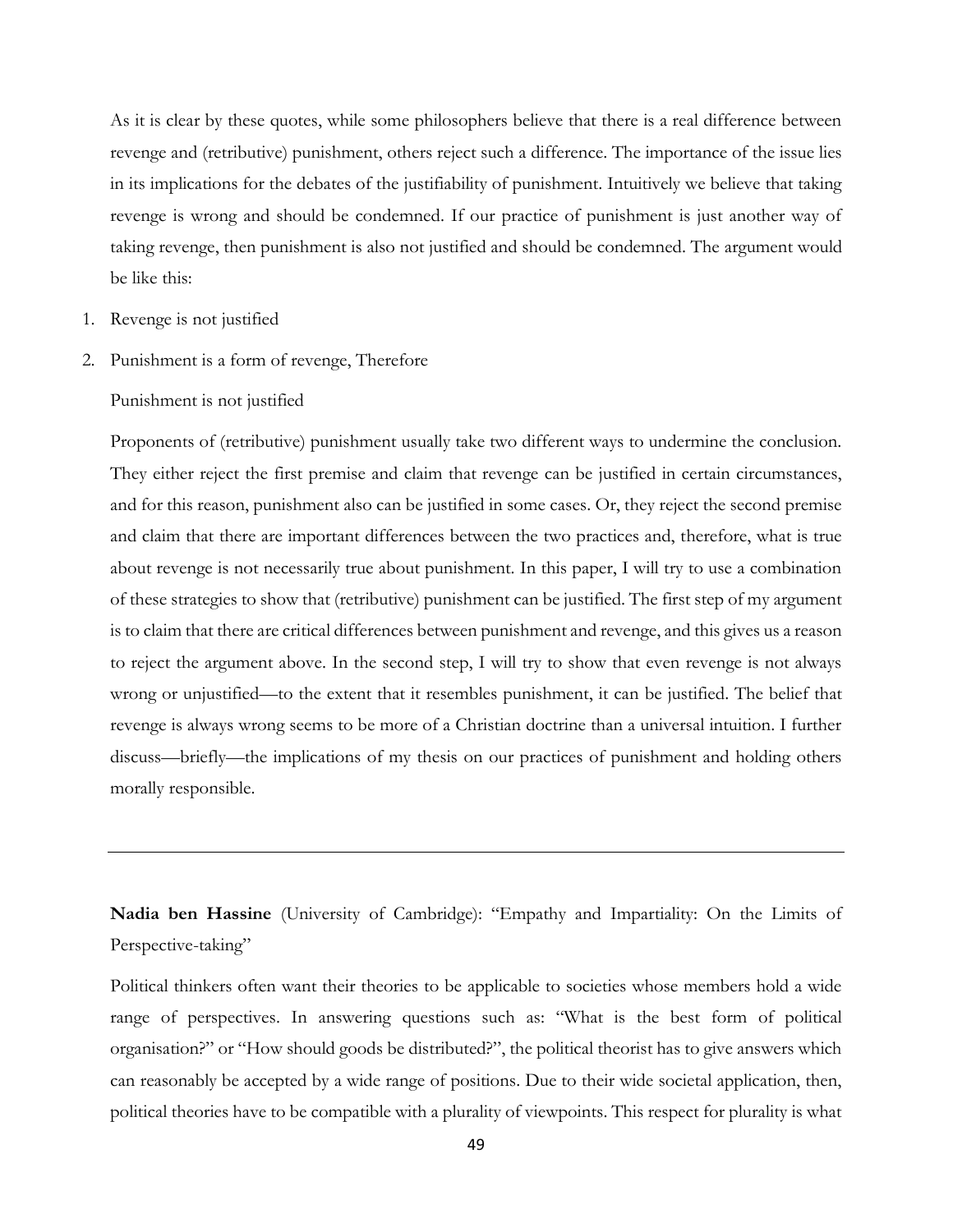motivates the widely endorsed aim for impartiality in political theory (Nagel 1995). The ideal of impartiality is often defined negatively: being impartial requires you to *not* privilege one perspective over another without sufficient grounds for doing so. Although impartiality is a widely endorsed ideal in political theory, it remains underdiscussed how impartiality, understood as the not privileging of one perspective over others, can be achieved. As I will argue, it follows from this understanding of impartiality that it requires gaining knowledge of the perspectives of others. The process of gaining knowledge of other perspectives bears a close resemblance to empathy as it is understood in ethics. In ethics, empathy is often discussed as an epistemic tool as it is one of the primary ways in which we gain insight into other perspectives. Empathy as a way of gaining knowledge of others' perspectives is therefore an important, underdiscussed topic for political theory. Although the role of empathy in political theory has been acknowledged, a lot more needs to be done to review the role of empathy in political theory (Okin 1989; Barry 1995). This paper focuses on the way in which impartiality relies on empathy and discusses the impact of empathy's limits on this aim for impartiality.

Increasingly, critical feminist theorists as well as philosophers of race have pointed out traditional political philosophy's inability to incorporate the perspectives of certain social groups (Anderson 2009; Harding 2009; Mills 2005). For this reason, it is important to look at what impartiality requires, and, whether the current tools used in political philosophy are sufficient. I argue that political theory's aim for impartiality, when reviewed through its reliance on the tricky process of empathy, faces serious problems. In this paper I focus on the epistemic limitations we face in perspective-shifting attempts. These reflections will show that empathy is an inadequate method for gaining full knowledge of the perspectives of others. I both aim to show that (1) empathy is a necessary starting point for impartiality, and that despite this, (2) we need to supplement this method if we are aiming for impartiality. Concluding this paper is the insight that empathy cannot fully overcome the distortions generated by our own perspectives, which is why political theory needs to be in active dialogue with a variety of underrepresented voices.

**Jonathan Seim** (University of Bochum): "Two conceptualisations of political responsiveness. An intervention"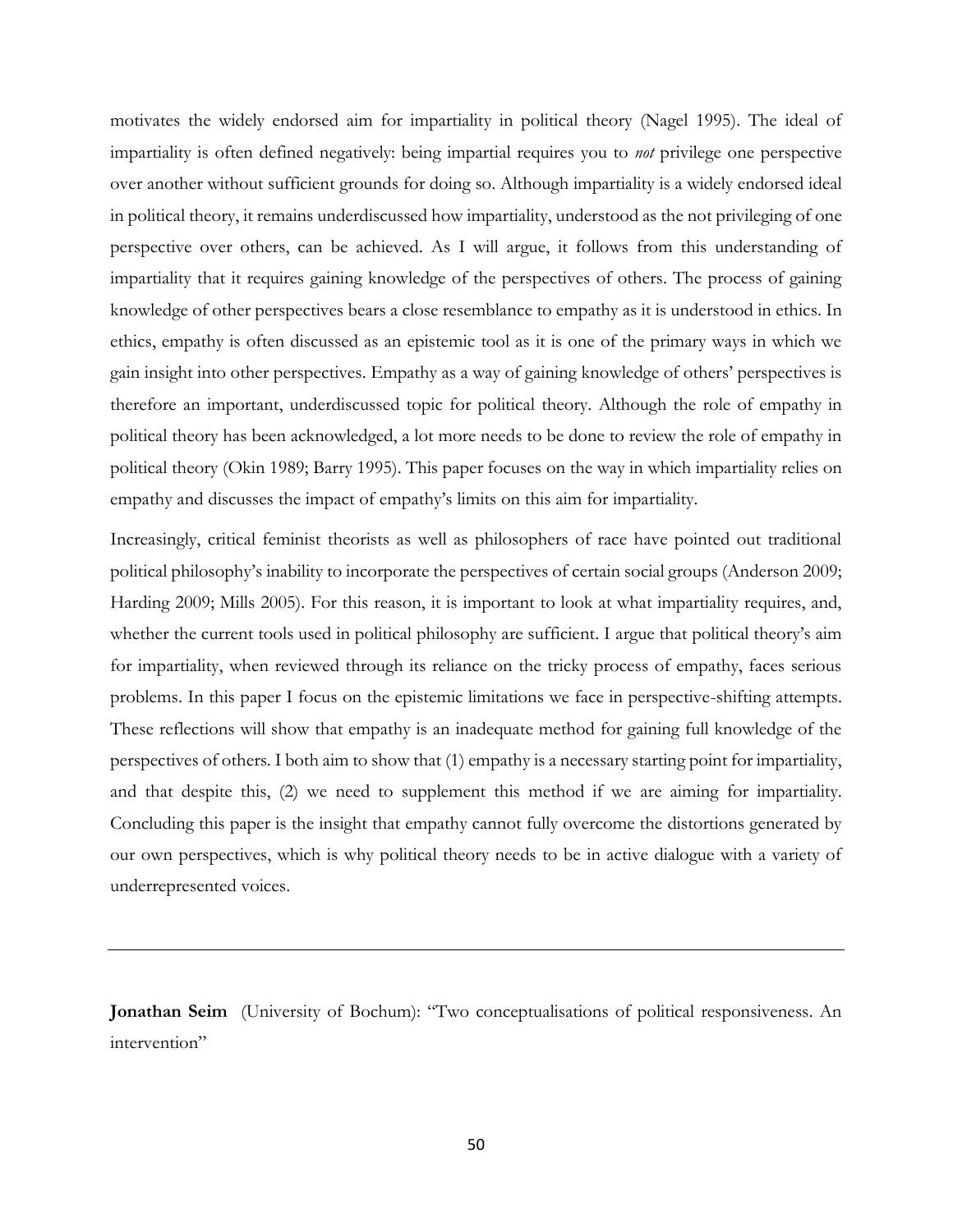The concept of political responsiveness is frequently assumed to be of central importance to the assessment of the quality of representative democracy. It is surprising how rarely an accurate definition is made explicit, as if the meaning of the concept is readily apparent. On the contrary, it must be noted that the conceptualisation differs from discourse to discourse. The contribution on hand identifies two distinct conceptualisations of the concept of political responsiveness (a), works out their conceptual differences (b) and shows that the confusion of both can lead to misjudgements in the normative analysis of representative democracy (c).

(a) The first conceptualisation of *responsiveness as congruence* refers to the congruence between the preferences of citizens on the one hand and the decisions of their representatives on the other hand. The more the decisions correspond to the preferences of the citizens, the more responsive the political system is. The second conceptualisation of *responsiveness as intentional orientation* refers to the orientation of elected representatives towards the citizens' preferences when making a decision. The more the representative takes the citizens' preferences into account and follows their and not her own preferences when making a decision, the more responsive the representative is.

(b) Although, both conceptualisations are oftentimes empirically linked insofar as the intentional orientation of the representatives towards the preferences of the citizens provides a plausible causal mechanism that may lead to a congruence between the decisions of the representatives and the preferences of the citizens, neither is logically or conceptually contained within or can be derived from the other. In fact, the mentioned causal mechanism is even empirically neither necessary nor sufficient for the mentioned congruence. Firstly, a representative may orient her decision-making towards the preferences of the citizens without this leading to congruence because her assessment of the preferences may be mistaken. Secondly, a representative's decisions may be congruent with the preferences of the citizens without her decision-making being intentional oriented towards the citizens' preferences. This is for example the case, when the preferences of the representative and of the citizens do coincide, so that the representative automatically promotes the citizens preferences by following her own preferences.

(c) Three problems do arise: Firstly, labelling two quite different but related phenomena with the same term carries the danger of miscommunication. This identical labelling may, secondly, also lead to the assumption, that only responsive representatives can contribute to the responsiveness of the political system. Insofar as other causal mechanisms of ensuring responsiveness of the political system are conceivable, this assumption leads to misjudgements concerning the quality of representation and to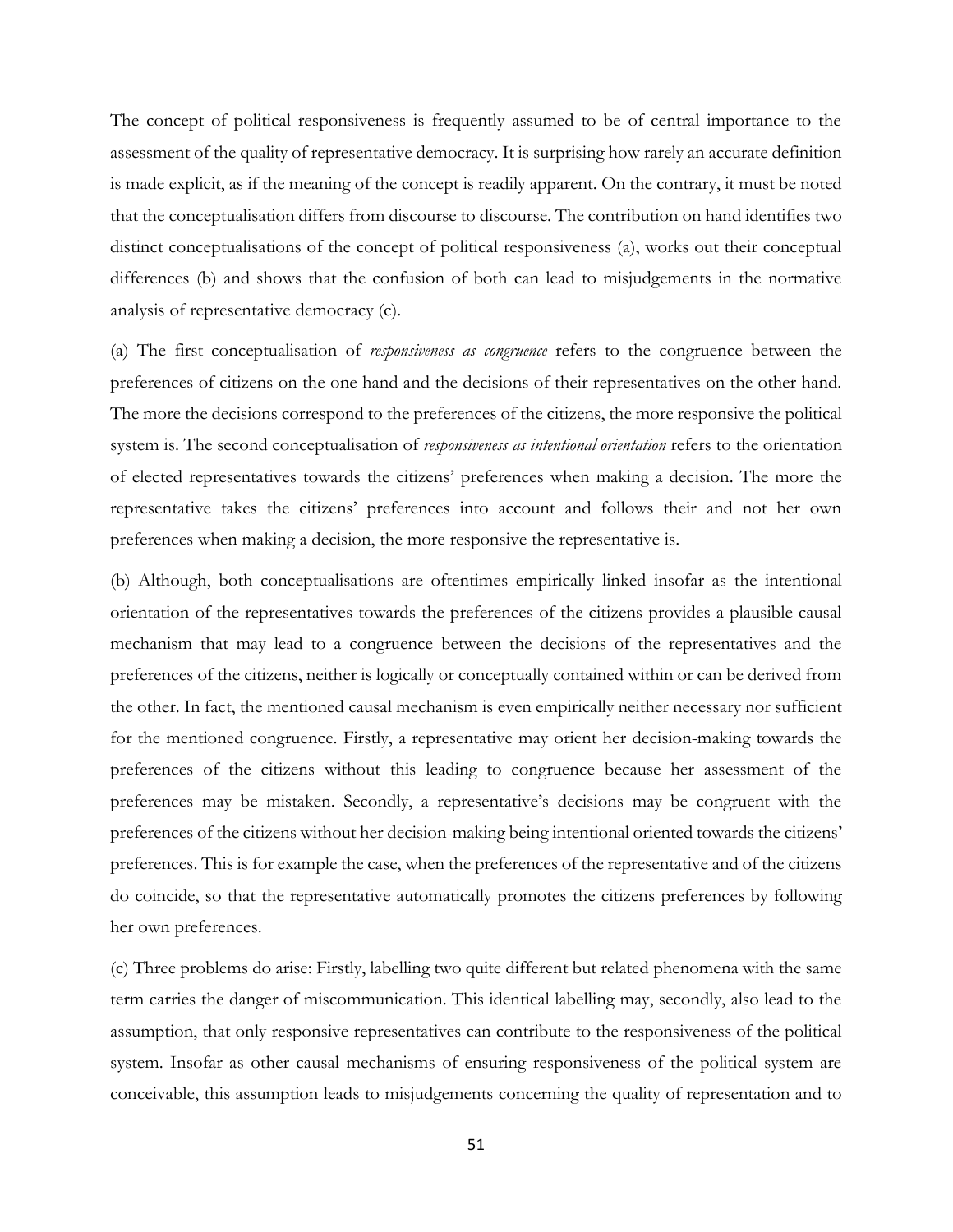limitations concerning the design of democratic innovations which could improve the responsiveness of the political system. Thirdly, the same applies to the narrow focus of both conceptualisations on the correspondence with the citizens' preferences, which prevents the analysis of further possibilities to take the citizens' preferences into consideration.

**Hrayr Manukyan** (Amsterdam University): "Enacting the new social contract: civil disobedience in Armenia"

In this paper I claim that the notion of constructive disobedience provides a better framework to explain the Armenian Velvet Revolution of 2018 than the four main theoretical models of civil disobedience (religious-spiritual, liberal, democratic, anarchistic).

In the first part I describe the political systems of Armenia before and after the Revolution, and I show that there is substantial institutional change as well as change in the sources of legitimation of the government. The institutional change concerns elections. As for the primary source of the legitimacy of the Armenian government, in the pre-revolutionary period it was the Nagorno Karabakh conflict, while after the Revolution, some democratic and social issues took priority over this conflict.

In the second part I argue that the Revolution should be considered as a case of civil disobedience. Then I discuss the four main theoretical models of civil disobedience in details and show why they cannot adequately explain the Armenian case. The religious-spiritual model (Mahatma Gandhi and Martin Luther King) cannot explain the Armenian case because religiousness and the concept of god play a crucial role in it. The liberal model (John Rawls) cannot explain the Armenian case because it considers civil disobedience as a tool for non-radical transformations in newly just societies. The democratic model (Hannah Arendt and Jürgen Habermas) cannot fully explain the Armenian case because it sees civil disobedience only as a "democracy-enhancing" mechanism, not as "democracy establishing". The anarchist model cannot explain the Armenian case because it rejects the notion of fidelity to the rule of law as a core principle of civil disobedience.

In the third part I present the idea of constructive civil disobedience, and I show that it is a better framework to explain the Armenian Revolution. The idea of constructive disobedience was suggested by Leslie Green to describe the anti-globalization protests of the 1990s and early 2000s. According to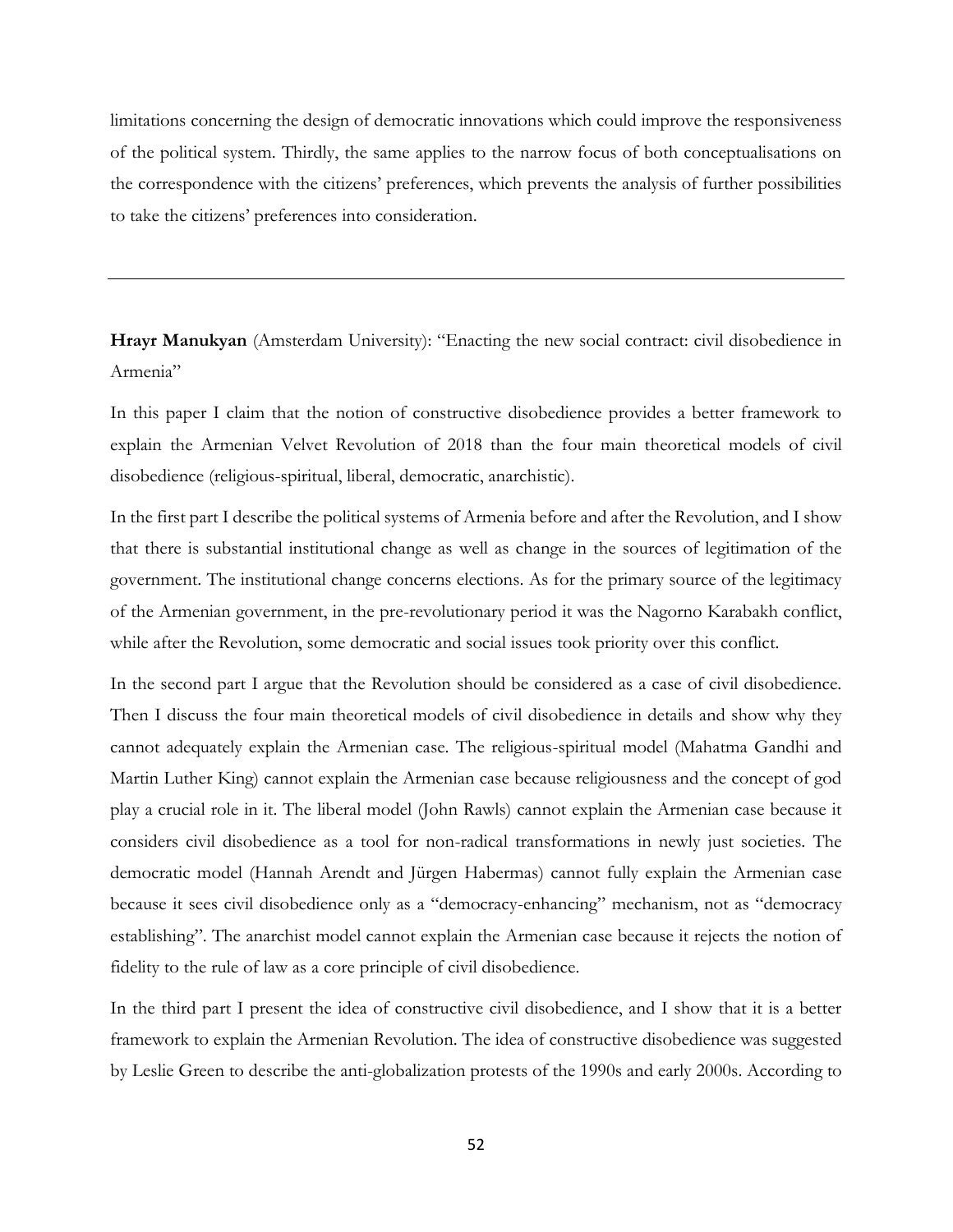him, these protests should be considered as civil disobedience that aimed to establish the social contract and regulations in such areas or places where the situation is equivalent to the state of nature. The situation in Armenia before the Revolution cannot be considered as an equivalent to the state of nature because independent Armenia was always a state with a functioning government, including a functioning police and army. Therefore, constructive disobedience as presented by Green cannot fully explain the Armenian case. However, constructive disobedience can also be understood in a broader sense to include the cases when the new social contract is attempted to replace the old social contract. Constructive disobedience perceived in this broader sense can also apply to the Armenian case. The institutional change and the change in the primary sources of government's legitimacy have been so radical in Armenia that they can be adequately understood only in terms of the old and the new social contracts. This notion of relation between civil disobedience and the new social contract is precisely

the reason why constructive disobedience is the best explanation for the Armenian Revolution.

**Alexander Murphy** (University College London): "Why digital objects won't help virtual realists"

This paper discusses the (non-)reality of virtual objects – the objects we perceive, and interact with, in virtual environments. I object to virtual digitalism, the view that each virtual object is a digital object. Virtual digitalism is a form of virtual realism, the view that virtual objects are real. Identifying virtual objects with digital objects is meant to explain their reality, thus supporting virtual realism in the face of virtual fictionalism, the view that virtual objects are fictional.

I argue that virtual digitalists cannot individuate digital objects in a way that makes them plausibly identifiable with virtual objects.

I consider various proposals for how virtual digitalists could individuate digital objects. Many of these are inspired by David Chalmers' virtual digitalism. Chalmers tries to individuate digital objects by their grounding bases. These grounding bases are the physical manifestation of data structures containing data relevant to the objects in question. I argue that Chalmer's approach fails for two reasons that generalise.

Reason 1: Given current memory systems, virtual digitalists cannot individuate digital objects with acceptable modal profiles. They face a dilemma regarding cases involving multiple playthroughs.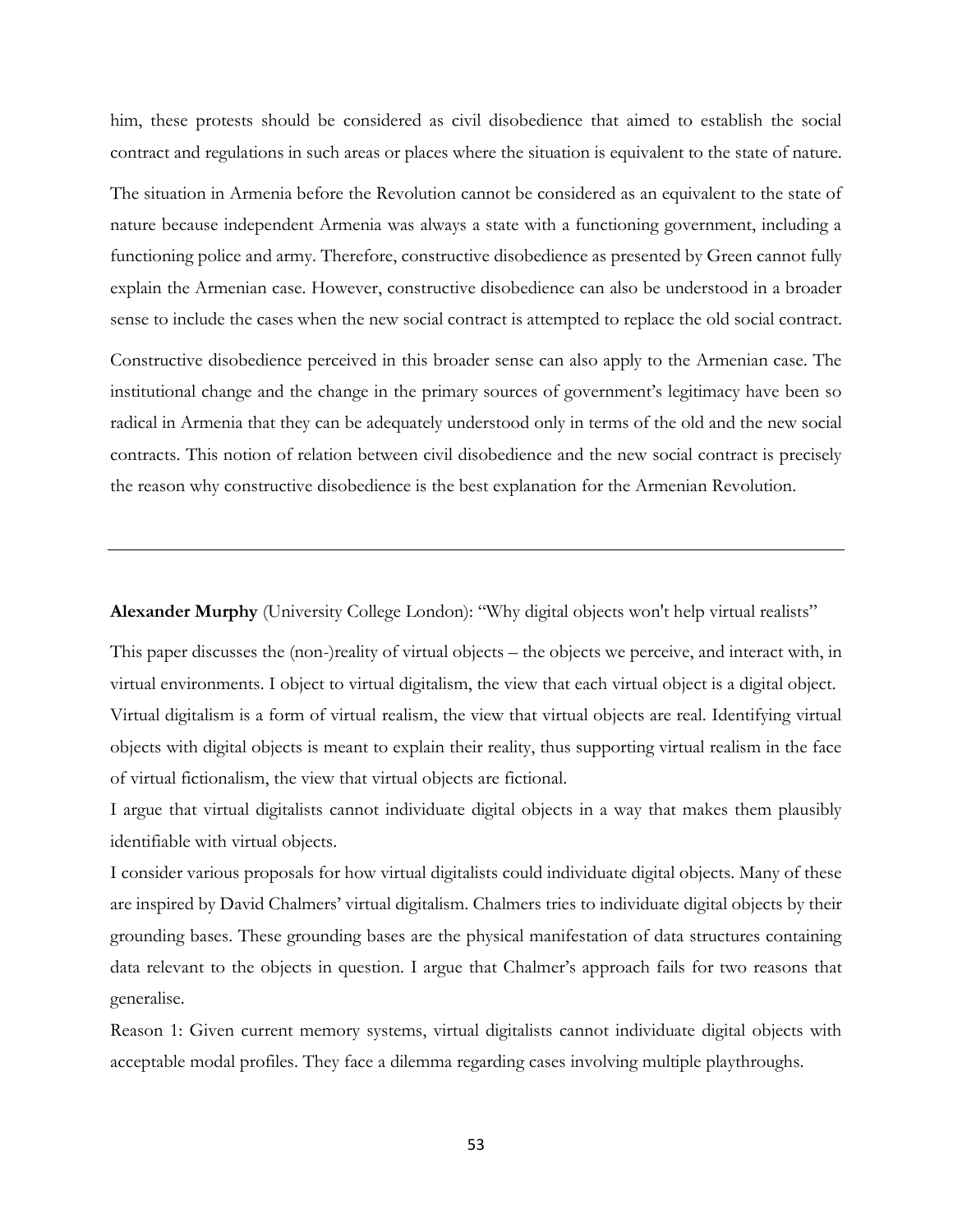Consider scenarios in which a virtual environment is reloaded to how it was at a certain moment (like in videogames). With regards to arbitrary virtual object P, virtual digitalists can say either that…

A) …there are many distinct Ps, one for each playthrough.

OR

B) …there remains only one P throughout the playthroughs.

Choosing A leaves the virtual digitalist with a fission problem. It's implausible that P (singular object) multiplied because one didn't complete the level in one playthrough.

Choosing B requires explaining how different data, from different playthroughs, can be grouped together into the grounding base of P even though data for each playthrough is wiped and overwritten. Reason 2: computational data is too integrated for virtual digitalists to individuate digital objects using data structures.

Optimisation compilers use algorithms to fold information into a smaller number of data structures whilst keeping the resulting computational system semantically equivalent to the pre-optimised version. It's therefore possible that the same virtual objects can be generated whilst the number of data structures changes.

This points to a problem for virtual digitalism. Data structures don't track virtual objects as we experience them. Data structures are formed to increase data management efficiency, not to track objects.

The point isn't that virtual digitalists require a 1-1 mapping between data structures and virtual objects. Rather, it's that there is no natural object-like grouping of data. Consequently, virtual digitalists cannot successfully individuate virtual objects, or even uphold an object/law distinction for virtual environments, using data structures.

Virtual digitalists are unable to individuate digital objects that can plausibly be identified to virtual objects. As such, virtual digitalism doesn't aid the virtual realist project.

That said, my argument isn't directed against virtual realism in general, but specifically against virtual digitalism. I remain silent on the prospect of non-digitalist virtual realism. I note, however, that unless such an account presents itself, virtual fictionalism looks promising.

**Eve Judah** (École Normal Supérieure): "From Outside the Estate: The Symbolic Language of Philosophical Canon-Formation."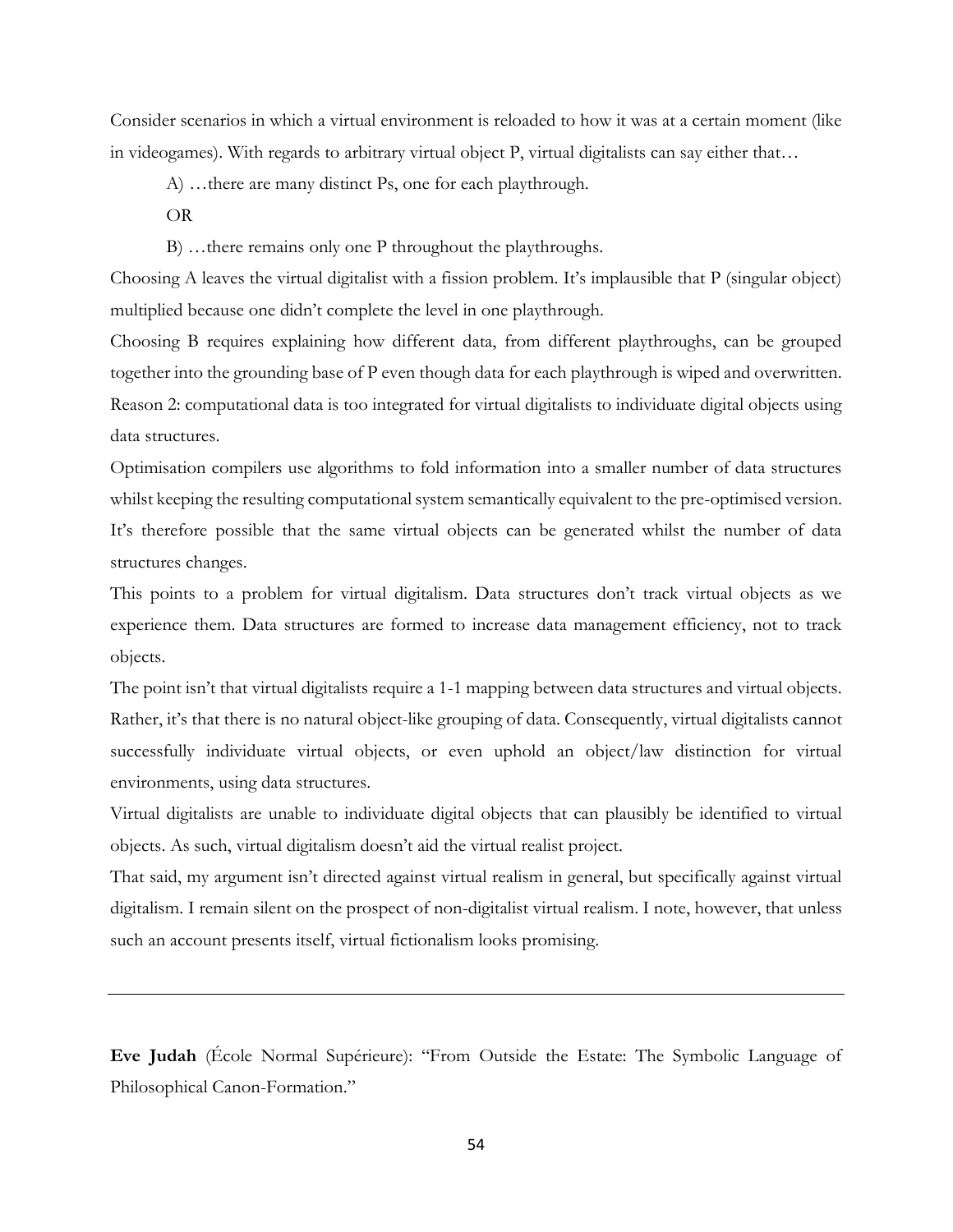The aim of this paper is to examine the process of philosophical canon-formation at the level of its symbolism: its 'foundational metaphors'. My core contention is that the perceived unity or integrity of the philosophical field is maintained by genealogical, Eurocentric metaphors of succession, paternity and inheritance that require authors from beyond the pale find different symbolic languages with which to express themselves, and that, moreover, this has a crucial impact on conceptions of the 'foundation'. We can get a sense of the emergence of that so-called 'different language' in the work of three very different post-structuralists, Sarah Kofman, Kamau Brathwaite and Jacques Derrida, by examining their differing uses of spatial, genealogical imagery as it expresses their belonging, or rather nonbelonging, to the European tradition.

This paper will delve into a comparative reading of the territorial and oceanic metaphors which make up the common language of Kofman, Brathwaite and Derrida as they navigate new directions in postructuralist ontology. In doing so, it will engage in a discussion of the role which metaphor and the forms of poetry can play in the development of poststructuralist approaches to processes of becoming. In point of fact, while Jacques Derrida characterises the inheritance of substance ontology as a 'private estate', and himself as a trespasser on the land, his Parisian contemporary Sarah Kofman deploys classical oceanic imagery to express her sense of having been cut adrift from this patrilineal tradition, figuring herself instead as an orphaned and unwilling oceanic mother, a kind of watery 'womb-tomb'. Meanwhile, Kamau Brathwaite stages his symbolic escape from the private estate, which in a colonial context morphs into a paternalistic plantation system, as a flight forth into the poetic region of the Caribbean Sea, which, in contrast to Kofman's Aegean, stands for liberation, self-determination and recovered ancestral inheritance. In a conjoined attempt to move away from the paradigm of philosophical paternity and filial succession and its qualitative impact on post-structuralist critiques of substance ontology, Brathwaite and Kofman make metaphor the ground (or waters) of their ontological analyses to pursue an understanding of the 'foundation' which escapes rational schematisation and traditional conceptualisations. Moreover, this paper will open onto a discussion of post-structuralist post-foundationalism through an analysis of Judith Butler's notion of 'contingent foundations'. Butler's model is adapted to our ends precisely in that she enacts a shift towards a processual, relational and genealogical perspective, by positing the idea that foundations attain quasitranscendental status precisely because they are constantly being subjected to constestation, succession and change. Finally, we hope that our examination of canon-formation from the perspective of authors who have traditionally been excluded from that canon, notably Brathwaite and Kofman, will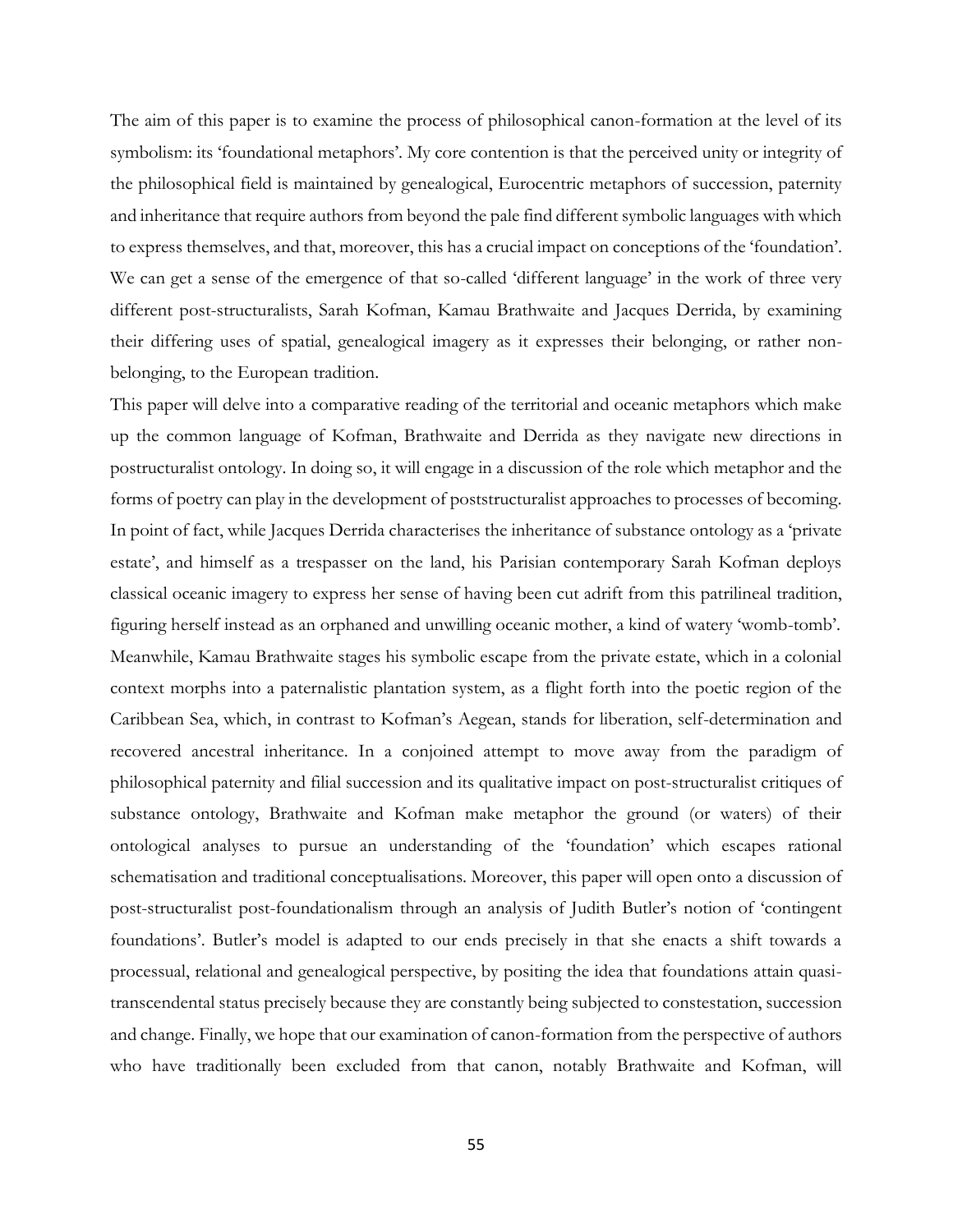demonstrate the importance of listening to minority post-colonial and feminist voices for the sake of our joint philosophical futures.

**Santiago de Arteaga Gallinal** (Pontificia Universidad Católica de Chile): "Søren Kierkegaard and Carl Jung on freedom to become oneself"

Søren Kierkegaard and Carl Gustav Jung have in common the idea that the *self* must be posited, it is a reality that must be constituted. The human being must become himself from a concrete ontological/psychological structure that presupposes precisely the need to realize himself as constitutive-of-himself, that is, the *existential* character of the self. The self is the telos of human existence. For Kierkegaard, it means a synthesis of various elements that have been pre-established and that only obtain unity when they are consciously related to each other: the self, says the Dane, is the relationship that is related to itself. For his part, Jung maintains that it is necessary to integrate the various elements of the psyche, conscious and unconscious, in the unity that signifies the totality of the personality. However, it is not clear what place freedom occupies in this constitution/integration.

What is the conception, broadly speaking, of Kierkegaard and Jung about freedom and the meaning it has for the becoming of the self? Is there freedom in this constitution of the self? Could it be said that Jung and Kierkegaard agree that freedom is rather paradoxical, that is, it has both a sacrificial and an active dimension? In other words, does freedom have a moment of surrender-of-itself for the constitution of the self?

Jung states, on the one hand, that there must be a denial of freedom at the level of the ego (consciousness), while, on the other hand, he maintains that this means a broader freedom of the self. It is only when certain aspects of the personality are sacrificed that the larger personality can come into being; now, this necessarily requires a relationship with the archetype he calls the Self, and a (partial) sacrifice of ego to its deeper claims. For Jung, the freedom of the ego is sacrificed to the needs of the Self, from whence results the broader freedom of the personality. According to Kierkegaard, freedom is a necessary condition for the constitution of the self, since only through freedom can the synthesis be achieved in which the relationship that is the self is related to itself. Existence is a gift and a task in such a way that the task is contained in the very structure of the gift but must be carried out personally by the choice and the conscious relating of the relationship to itself. Now, this requires understanding the radical dependence of freedom on its foundation. So, it seems we have two interpretations.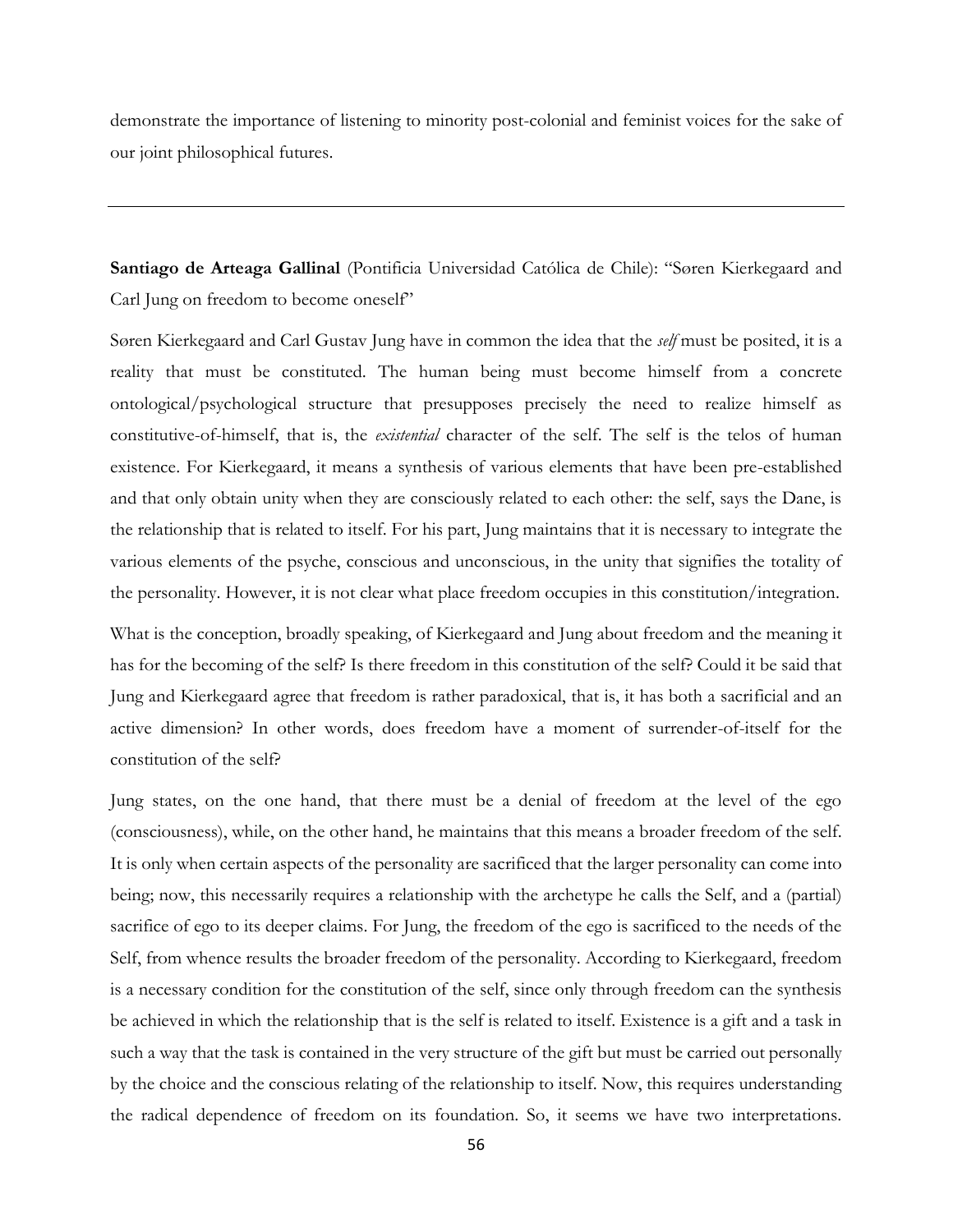Kierkegaard maintains that it is necessary to recognize the dependency with respect to the ground so that the self can become what it is. Jung argues that only the sacrifice of the ego to the necessary claims of the Self can result in true, broader freedom. For both, the resulting freedom is the self.

Kierkegaard and Jung are two thinkers who have rarely been put into dialogue, there are few texts that directly address the relationship between them; so, my intention is to contribute to this approach from the point of view of freedom in becoming oneself. This presentation will offer the general lines of the subject, which is part of my doctoral research and, therefore, is in process.

**Lucas Gronouwe** (Radboud University): "Doing justice to poetry: Gadamer and Derrida on reading Paul Celan"

What does it mean to do justice to a text? To a philosophical text, but also to a literary or poetic text, i.e. to poetry? What, in other words, is the task of philosophical hermeneutics, the discipline traditionally concerned with explanation and interpretation? This is the question that is at stake in the Gadamer-Derrida encounter: an intellectual debate that retains its relevance, not only because it has 'animated contemporary philosophy',1 but also because the practice of reading and interpreting texts makes up a large part of philosophy as such. By revisiting the diverging hermeneutical strategies of Gadamer and Derrida, this paper seeks to determine how we can engage in this practice in a righteous or just manner.

Hans-Georg Gadamer and Jacques Derrida first met each other in April 1981, at a colloquium at the Goethe Institute in Paris. Their exchanges at this colloquium are collected in the edited volume *Dialogue & Deconstruction*,2 and have been extensively commented upon.3 Rather than adding another commentary to this already extensive literature, this paper aims to shed a new light on the Gadamer-Derrida debate by taking its starting point in the shared admiration of both philosophers for the twentieth century German poet Paul Celan. Since the debate between Gadamer and Derrida can be said to have continued throughout their respective readings of Celan's poetry,4 one can use one of these readings each as a way of entry into the differences, as well as similarities, between Gadamer's and Derrida's take on hermeneutics. In this endeavor, I focus on two texts that are closely related to each other. First, a book-length essay by Gadamer from 1973 called *Who Am I and Who Are You?*, which is a running commentary on Celan's poetry collection "Atemkristall",5 and second, a lecture